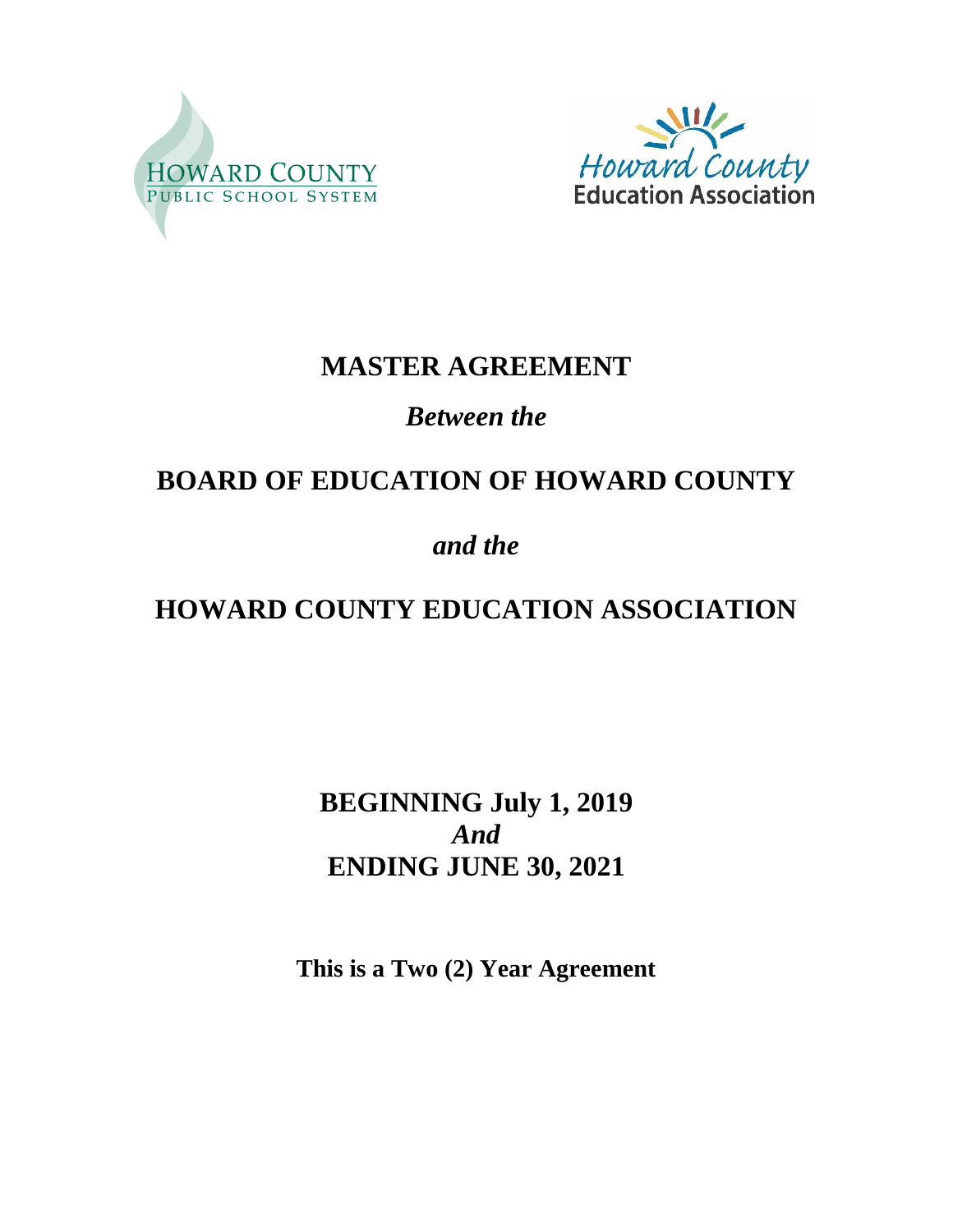#### **THE BOARD OF EDUCATION OF HOWARD COUNTY and the HOWARD COUNTY EDUCATION ASSOCIATION**

#### **TABLE OF CONTENTS**

| <b>ARTICLE</b>          | <b>TITLE</b>                             | PAGE(S)      |
|-------------------------|------------------------------------------|--------------|
| $\mathbf{1}$            | <b>Recognition</b>                       | $\mathbf{1}$ |
| $\boldsymbol{2}$        | <b>Negotiation Procedure</b>             | $1 - 2$      |
| 3                       | <b>Grievance Procedure</b>               | $2 - 4$      |
| $\overline{\mathbf{4}}$ | <b>Personal and Academic Freedom</b>     | $4 - 5$      |
| 5                       | <b>Evaluation</b>                        | $5 - 7$      |
| 6                       | <b>Transfers</b>                         | $7 - 8$      |
| 7                       | <b>Assignment and Reassignment</b>       | 9            |
| 8                       | <b>Promotional Vacancies</b>             | $9-10$       |
| 9                       | <b>Classroom Control</b>                 | $10 - 11$    |
| 10                      | <b>Protection of Teachers</b>            | $11 - 13$    |
| 11                      | <b>Limit of Duties</b>                   | $13 - 14$    |
| 12                      | <b>Personnel Employment</b>              | 14-17        |
| 13                      | <b>Reimbursement</b>                     | 18-19        |
| 14                      | <b>Association Rights and Privileges</b> | 19-21        |
| 15                      | <b>Sick and Bereavement Leave</b>        | $21 - 22$    |
| 16                      | <b>Temporary Leave of Absence</b>        | 23           |
| 17                      | <b>Extended Leaves of Absence</b>        | 24-25        |
| 18                      | <b>Working Hours and Work Load</b>       | $25 - 29$    |
| 19                      | <b>Teaching Conditions</b>               | 29-32        |
| 20                      | <b>Salary Schedules</b>                  | $33 - 42$    |
| 21                      | <b>Deductions from Salary</b>            | 43           |
| 22                      | <b>Insurance Protection</b>              | 44-50        |
| 23                      | <b>Sick Leave Bank</b>                   | 50-51        |
| 24                      | <b>Family Crisis Leave Exchange</b>      | 41-54        |
| 25                      | <b>General</b>                           | 54           |
| 26                      | <b>Duration</b>                          | 55           |
| <b>Appendix A</b>       | <b>Benefits Advisory Committee</b>       | 56           |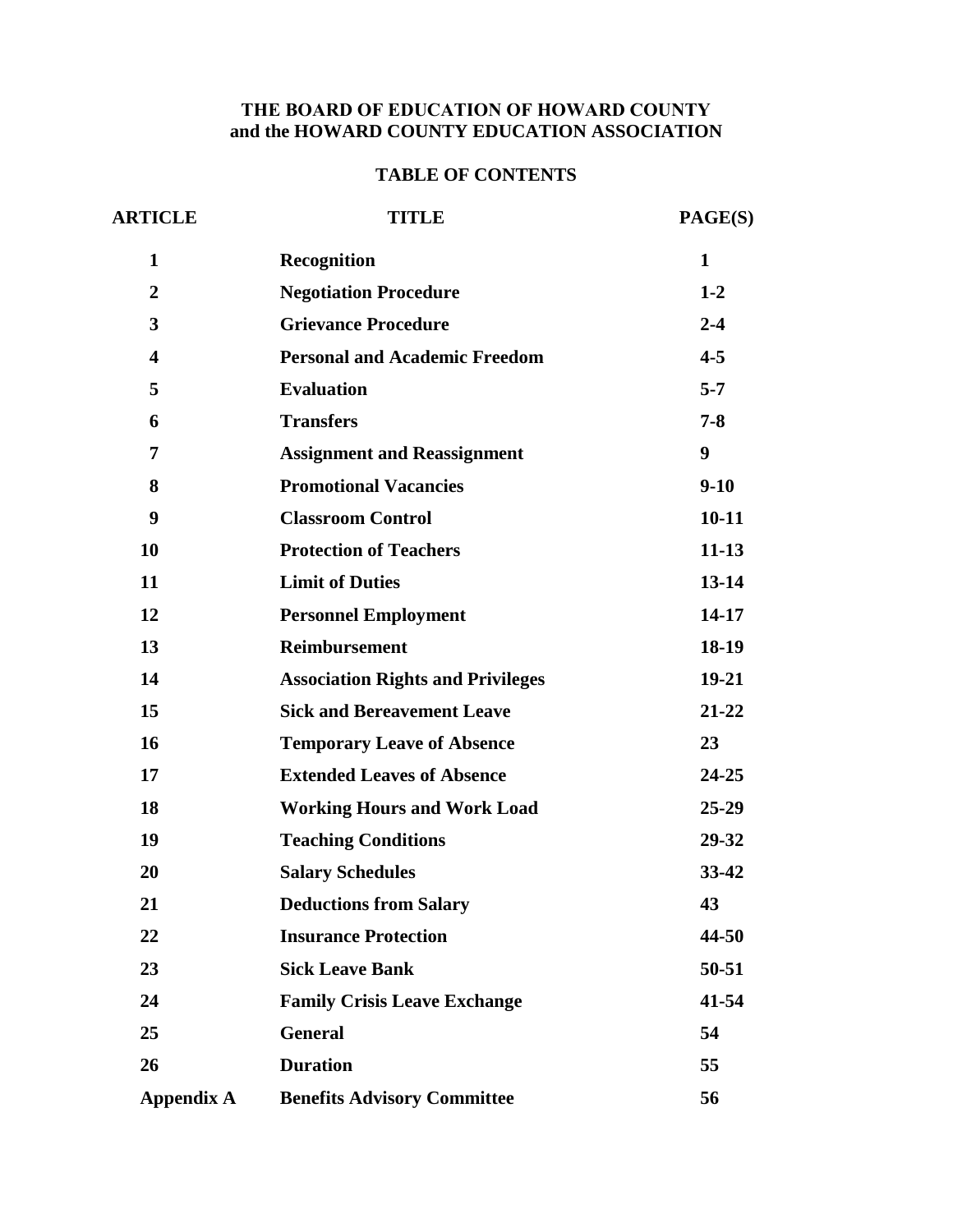#### **ARTICLE 1 RECOGNITION**

- A. The Board recognizes the Association as the exclusive bargaining agent for all nonsupervisory certificated professional employees of the Howard County Public Schools with regard to all matters relating to salaries, wages, hours, and other working conditions. The Superintendent of Schools and the members designated by the Board to act as its representatives in negotiations are excluded. This recognition is in accordance with the provisions specified in Section 6-401, et seq., Education Article of the Annotated Code of Maryland.
- B. For the purpose of this Agreement, the term "teacher," when used hereafter, shall refer to all professional non-supervisory certificated employees represented by the Howard County Education Association. The term "Association" shall refer to the Howard County Education Association; the term "Board" shall refer to the Board of Education of Howard County.

#### **ARTICLE 2 NEGOTIATION PROCEDURE**

- A. Both parties agree to negotiate in good faith as prescribed in Section 6-401, et seq., Education Article of the Annotated Code of Maryland. The parties agree to utilize the contents and format of the Agreement in effect as the basis for proposals for negotiation in the new Agreement. This is understood to mean that:
	- 1. Items in the existing Agreement which remain satisfactory to both parties would be continued as part of the new Agreement.
	- 2. Items in the existing Agreement which are believed in need of change, deletion, or addition by either party may be the subjects of new proposals for negotiation.
	- 3. Items not included in the existing Agreement but believed desirable for consideration in the new Agreement by either party may be proposed as additions to the existing Agreement.

Negotiations shall begin on a date mutually agreed upon between November  $1<sup>st</sup>$  but no later than December  $1<sup>st</sup>$  unless a later date is mutually acceptable to both parties. All issues proposed for negotiations shall be detailed in writing and submitted by the Association to the Board or its delegated representatives not later than the first negotiating session. The Board shall submit in writing to the teacher representatives all additional issues upon which it wishes to negotiate no later than the first negotiating session.

- B. Neither party shall have any control over the selection of consultants or negotiation representatives of the other party.
- C. Negotiation sessions shall be closed meetings held as frequently as necessary, at a time other than the regular school day for students, to complete the negotiations by the stated completion date.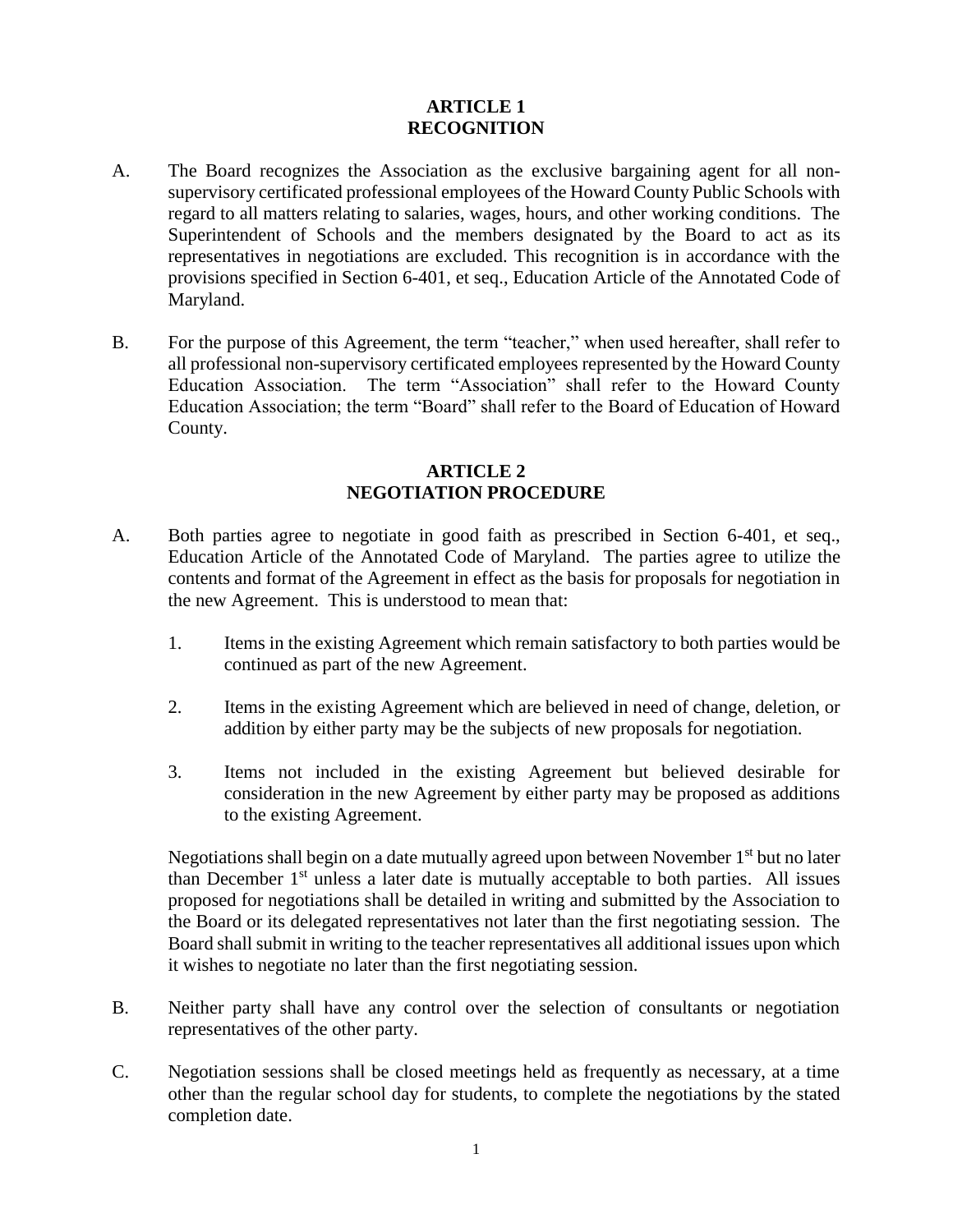D. If agreement has not been reached or at the request of either party, the provisions for handling an impasse as provided by Education Article, 6-408 (e) of the Annotated Code of Maryland, shall apply.

#### **ARTICLE 3 GRIEVANCE PROCEDURE**

#### A. Purpose and Definition

- 1. Purpose The purpose of this procedure is to secure an equitable solution to a grievance at the lowest possible level. Nothing contained herein will be construed as limiting the right of any teacher to have a complaint adjusted without the assistance of the Association.
- 2. Definitions
	- a. Grievance Any complaint by a teacher that cannot be settled orally concerning the interpretation or alleged violation of an express provision(s) of this agreement.
	- b. Grievant A teacher*,* class*,* or group of teachers filing a grievance.
	- c. Association the Association filing a grievance.
- B. Procedures
	- 1. A grievance, including a class grievance and an association grievance, shall be presented in writing on the prescribed form and shall contain at least the following:
		- a. Name(s) and position(s) of the grievant(s).
		- b. A statement of the grievance and the facts involved, including relevant dates.
		- c. A reference to the express provision(s) of this Agreement allegedly misapplied, violated, or misinterpreted.
		- d. The corrective action requested.
		- e. Signature(s) of the grievant(s).
	- 2. The Superintendent/designee shall inform the Association in writing within ten days of any grievance that is filed.
	- 3. A grievance shall be presented in the following steps:
		- Step 1: Between the grievant and his/her representative, and/or the Association, at the request of the grievant, and the employee's immediate supervisor and/or his/her designated representative
		- Step 2: Between the grievant and his/her Association representative, and the Superintendent and/or his/her designated representatives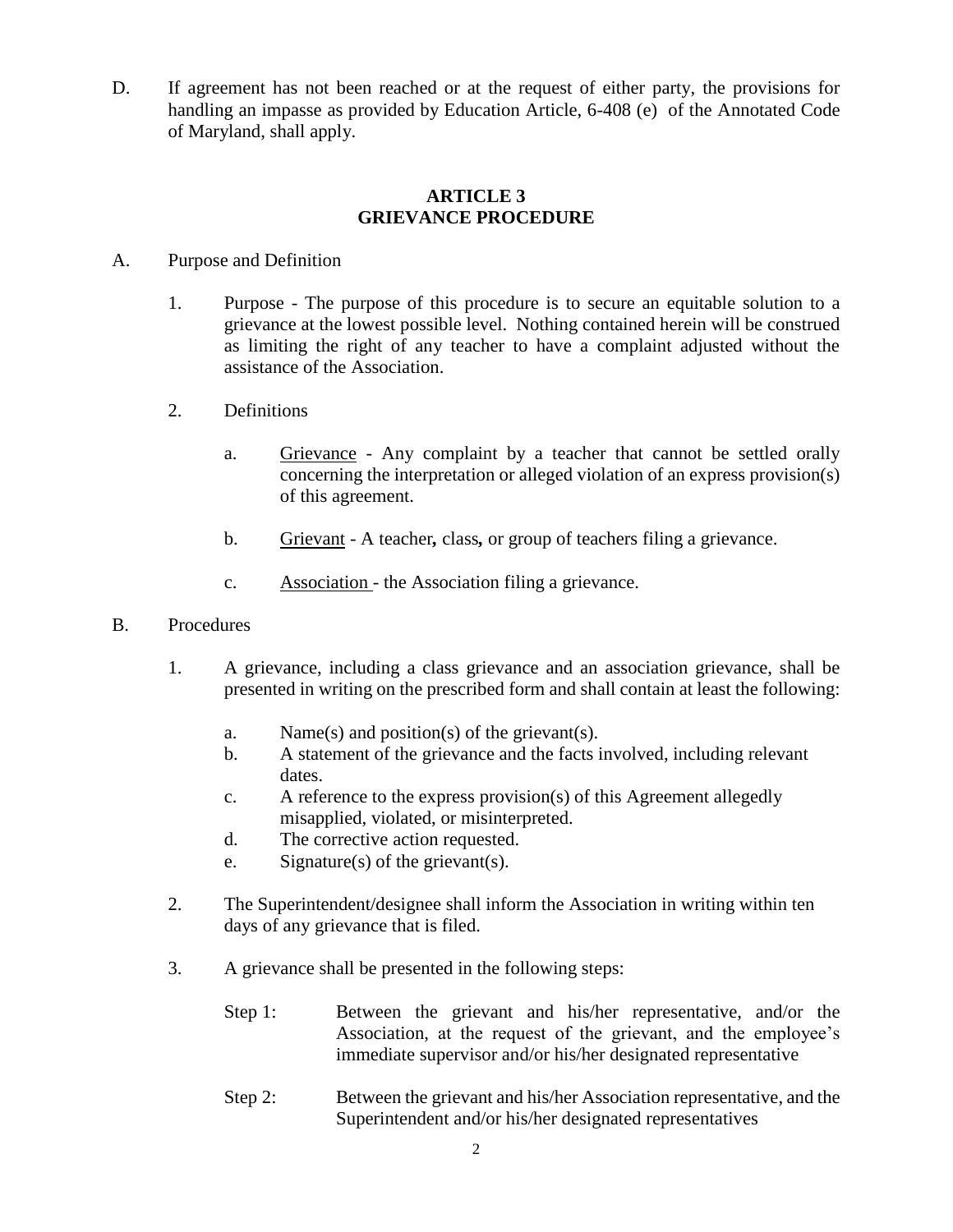- Step 3: Submitted to binding arbitration. Grievances filed by the Association are not subject to binding arbitration unless covering Article 14, Association Rights and Privileges.
- 4. Any grievance shall be presented at Step 1 in writing, signed by the grievant, within twenty (20) school days from the date of its occurrence, or the date when the grievant knew or should have known of its occurrence. The Administrator's answer at each Step shall be given in writing within seven (7) school days after each step meeting, which shall be held within seven (7) school days following receipt of appeal. Unless a grievance is appealed to the next step within seven (7) school days of the Administrator's answer, it shall be deemed settled in accordance with the Administrator's answer, which shall be considered acceptable to the grievant and the Association.
- 5. a. In the event the grievant and the Association are not satisfied with the disposition of a grievance at Step Two (2), the Association may vote within 30 days of the Step Two (2) decision to submit the grievance to binding arbitration under the Voluntary Labor Arbitration Rules of the American Arbitration Association. The parties further agree to accept the arbitrator's award as final and binding upon them. Grievances filed by the Association are not subject to binding arbitration, unless covering Article 14, Association Rights and Privileges.
	- b. The jurisdiction and authority of the arbitrator and any opinion or award shall be confined to the express provision(s) of this Agreement at issue between the Association and the Board. The arbitrator shall not add to, alter, detract from, amend, or modify any provision(s) of this Agreement.
	- c. After the Board is advised by the Association of a decision to submit a grievance to binding arbitration under paragraph 5.a, the Board and the Association may within 15 school days agree to a pre-arbitration conference as set forth in paragraph 6.
- 6. a. The pre-arbitration conference shall be held with representatives of the Board, the Association, and the Grievant, at his/her option, for the express purposes of settlement. During this conference both parties shall present exhibits, stipulate all possible facts of the case and agree to the authenticity of all documents.
	- b. If a pre-arbitration conference is held without the presence or participation of the Grievant, the Association shall have full authority to act on behalf of the Grievant.
	- c. Either the HCEA Board of Directors or the Board may submit a summary statement detailing their position to be shared with the other Board prior to a final vote on proceeding to arbitration.
- C. Miscellaneous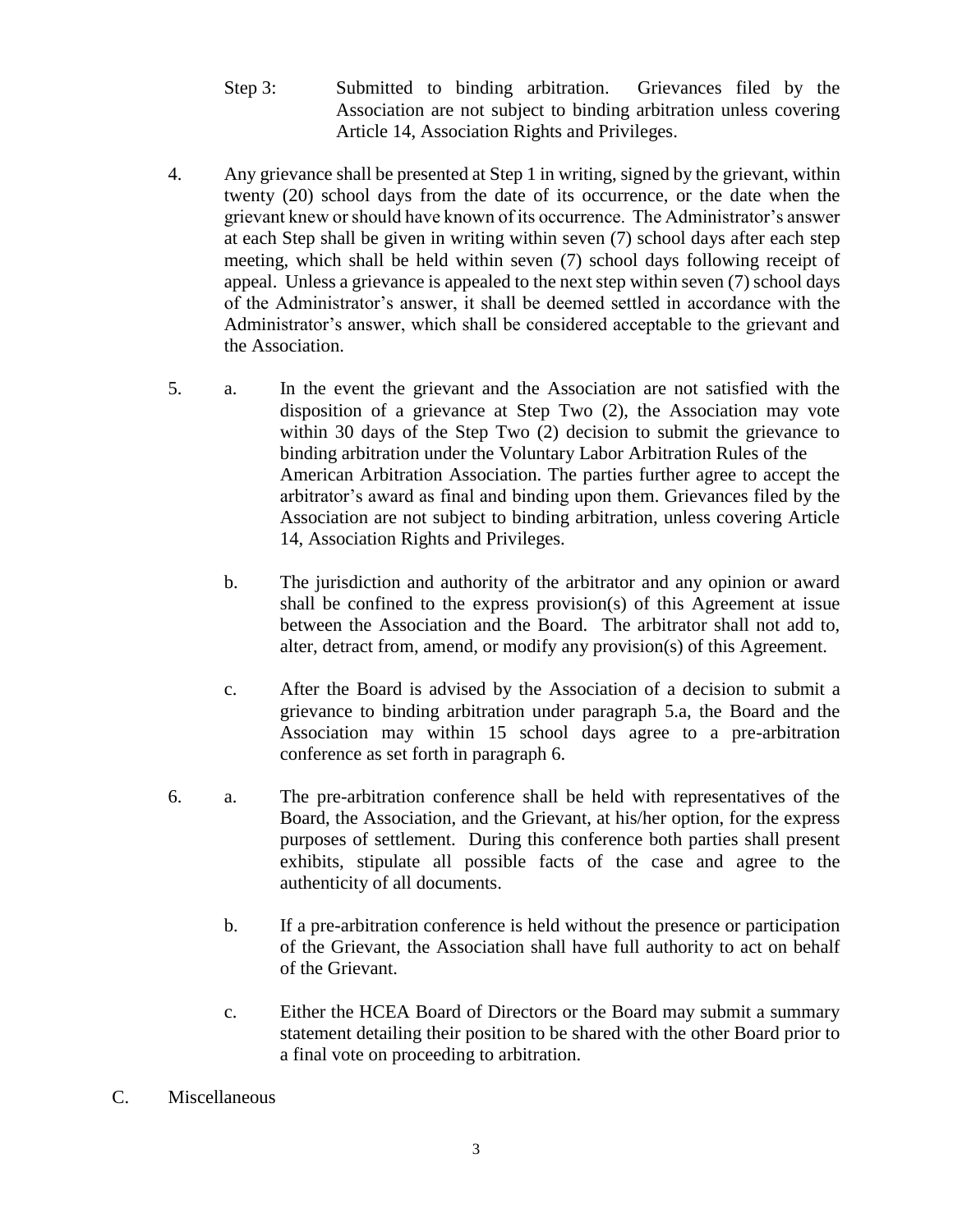- 1. "Days" shall mean working school days.
- 2. Failure at any step of this procedure to communicate the decision on a grievance within the specified time limits shall permit the aggrieved party to proceed to the next step.
- 3. To avoid any dispute in determining compliance with the specified time limits, the day on which a written grievance, appeal, or notice of hearing is received shall not be included in determining the limitation period. All written grievance notices or appeals are deemed to have been received on the day after the date of postmark, if mailed, or on date stamped or recorded thereon by a school official, who shall initial the same, if hand delivered.
- 4. The time limits in any step of this procedure may be extended or reduced in any specific instance by mutual agreement between the aggrieved party and/or his/her representative and the Superintendent/designee.

This procedure will be pursued should the grievant become incapacitated or, if left unresolved until the next school year, could result in irreparable harm to a party in interest.

- 5. If a grievance affects a group or class of teachers, involving two or more teachers, the Association may submit such grievance in writing to the Superintendent directly, and the processing of such grievance shall be commenced at Step Two (2).
- 6. Both parties agree that grievance proceedings will be kept confidential at all levels.
- 7. Documents, communications, and records initiated during and related to the processing of a grievance shall be filed in a separate grievance file. A settled grievance that relates to a salary adjustment may be referred to in the personnel file of the grievant(s).
- 8. Arbitration hearings will be scheduled to commence at 10:00 a.m., when no more than three (3) employees of the Board of Education of Howard County (including the Grievant and/or Grievants) are required by the Association to testify. In any case in which the Association will require the attendance of more than three (3) employees, the hearing will be scheduled to commence at 3:00 p.m. If the parties mutually agree, the hearing may commence at an earlier or later time.

#### **ARTICLE 4 PERSONAL AND ACADEMIC FREEDOM**

- A. The personal life of a teacher shall be the concern of and warrant the review and appropriate action of the Board only:
	- 1. As it may prevent the teacher from performing his/her assigned functions during school duty hours;
	- 2. As it may be in violation of local, state, national, or common law.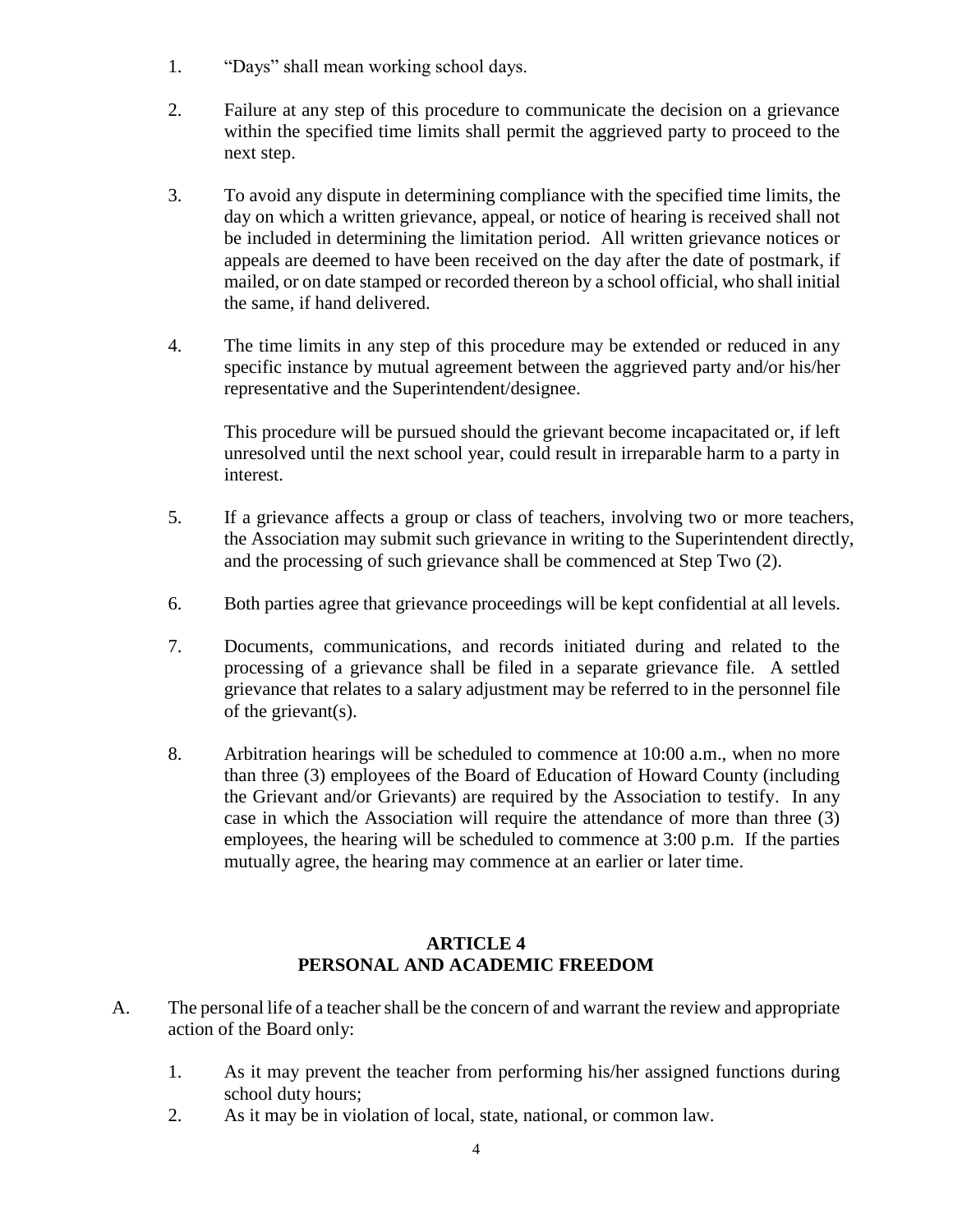- B. Each teacher will be entitled to full rights of citizenship, and no religious or political activities of any such teacher or the lack thereof will be grounds for any discipline or discrimination with respect to the professional employment of such person provided they do not affect his/her classroom performance.
- C. The Board and the Association agree that academic freedom is essential to the fulfillment of the purposes of the Howard County School System, and they acknowledge the fundamental need to protect teachers from any censorship or restraint which might interfere with their obligation to pursue the truth in the performance of their teaching functions. They agree that subject to curriculum guidelines and appropriate supervision by the teacher's evaluator, the responsibility for teaching all appropriate material rests with the teacher.
- D. No student's grade shall be changed without a conference between the student's teacher and the administrator. After the conference, the teacher will be notified, in writing, of the administrator's decision. In the event the student's teacher is not available for a conference, the administrator will notify the teacher in writing of any changes in a grade.

#### **ARTICLE 5 EVALUATION**

Teachers shall be evaluated consistent with the terms and conditions set forth below and in conjunction with applicable laws and regulations.

- A. Nontenured teachers shall be observed and receive written observation reports at least four (4) times during the school year, twice during the first semester and twice during the second semester by their principal, assistant principal, or any other certificated- supervisory personnel as approved by the Superintendent/designee. Classroom observations of teachers' professional practice shall be conducted by certificated-supervisory personnel who have completed training that includes identification of teaching behaviors that result in student growth. Teachers shall be informed, in writing, if they will be formally evaluated that year. Support received from resource teachers, new teacher mentors, disciplinespecific support teachers and any other teacher-level position will be solely for the purpose of helping the teacher improve.
- B. In an observation year tenured teachers shall be observed and receive written observation reports by the above-mentioned personnel at least twice a year, once during the first semester and once during the second semester.
- C. Written comments shall be made concerning any observation of the teacher's work performance. The teacher shall receive a duplicate copy of said observation within five (5) school days after it is made. A post-observation conference shall be held at the request of the teacher or observer. The observation document shall include a statement that indicates that the signature of the teacher does not necessarily indicate agreement with the observation report. An observation shall provide for written comments and responses by the individual being observed, which shall be attached to the observation report. A teacher receiving an unsatisfactory observation shall receive a written explanation of the reasons for the unsatisfactory observation and written recommendations for improvement.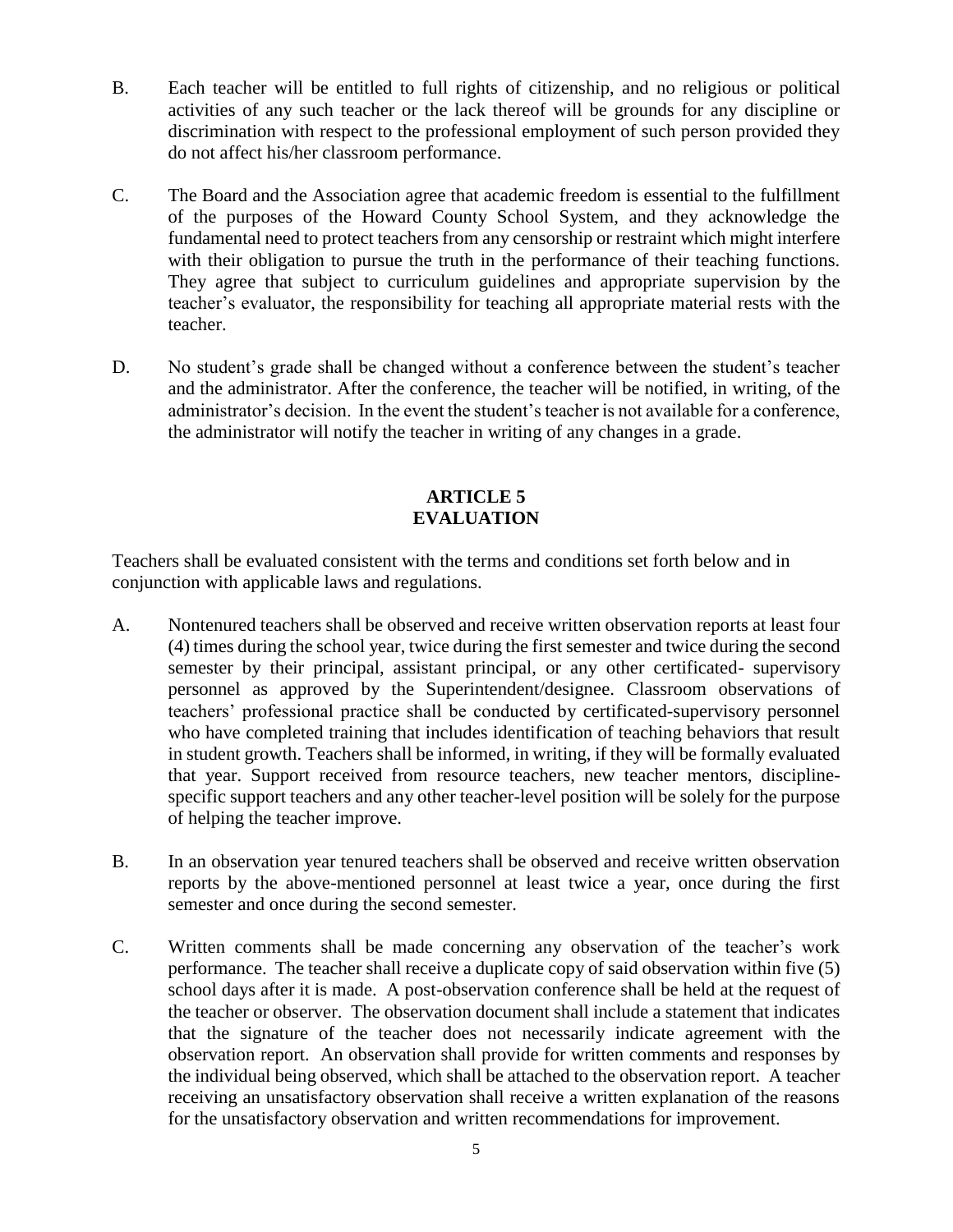- D. All monitoring or observation of the work performance of the teacher shall be conducted openly and with full knowledge of the teacher.
- E. 1. All classroom teachers shall complete annually, in consultation with the administrator, the Student Learning Objective (SLO) Form. Student Learning Objectives are submitted between September  $20<sup>th</sup>$  and October  $20<sup>th</sup>$  each year. Revisions will be approved by the administrator and finalized within 10 calendar days after mutual agreement is reached, but not later than October  $31<sup>st</sup>$ . Adjustments to the SLO's will occur between the end of the first semester and January 31<sup>st</sup>. Teachers instructing courses that do not extend throughout the whole year will consult with their administrator to identify a mid-point date to adjust their SLO's accordingly.
	- 2. A conference shall be held with the teacher as part of the evaluation process.
	- 3. The evaluation document shall include a statement that indicates that the signature of the certificated individual does not necessarily indicate agreement with the evaluation report.
	- 4. Any evaluation shall provide for written comments and responses by the individual being evaluated, which shall be attached to the evaluation report.
	- 5. An evaluation report that evaluates a teacher as ineffective shall include at least one observation by a certificated-supervisory employee other than the immediate supervisor such as an assistant principal, or any other certificated-supervisory personnel as approved by the Superintendent/designee.
- F. The final evaluation shall be completed and a copy given to the teacher evaluated prior to the end of the school year. Teachers shall be given a copy of any evaluation report prepared by their evaluators within five (5) school days after it is completed, but not later than the last duty day for ten-month teachers.
- G. No such evaluation report will be submitted to the Office of Human Resources of the Department of Education, placed in the teacher's file, or otherwise acted upon without a prior conference with the teacher.
- H. Any complaints regarding a teacher made to any member of the administration by any parent, student, or other person which are used in any manner in evaluating such teacher will be promptly investigated and called to his/her attention unless the investigation is conducted by a law enforcement, social services, or other similar agency.
- I. Upon request of the teacher, a curriculum staff/central office specialist shall jointly plan, implement and assess the classroom teaching techniques or procedures in question. Further teaching demonstrations by the above mentioned personnel may be conducted at the discretion of his/her immediate director.
- J. Neither teacher nor student proficiency tests shall be the sole criterion used in the retention, evaluation, or promotion of teachers.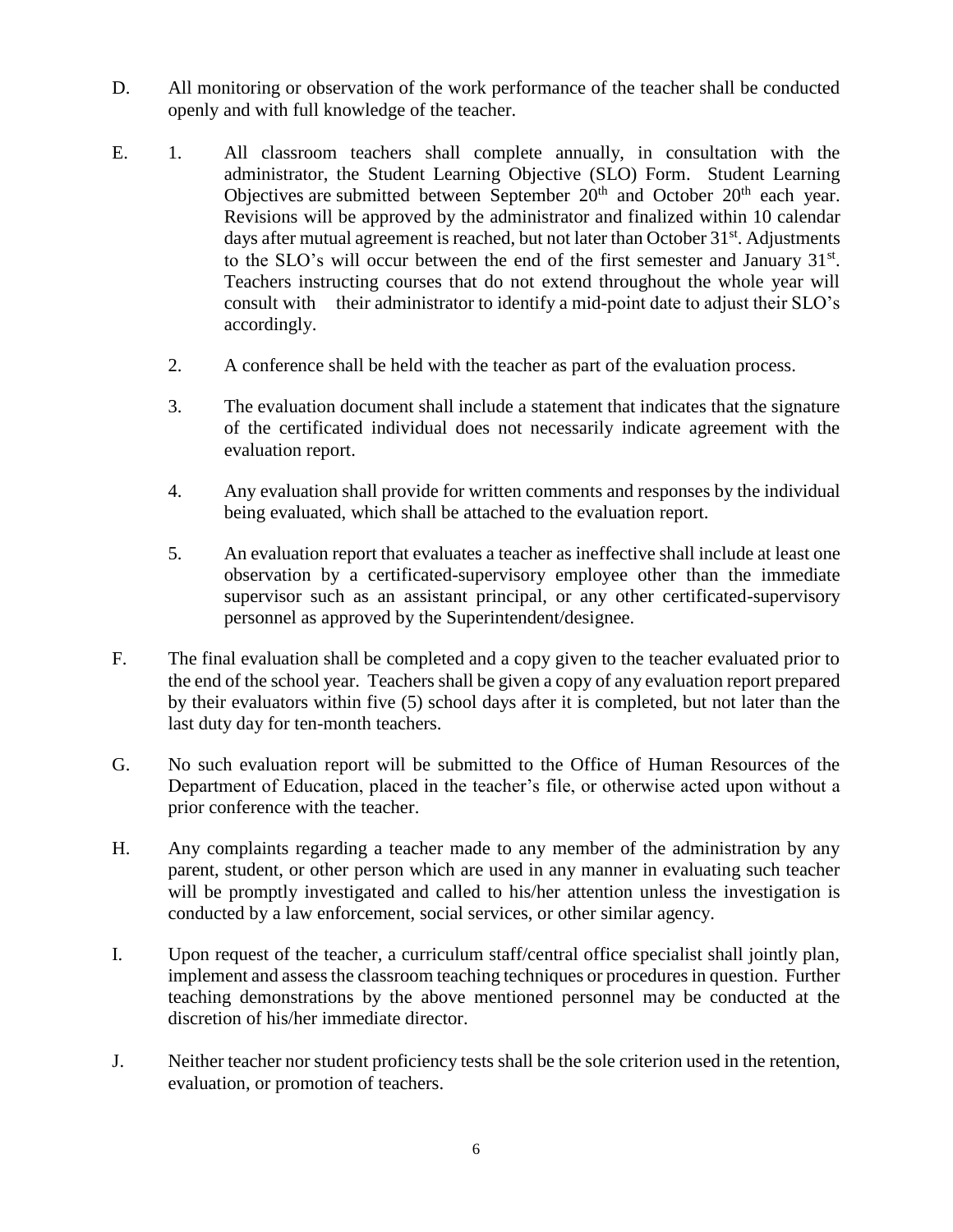K. In recognition that teacher evaluation is an ongoing opportunity for continuous improvement, the parties agree to establish a Joint Evaluation Committee to discuss performance evaluation criteria for certificated teachers based on the general standards established in accordance with Section 6-202(c) of the Education Article in Maryland Statute. The committee will make recommendations and function in accordance with said Section 6-202(c). The committee will meet at least four times per fiscal year.

### **ARTICLE 6 TRANSFERS**

- A. Voluntary Transfers a voluntary request by a teacher for a change in assignment to a different school(s)
	- 1. Teachers who desire to transfer to another building may file a voluntary transfer request by April 1 of such desire with the Superintendent or his/her designee who shall notify the immediate supervisor of such request. Such statement will include the grade and/or subject to which the teacher desires to be assigned and the school or schools to which he/she desires to be transferred, in order of preference.
	- 2. a. Principals receiving voluntary transfer requests shall acknowledge receipt of the request for transfer.
		- b. If the teacher's request for transfer is denied, he/she will, upon request, receive a written explanation of the reasons therefore from the Superintendent or his/her designee.
	- 3. An applicant for transfer shall assume that he/she will continue in his/her present position until such time as he/she is notified, in writing, that his/her transfer has been granted; said notification shall be from the Superintendent or his/her designee.
	- 4. Voluntary transfers for teachers for the ensuing year will not be processed after August 1, except for extenuating reasons.
	- 5. A teacher will have until August 1 to withdraw his/her transfer request or accept/deny in writing via e-mail, any transfer offered by the principal. The acceptance/denial must be made within 24 hours of the written email transfer offer from the principal. If the teacher declines the transfer offer, or fails to respond within 24 hours after the offer, his/her name will be removed from that school's transfer list for that year's staffing cycle.

If the teacher does not withdraw his/her transfer request prior to the August 1 deadline, then after August 1, if selected by the principal, he/she can be placed into a vacancy based on the schools selected on his/her voluntary transfer request form.

- B. Involuntary Transfers an involuntary change in a teacher's assignment to a different school(s) due to student enrollment, program, or redistricting changes
	- 1. Procedures
		- a. Volunteers from among those affected by the need for transfers will be given first consideration for transfer.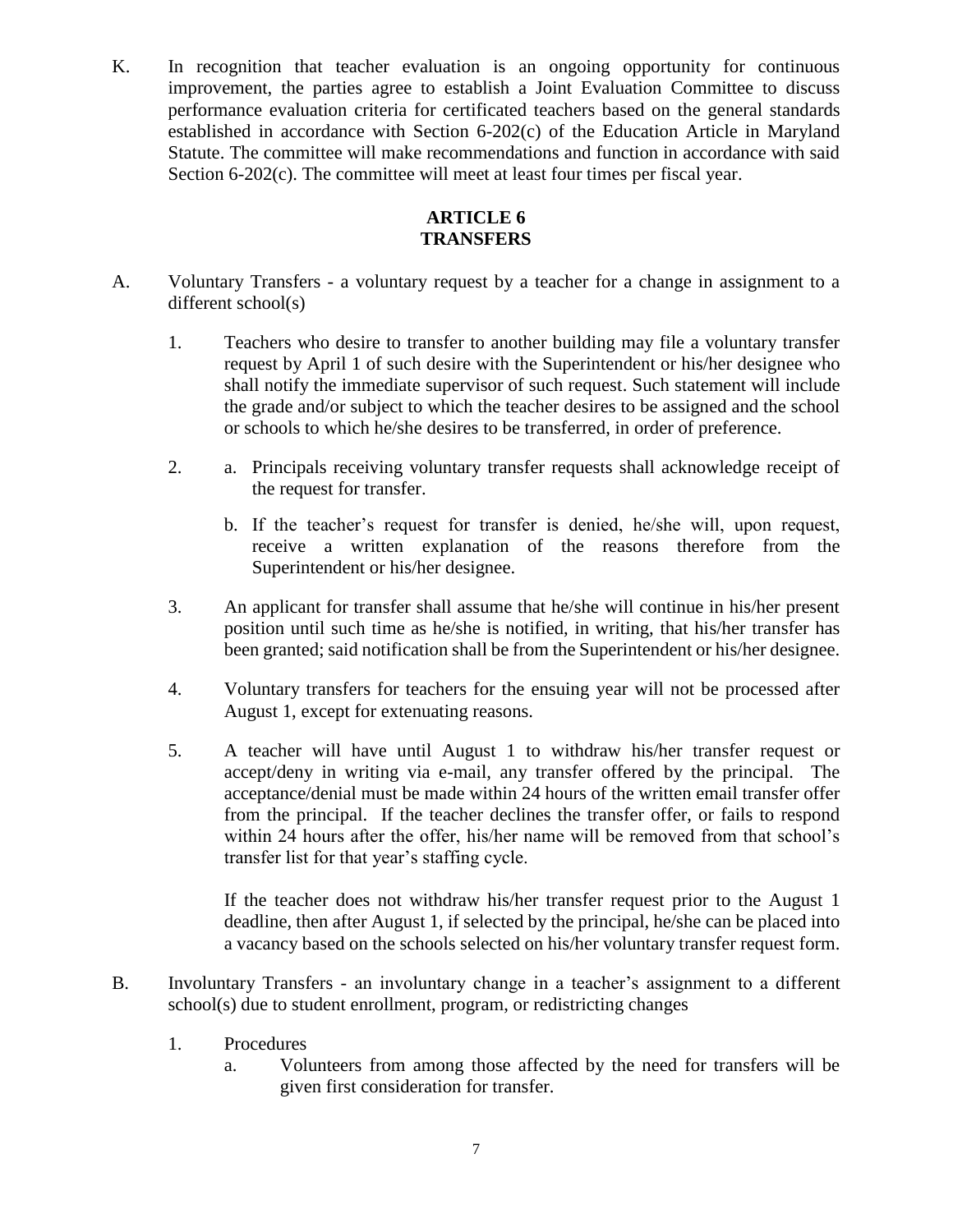- b. Notice of transfer shall be given to the teacher when possible at least ten (10) days prior to the date of change in August and September and thirty (30) days prior to the date of change during the remainder of the year. Teachers who are involuntarily transferred after the start of the student year shall be provided two (2) days of unassigned class time to prepare for the transfer.
- c. An involuntary transfer will be made only after a meeting between the teacher involved and the appropriate administrator, at which time the teacher will be notified in writing, upon request, of the reason or reasons. In the event that a teacher objects to the transfer at this meeting, upon his/her request, the Superintendent or his/her representative will meet with him/her.
- d. A list of any open positions identified by field or qualification will be made available to all teachers being involuntarily transferred. Positions filled by long-term substitutes shall be considered vacancies for the purpose of transfers. An involuntarily transferred teacher will be considered for returning to his/her original position and school if and when said position becomes vacant during the following school year.
- e. Teachers returning from leave granted under Article 17, Sections A, B, and D, and teachers who are involuntarily transferred will be placed ahead of 1) teachers returning from an approved leave of absence; 2) teachers requesting a voluntary transfer (except in situations where placement has already occurred before surplus teachers have been designated); and 3) persons newly hired.
- 2. Notice
	- a. The Superintendent/designee will consider the following in determining involuntary transfers:
		- (1) Teacher's area of competence
		- (2) Length of service in the Howard County Public School System
		- (3) The number of times a teacher has been involuntarily transferred and how recently the involuntary transfers were made
		- (4) Other relevant factors including, among other things, state and/or federal laws, rules, regulations, or administrative directives

#### C. Administrative Transfers

Whenever possible, and in general, initial notification on the part of the principal to the teacher he/she will be recommending for administrative transfer should occur no later than February 15. This will allow a teacher so notified to apply for a voluntary transfer under the provisions of the Negotiated Agreement if he/she is interested in doing so.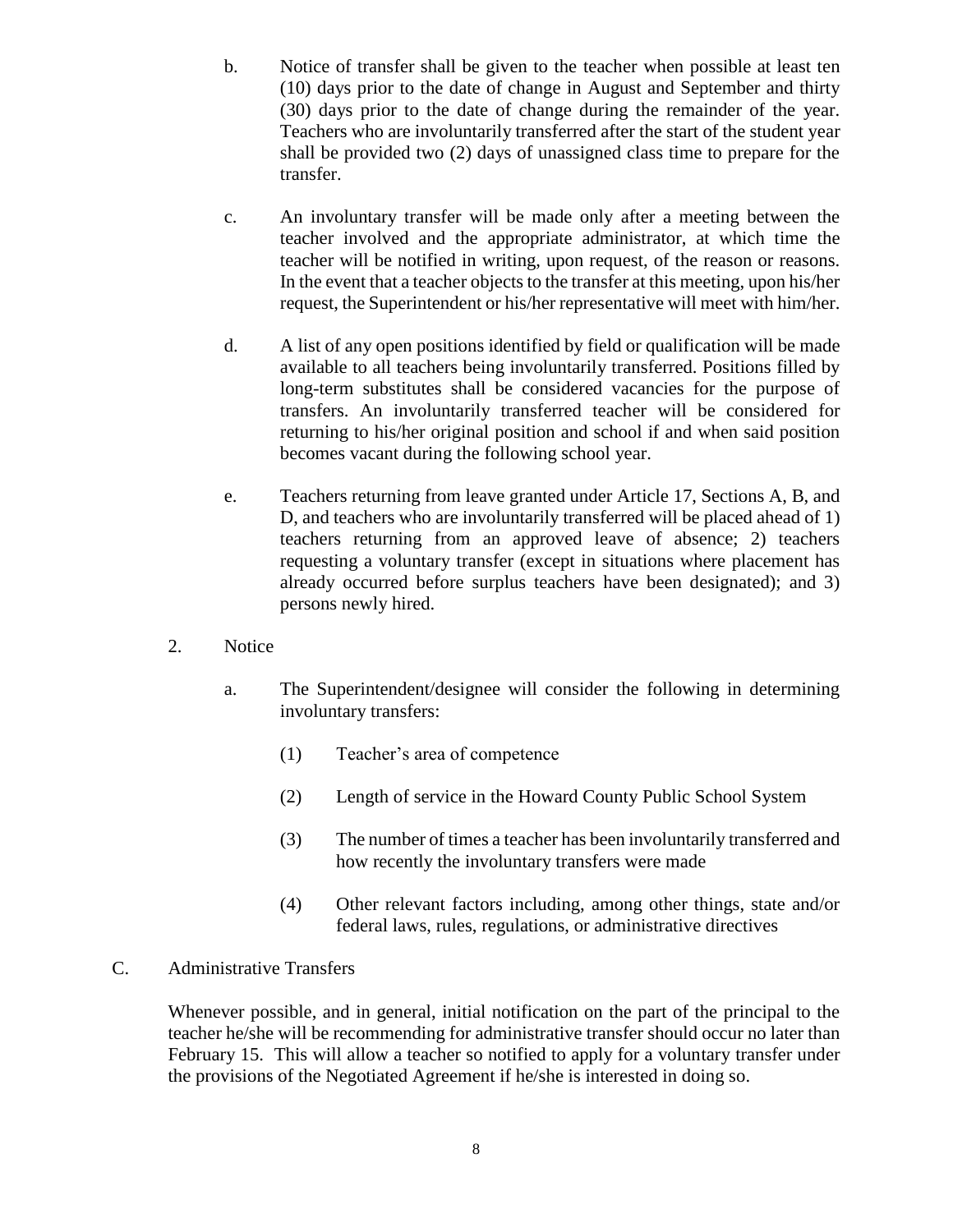#### **ARTICLE 7 ASSIGNMENT AND REASSIGNMENT**

- A. Assignment annual designation of a position involving grade(s) and/or subject(s) within a school
	- 1. Consideration shall be given to new and nontenured teachers in making assignments, recognizing their lack of experience.
	- 2. In arranging schedules for teachers who are assigned to more than one school, every effort will be made to limit the amount of interschool travel. Adequate travel time shall be allowed for teachers who are required to report to another school during the school day. Travel time shall be exclusive of lunch and planning.
	- 3. All teachers will be given written notice of their class and/or subject assignments, and building assignments three (3) working days prior to July 15th. All teachers will be given electronic access to their salary schedules, sick leave, annual leave, and personal leave accumulated for the forthcoming year not later than July 30, except in cases of emergency. Any teacher may request and receive email or written confirmation of the salary and leave information identified in this Section.
- B. Reassignment a change in assignment within a school during the school year
	- 1. After a teacher has been assigned for the school year, it may be necessary to make a reassignment. Changes in grade assignment in the elementary schools and in subject assignments in the secondary schools will be voluntary except in cases of emergency. Notice of reassignment shall be given to the teacher when possible at least ten (10) days prior to the date of change in August and September and twenty (20) days prior to the date of change during the remainder of the year.
	- 2. Reassignment will be made only after a meeting between the teacher involved and the appropriate administrator, at which time the teacher will be notified in writing, upon request, of the reason or reasons. In the event that a teacher objects to the reassignment at this meeting, upon his/her request, the Superintendent or his/her representative will meet with him/her.
	- 3. Any elementary school teacher reassigned to another grade level after the start of the student year will receive two days of unassigned time to prepare for the new assignment.
	- 4. In reassigning teachers, items in 7A.1 and A.2 will be considered.

#### **ARTICLE 8 PROMOTIONAL VACANCIES**

A. Announcements of Vacancies: Announcements of vacancies shall be posted on the faculty bulletin boards, published by circular to the staff, posted online and sent to the Howard County Education Association office. Announcements must be distributed at least twelve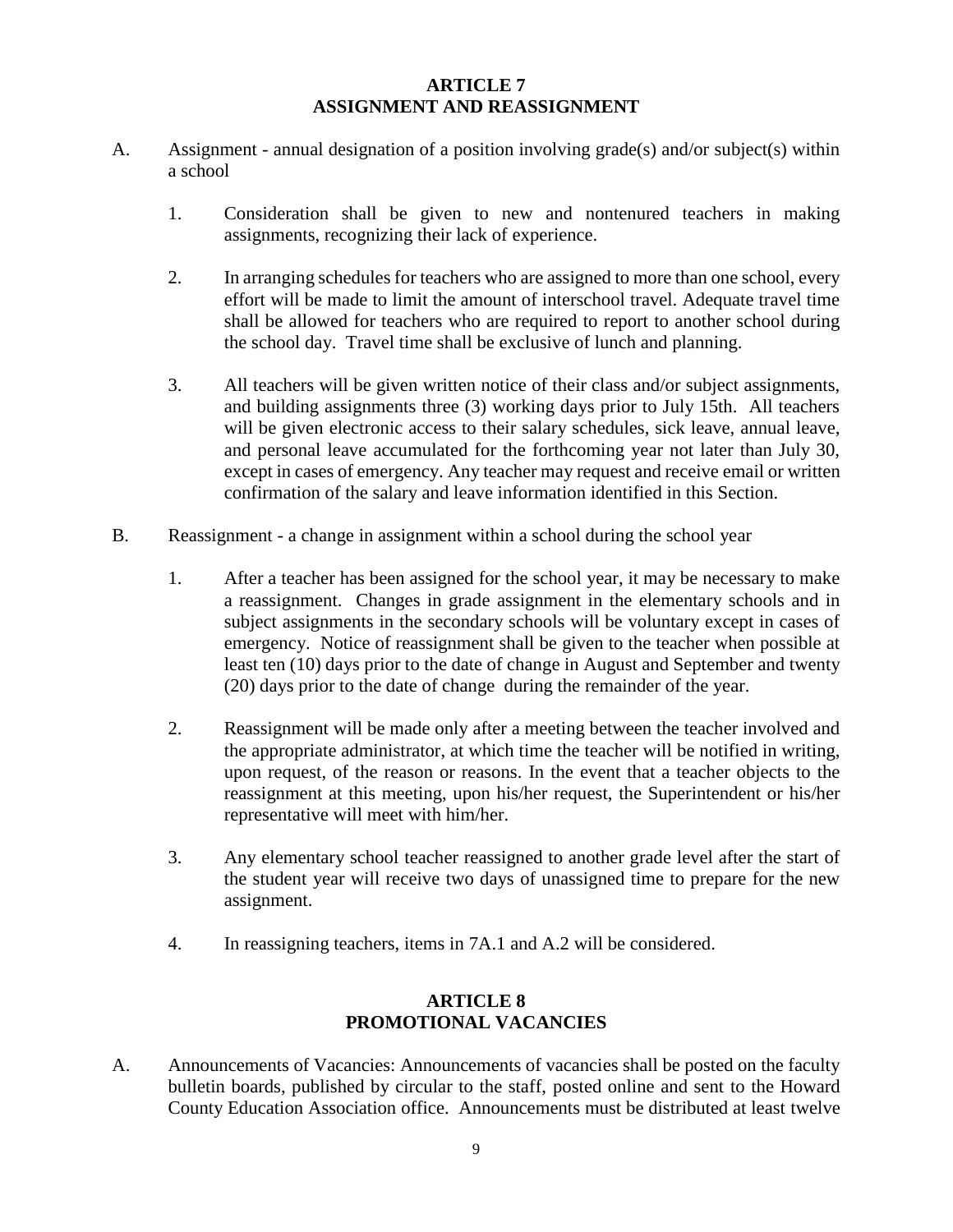(12) calendar days (exclusive of Board designated holidays) before the closing dates for accepting applications.

B. Submission of Application: Candidates must submit a letter of application to the appropriate office designated in the advertised vacancy.

#### **ARTICLE 9 CLASSROOM CONTROL**

- A. Classroom Control
	- 1. When, in the judgment of a teacher, a student is by his/her behavior seriously disrupting a school activity or instructional program to the detriment of other students, the teacher may temporarily, with notification to the principal, exclude the student from the activity and/or program and refer him/her to the principal or other school-level disciplinary program(s) designed to assist such student(s).
	- 2*.* Except when necessary to fulfill other normal student responsibilities, the student shall not return to the classroom activity, program, or area where such disruption had taken place until the teacher is satisfied that proper remedial action has been taken or until the teacher has had a formal conference with and a written reply from the principal or assistant principal.
	- 3. The "Student Code of Conduct" shall be followed by the school administrator in reviewing individual student disciplinary actions. The final school building level authority for student disciplinary action is the school principal.
- B. Physical or Verbal Abuse
	- 1*.* Any teacher threatened with physical abuse or who is physically abused in connection with his/her employment shall immediately report the incident in writing to his/her immediate supervisor.
	- 2*.* Incidents involving verbal abuse shall be reported in a similar manner.
	- 3*.* The teacher may request a conference with the Superintendent or his/her representative to discuss such an incident or the corrective action taken.
- C. All schools shall have a two-way communications system in which a teacher can initiate calls to the school office. Schools presently without such systems shall have them included in their renovation plans.
- D. Administrative Responsibility for Student Disciplinary Procedures
	- 1*.* The principal of each school will be responsible for the development of an appropriate student disciplinary procedure with the involvement of all members of the faculty and administration.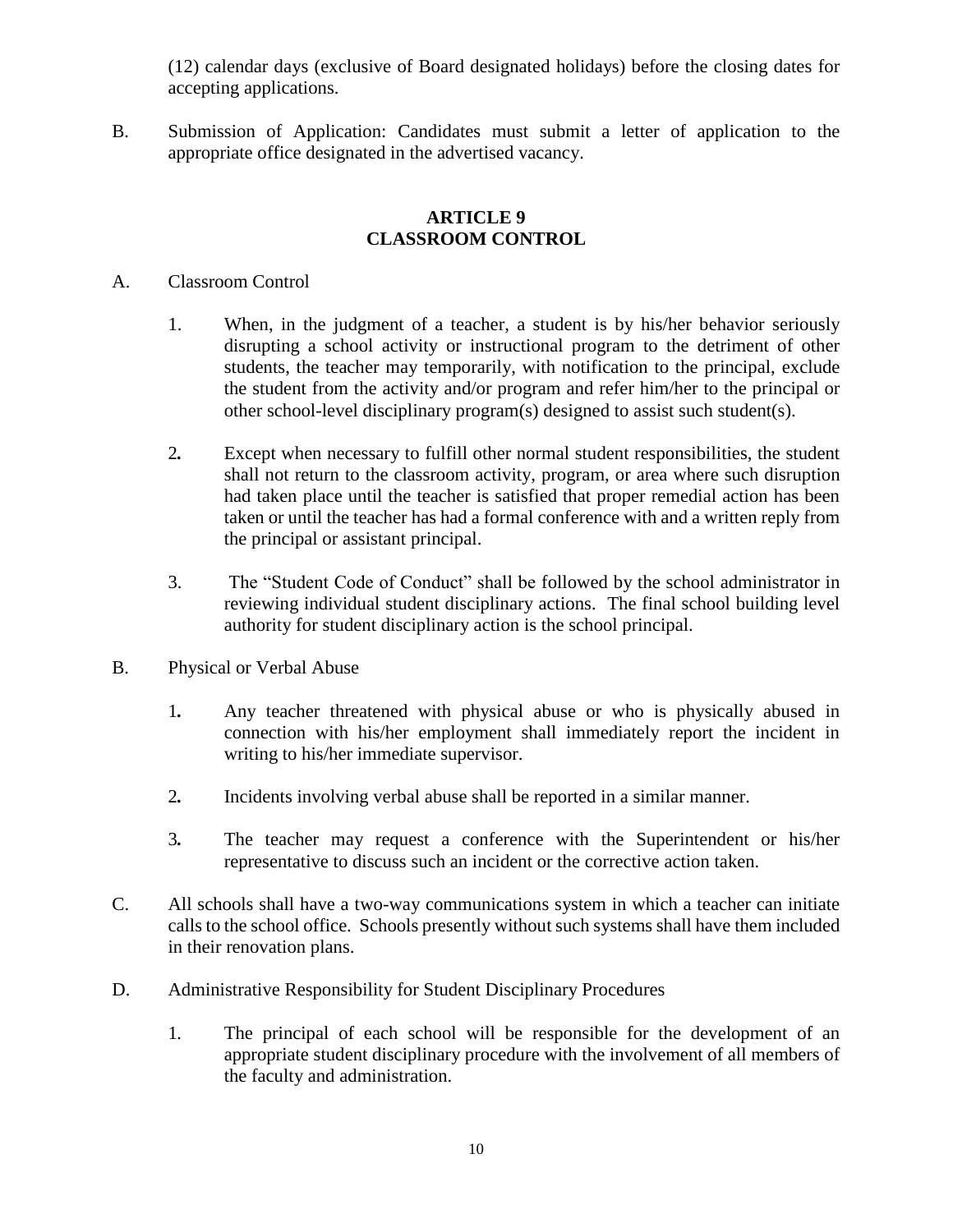- 2*.* It shall be the principal's responsibility to inform, in writing, the faculty and staff of the school disciplinary procedure. This shall occur by the end of the first student week of school.
- E. The initial responsibility for pupil behavior, safety, and control rests with the classroom teacher. The Board will provide all teachers with a policy of discipline as based on Maryland School Laws.

#### **ARTICLE 10 PROTECTION OF TEACHERS**

- A. The parties agree that they shall give support to the discipline procedures and policies of the Board and the items related to student discipline in this Agreement. The administration and the teachers recognize a mutual responsibility for the enforcement of such policies. It is also agreed that such policies will be enforced fairly and consistently without favoritism due to race, creed, color, or sex.
- B. Whenever a teacher is absent from school as a result of compensable injury occurring in the course of his/her employment, he/she will be paid his/her full salary for a period not to exceed 90 days with no loss of fringe benefits, and no part of such absence will be charged to his/her annual or accumulated sick leave. The parties acknowledge that payment of workers' compensation leave under this section fully satisfies the Board's obligation to pay temporary total disability benefits under workers' compensation law so no duplication of benefits may occur during this 90 day period. As such, any workers' compensation payments made for temporary disability due to said injury and applicable to the aforementioned 90-day period shall be endorsed over to the Board.

If during the 90 day period the employee was granted leave from the sick bank, and it is subsequently determined that the employee was absent as a result of a compensable injury, the Board shall restore any used sick bank leave occurring during the aforementioned 90 day period.

The teacher may apply for an unpaid leave of absence under Article 17 of this Agreement without affecting any benefits which may be due under the workers' compensation law.

The Board will reimburse teachers for the cost of medical, surgical, or hospital services (as covered under workers' compensation insurance) incurred as the result of any injury sustained in the course of his/her employment.

- C. In the event of bomb threats against school system property, teachers will not be asked to search for bombs.
- D. Teachers, with the exception of pupil personnel workers, need not discuss student problems with parents away from the school site.
- E. In case of an assault by a student, or a nonstudent, on school property, including the school parking lot, on a teacher, causing damage or loss to his/her personal property--such as clothing--the Board shall make an equitable financial adjustment with the teacher for personal property losses not otherwise covered by insurance or restitution.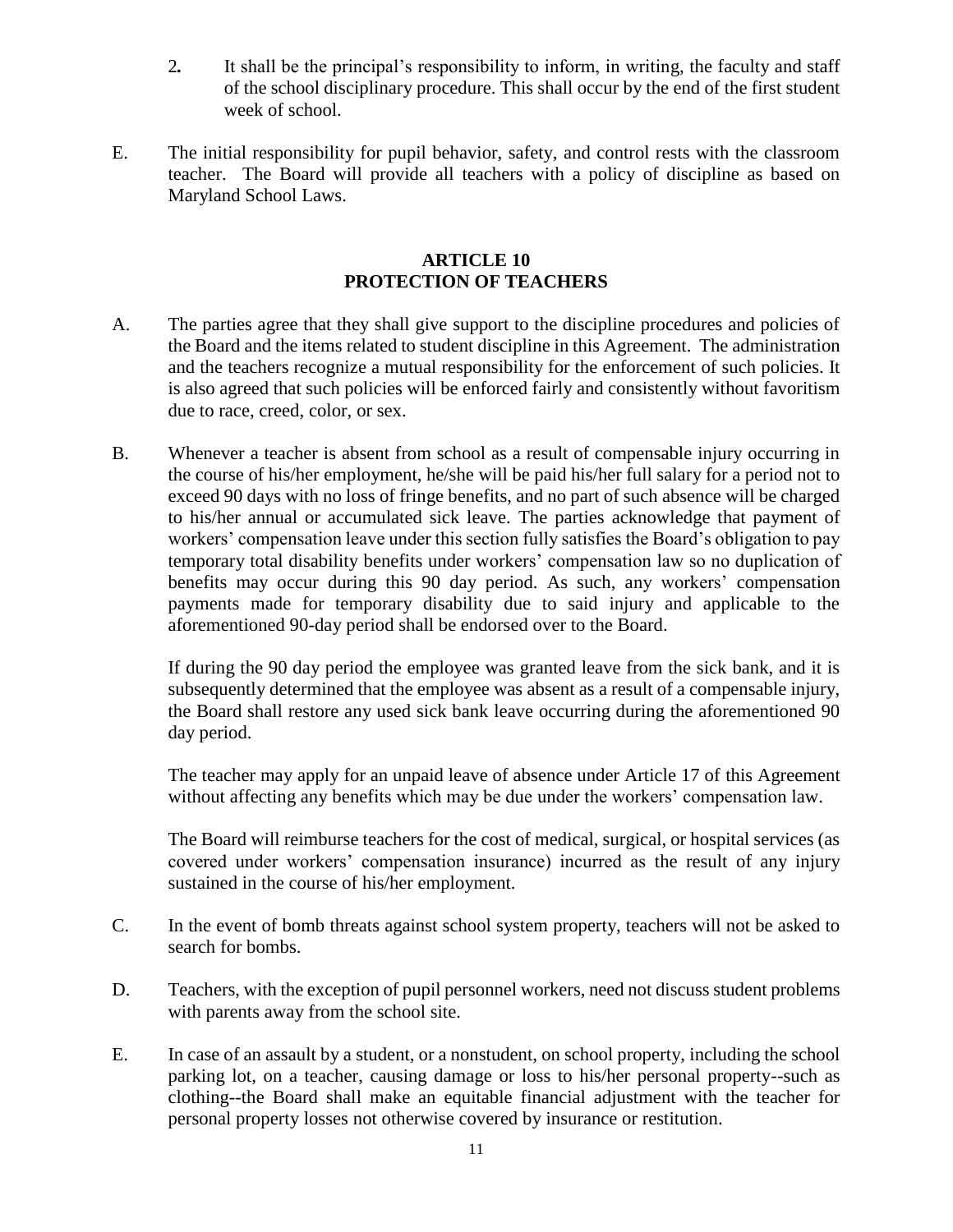F. Any physical assault upon a teacher by a student may result in suspension of said student based on an investigation of the incident conducted by the school administrator. Administration will follow established school system discipline guidelines.

Except cases involving students with disabilities, no student shall be returned to class without conferring with the teacher.

- G. In the event of threats made against staff members the administrator will review and explain the school system Threat Management Process with the affected staff member. Throughout the process, the affected employee will be provided access to available resources within the system to address emotional wellbeing. At the conclusion of the investigation, the employee will be informed of the outcome.
- H. A comprehensive and thorough review of the Emergency Operating Procedures will occur prior to the end of September each school year. This review will include the roles, responsibilities, and expectations of staff members in the event of an emergency. Information and instructions on accessing 911 will be included.
- I. No visitor shall be permitted to enter a classroom without approval of the administrator. A teacher will be notified, 24 hours in advance, either orally or in writing, in advance by a school administrator. The teacher may request that the visit be rescheduled based on the instructional needs and the best interests of the students.
- J. The Board shall provide, at the teacher's request, legal counsel to defend the teacher in an action arising out of an assault on a teacher in the course of the teacher's professional duties or arising out of any disciplinary action taken by a teacher in accordance with the disciplinary policy of the county.
- K. The teacher shall be informed in advance of the assignment of an instructional assistant and/or paraprofessional, and such assignment shall not be withdrawn except in case of emergency. The assignment may be withdrawn if the instructional assistant is assigned as a substitute for a teacher for that day only.
- L. Except for students with disabilities, if a student has been apprehended in a plan to cause serious injury or death to a teacher as determined under the school system's threat management plan, that student will not be returned to that teacher's classroom.
- M. No teacher will be disciplined or reprimanded without cause.
- N. Following the provision of due process per the established Board policy on Employee Conduct and Discipline, Association representative (s) shall be entitled to accompany and represent a teacher at any hearing or meeting involving disciplinary action to be taken against the teacher at that meeting.

Before the Superintendent/designee issues the disciplinary action, the teacher will be provided at least one work day of advance notice of the meeting.

1. The teacher will be advised that disciplinary action is being considered.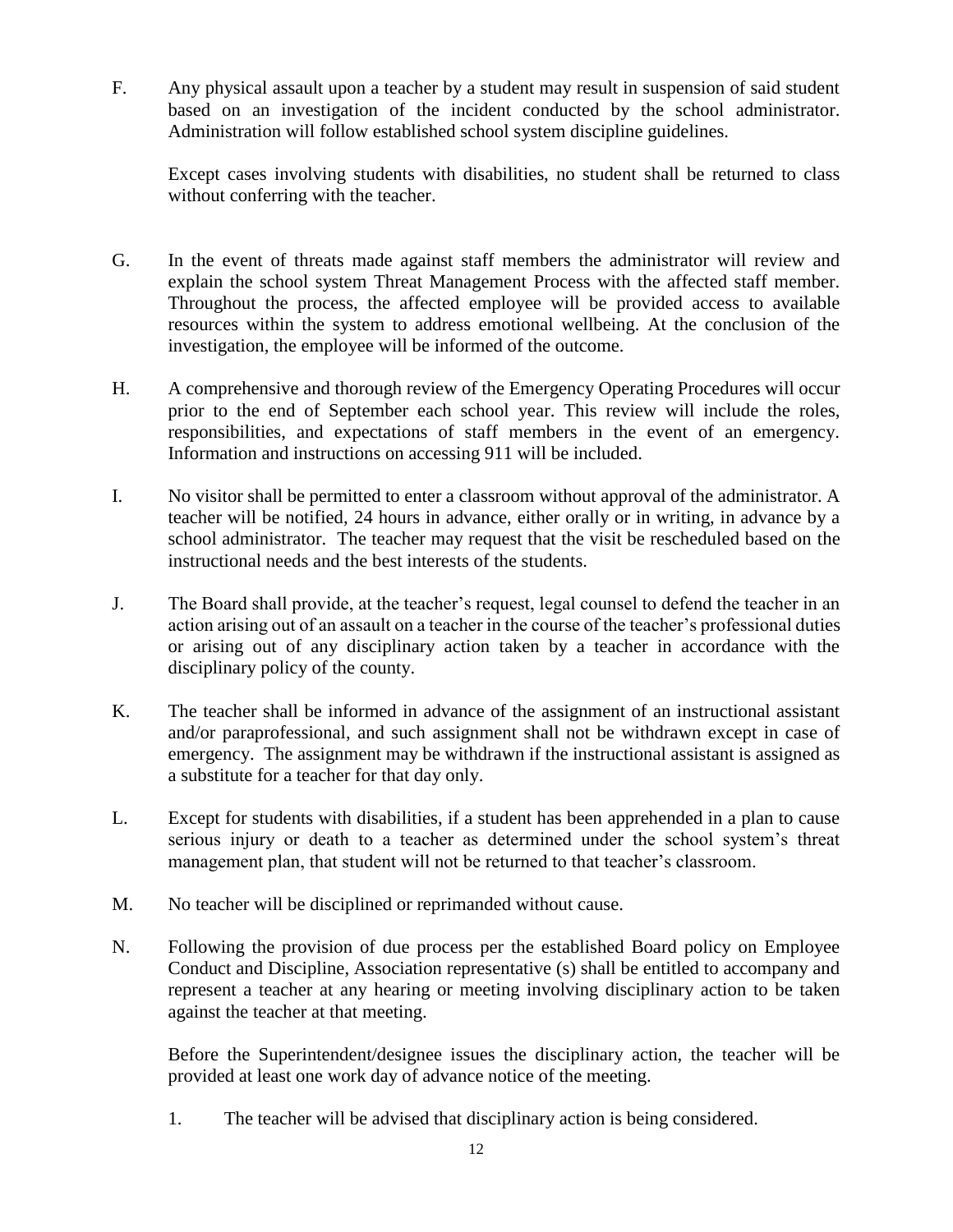- 2. The teacher will be advised of his or her right to have Association representation at the meeting.
- 3. The Superintendent/designee is not obligated to postpone the meeting with the teacher nor to suggest or secure alternate representation if the individual Association representative requested is unavailable.

Except in cases when the urgency of the situation dictates otherwise, the meeting may be delayed up to one additional workday to secure representation for the teacher.

- O. Teachers shall have the right, upon request, to review the contents of their personnel file, maintained by the Office of Human Resources, in the presence of a Human Resources administrative staff member, and to receive copies at Board expense of any documents contained therein which are not available from the original source or which the teacher had not previously received. A teacher shall be entitled to have a representative(s) accompany him /her during such review. The Board will protect the confidentiality of personal references, academic credentials, and other similar documents.
- P. No material derogatory to a teacher's conduct, service, character, or personality will be placed in his/her personnel file, maintained by the Office of Human Resources, unless the teacher has had an opportunity to review such material by affixing his/her signature to the copy to be filed with the express understanding that such signature in no way indicates agreement with the contents thereof. He/she will also have the right to submit a written answer to such material and his/her answer will be review by the appropriate administrator and attached to the file copy.

#### **ARTICLE 11 LIMIT OF DUTIES**

- A. Teachers will continue to carry out such duties that are deemed necessary for the proper operation and function of the school provided that every effort be made by the Board to provide assistance to perform nonprofessional assignments.
- B. Teachers will not be required to perform custodial duties.
- C. Teachers will not be required to deliver books, equipment, or any heavy or bulky teaching materials to classrooms.
- D. Teachers will not be required to drive pupils to activities which take place away from the school building.
- E. Teachers Secretaries
	- 1. The Board shall provide one teachers' secretary for each school to assist teachers in the preparation of materials, correspondence, ordering supplies, and other duties related exclusively to teachers.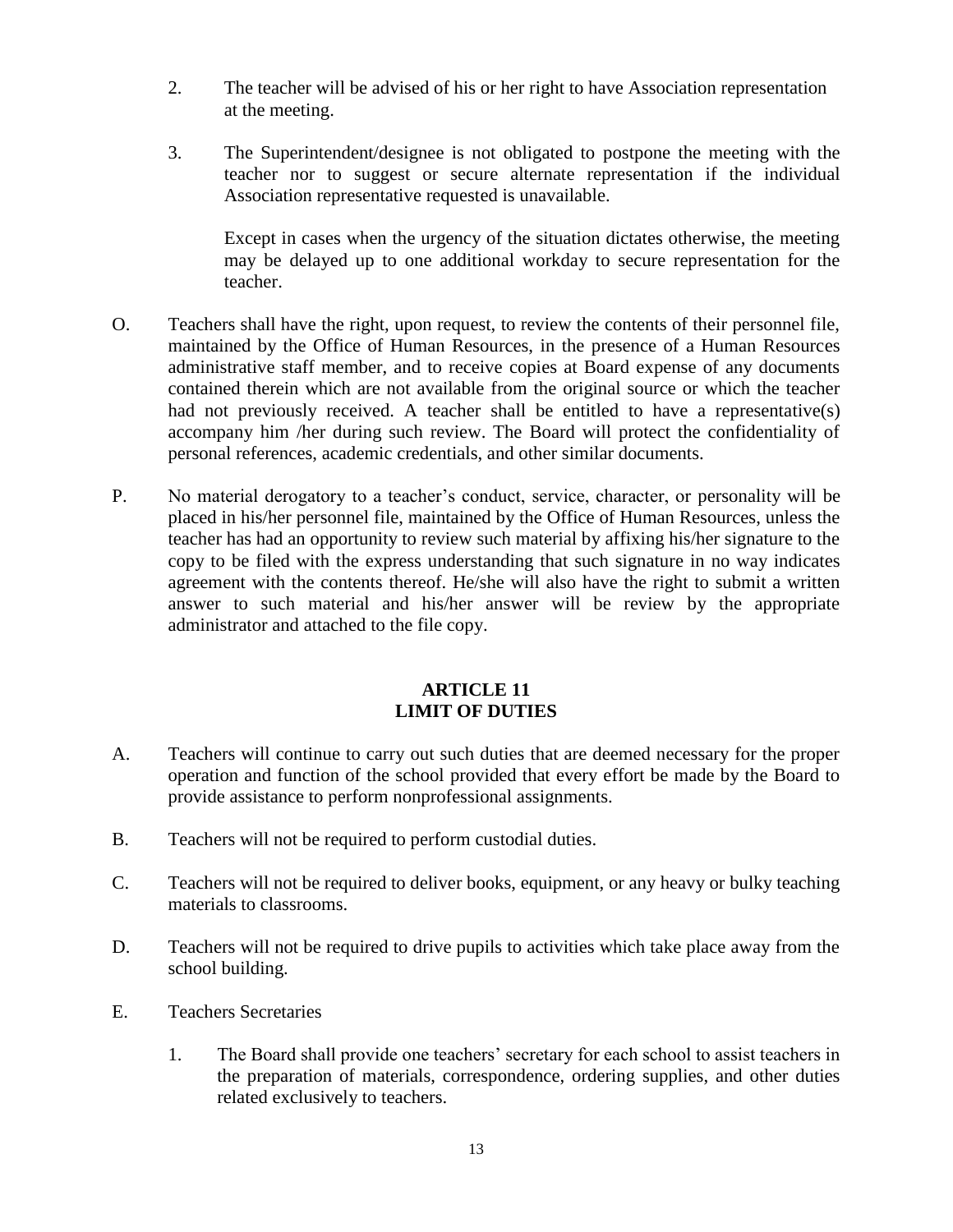- 2. Teachers' work shall have priority over administrative work.
- F. Except in cases of emergency, teachers assigned to more than one school in a day shall not be assigned non-teaching duties that day.
- G. Teachers shall not be required to supervise student teachers.
- H. Teachers shall not be required to obtain substitutes except as may be necessary to properly utilize the electronic substitute calling system, but may obtain substitutes with the permission of the principal.
- I. Elementary school teachers will not be assigned lunch or recess duty.
- J. In order that school counselors may be effective in their positions in working with students, every effort will be made to support their role as a student advocate and avoid placing them in an investigative position that could compromise their relationship with students.

#### **ARTICLE 12 PERSONNEL EMPLOYMENT**

- A. 1. All new teachers will be placed on the proper step of the salary schedule according to their certification, experience, and education, but not to exceed Step 18 of the appropriate lane. No presently employed teacher will receive less than the salary indicated on the salary schedule for his/her credited certification, experience, and education.
	- 2. Credit will be given for previous outside teaching experience in a duly accredited school, pre-K-12 or any combination of grades within pre-K-12, upon initial employment in accordance with the provisions of the above paragraph.
	- 3. Occupational therapists, physical therapists, school mental health therapists, social workers and speech/language pathologists can receive credit for purposes of placement on the salary scale for related professional work experience on a license or teaching certificate. This provision only applies to therapists and pathologists hired beginning in FY06.
	- 4. In critical shortage areas as determined in advance by the Superintendent's designee, teachers may receive credit for purposes of placement on the salary scale for related professional work experience (up to 10 years) in the field in which they are hired to teach. Related professional work experience includes teaching at least 9 credits per semester in the related area at the college/university level. Credit for related professional work experience may only be awarded if the teacher (applicant) was eligible for a Maryland teaching certificate at the time of the professional work experience. This provision only applies to teachers hired beginning in FY08.
	- 5. Credit not to exceed two (2) years for military experience or alternative civilian service required by the selective service system and not to exceed two (2) years for Peace Corps, VISTA, or National Teacher Corps work, will be given upon initial employment.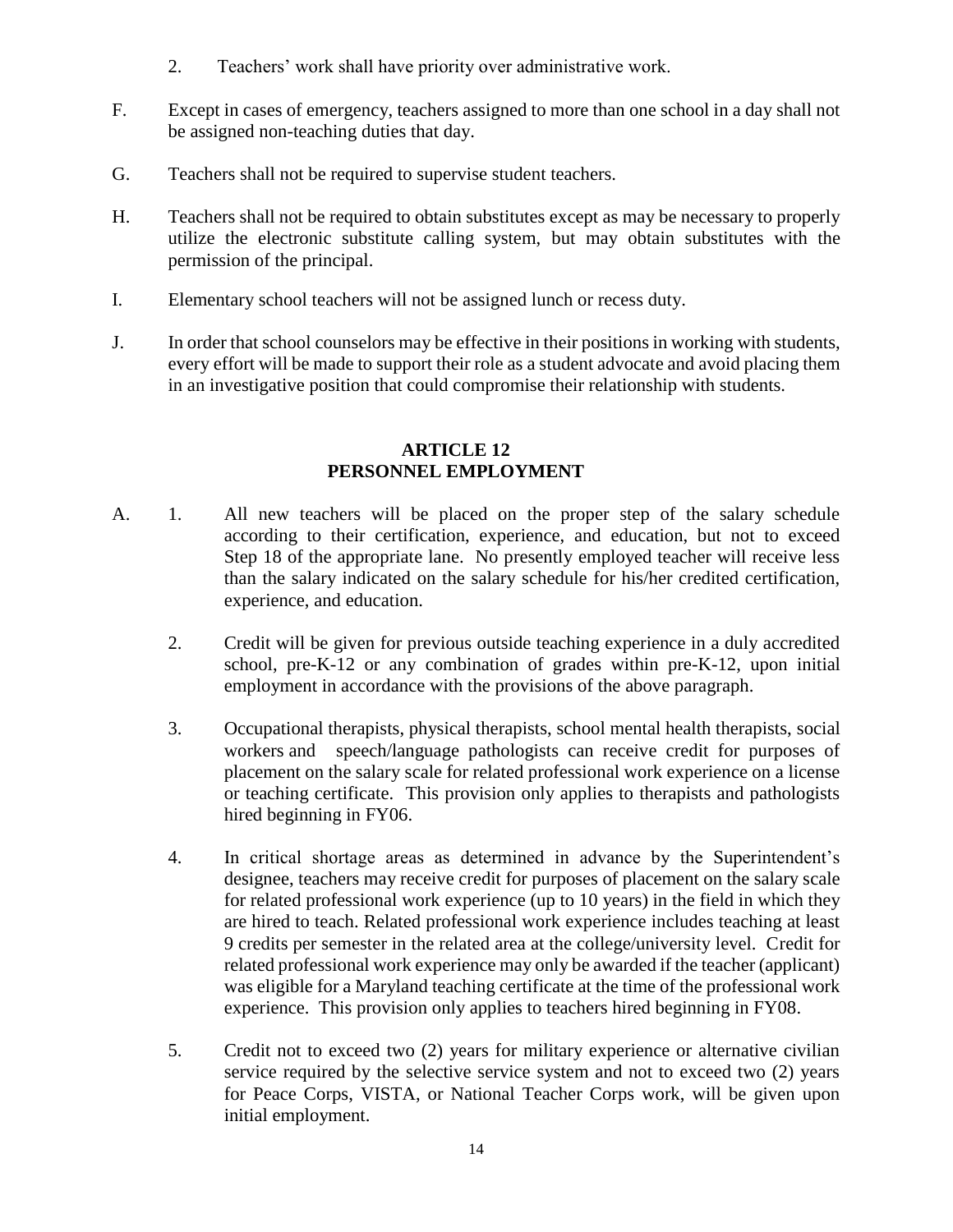- 6. Paraeducators who are or were employed as paraeducators with the Howard County Public School System will be granted service credit not to exceed ten (10) years for the purpose of placement on the Teachers Salary Scale, if and when they become Howard County teachers. This provision only applies to paraeducators hired beginning in FY08.
- B. Previously accumulated sick leave days will be restored to all teachers who return to teach in Howard County.
- C. The Superintendent and/or his/her designee shall inform teachers within thirty (30) days after receipt of changes in state and/or local certification policies.
- D. Reduction in Force
	- 1. In any reduction of teachers as a result of budgetary actions, curriculum changes, administrative reorganization, and/or reduction in enrollment, the reductions within the affected area of certification shall be in the following order:
		- a. Teachers holding provisional certificates
		- b. Nontenured teachers
		- c. Teachers whose certificate is rated as Class II
		- d. Tenured teachers holding a standard professional certificate or an advanced professional certificate
		- e. The determining factors in the layoff of teachers within each of the above categories will be:
			- (1) Certification in the subject area.
			- (2) Length of service in the Howard County Public School System
			- (3) Ability to teach the appropriate subject area(s)

The presence of these factors shall not be considered an admission regarding the negotiability of such factors.

- f. Seniority Determination
	- (1) Seniority shall be determined by the day, month, and year the teacher signed a regular or provisional contract with the Board or the date of a letter of assignment within each of the categories indicated in D.1. (a) of this article.
	- (2) In the event the date of the contract or letter of assignment is the same, and other criteria as included in 1.b. above are the same,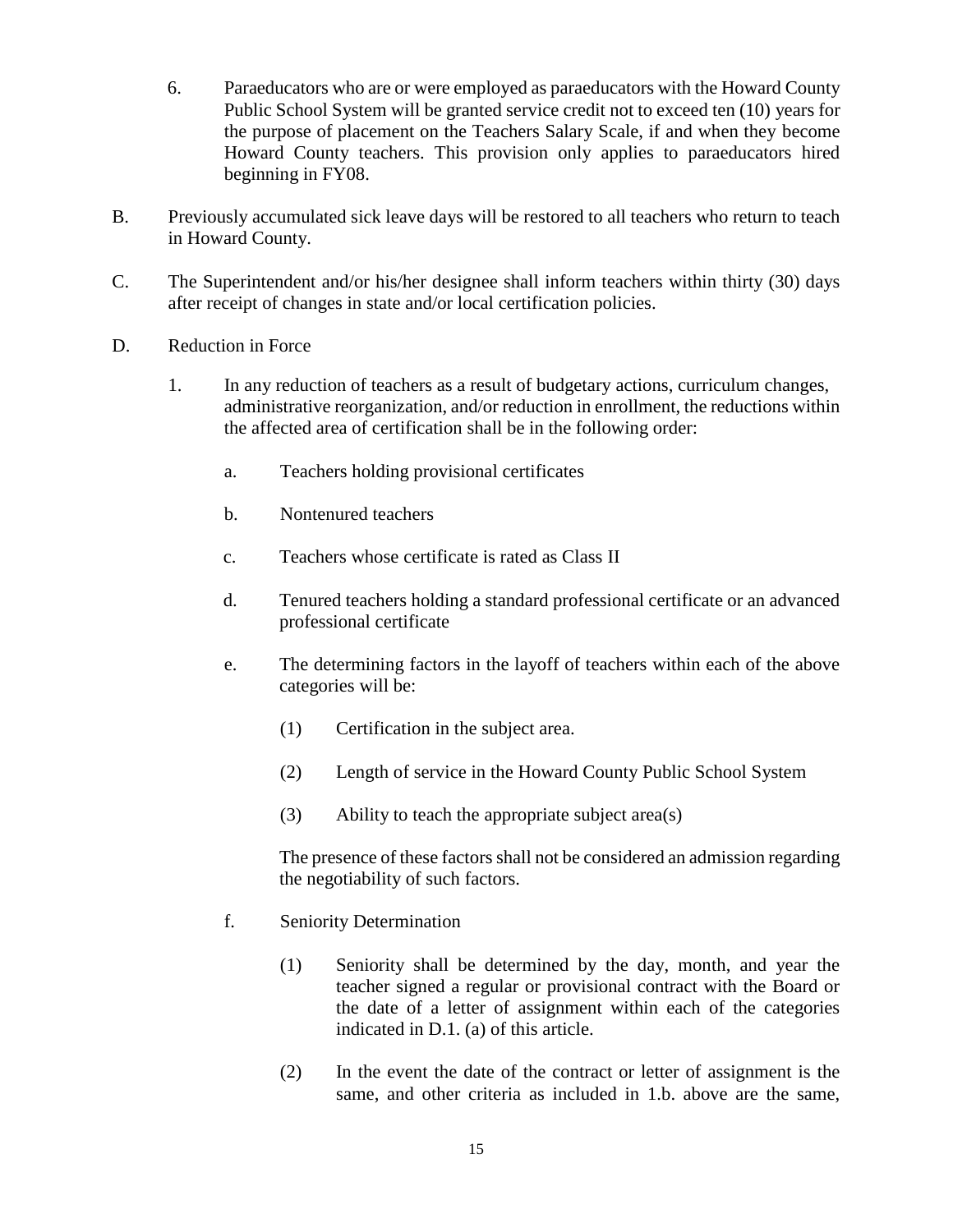affected employees will participate in an impartial lottery to determine the teacher to be laid off.

- (3) Approved leaves of absence and leave under Article 17, Section A, B, or D will neither count toward years of service for seniority purposes nor be considered as a break in service (i.e. a teacher signed a contract on August 0, 1970 and taught through June 30, 1975 in the Howard County Public School System, had three years of maternity leave, and has been teaching continuously in the Howard County Public School System since returning from leave in September 1978, will have ten (10) years of continuous service, thus ten (10) years of seniority on June 30, 1983).
- g. Teachers who are laid off because of reduction in force will be placed on a priority recall list.
- 2. While teachers are on the priority recall list, no new teacher shall be hired except where:
	- a. There are no teachers on the priority recall list certified to fill the vacancy, *or*
	- b. All qualified teachers on the priority recall list decline the offer to fill the vacancy.
- 3. Recall Procedures
	- a. A teacher on the priority recall list shall be notified in writing in the inverse order of layoff of any vacancy which occurs in his/her field of certification and prior employment status (e.g. full time, part time). A teacher on the priority recall list who was part time when terminated under this section will not be entitled to a position with more time unless conditions in D.2 of this article apply.
	- b. The notification shall be by certified return receipt mail sent to his/her address on file in the Office of Human Resources.
	- c. The teacher so notified shall respond to the Director of Human Resources in writing within ten (10) calendar days after receipt of the notification of the vacancy as to whether or not he/she will accept or reject the offer of the position. A nonresponse or a response received after ten (10) calendar days will be deemed as a rejection.
		- (1) If the teacher rejects the position or cannot begin the new assignment within thirty (30) calendar days from the date of offer, the teacher shall have deemed to have waived his/her claim to that position provided. However, a laid-off employee who has accepted employment in another Maryland public school system and is unable to obtain a release from his/her employment contract may decline an offer to return to work and maintain recall rights for one year if the offer is issued later than July 1 for a position which will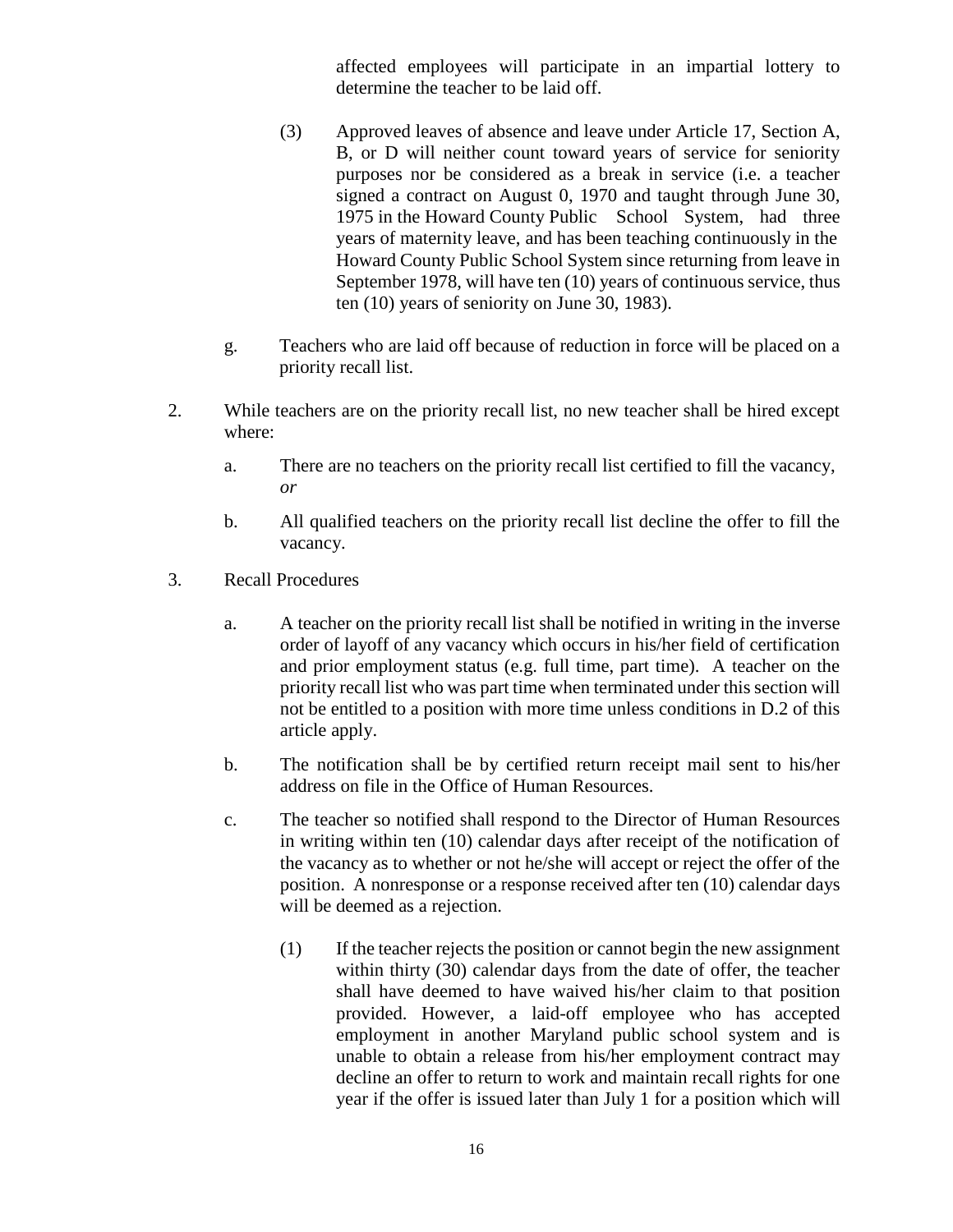become available at the beginning of or during the following school year.

- (2) A teacher on the priority recall list may decline the offer of employment once within his/her area of certification and prior employment status (e.g. full time, part time).
- (3) By the end of one year from the date of being notified of the layoff, it is the teacher's responsibility to notify the Director of Human Resources in writing if he/she desires to remain on the priority recall list for the second year.
- 4. Benefits for Teachers on the Priority Recall List
	- a. Teachers on the priority recall list may at their option pay the group rate costs of all medical, health, and/or dental insurance benefits provided by this contract which the individual had at the time of layoff under this section. The employee may continue such coverage as long as he/she remains on the recall list and as long as he/she pays 100% of the premiums. The payments will be quarterly, in advance.
	- b. Teachers recalled to active employment under these provisions shall have restored to them all sick leave and personal leave accrued prior to being terminated under this article.
	- c. Layoff under this section will neither be considered as a break in service or count towards years of service for seniority purposes as long as a teacher is re-employed under the conditions of this section.
- 5. Tenured teachers on the priority recall list will be placed before teachers returning from leaves under Article 17, except for those returning from leave as per paragraphs A, B, and D of Article 17.
- E. For summer school positions or for any teaching or advisory positions not performed during regular school hours, the Board shall utilize the services of its qualified professional employees, when such personnel are available.
- F. Teachers shall receive their pay checks in individually sealed envelopes or shall have the option of having their pay checks deposited directly through a bank designated by HCEA. In the event that a payday falls on a nonworking day, paychecks for teachers shall be delivered on the nearest working day to the scheduled pay date. Effective July 1, 2005, all new hires must either authorize direct deposit of pay or obtain a money card.
- G. Personnel employed for work, which is an extension of normal teaching duties, beyond the normal school year, excluding summer school, shall be compensated on a prorated sum based on the salary normally received if such work and rate of compensation are not provided in this agreement.
- H. Part-time teachers employed by the Board, based on qualifications and seniority, shall be considered for vacancies consistent with the provision of Article 6A.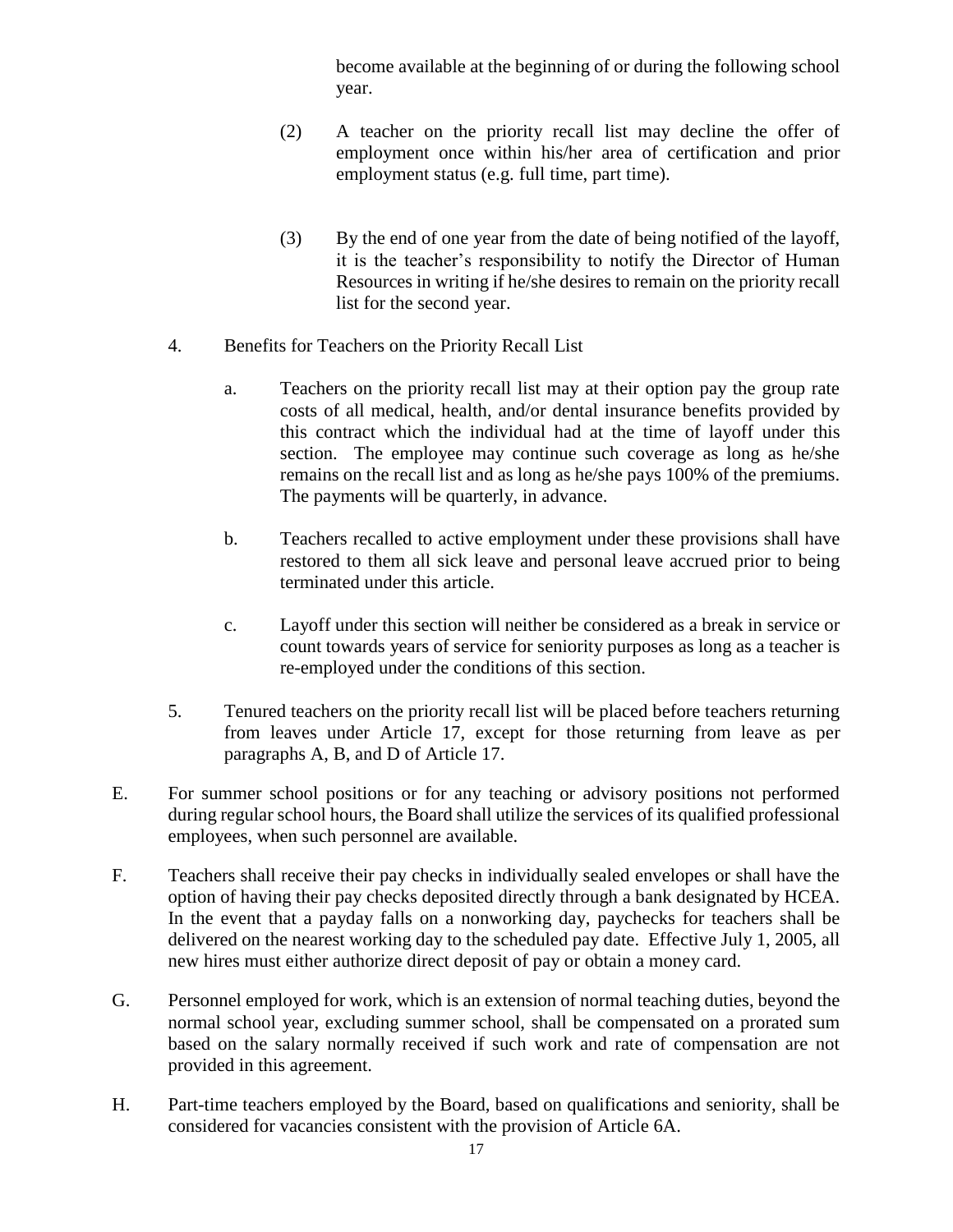#### **ARTICLE 13 REIMBURSEMENT**

- A. Teachers who may be required to use their own automobiles in the performance of their duties shall be reimbursed for all work-connected travel in accordance with IRS regulations. Teachers will be required to attend no more than three (3) countywide meetings per year without being reimbursed for mileage. Teachers who travel during the work day shall be reimbursed for all work-related travel at the approved rate per mile for all driving in excess of their normal daily commute to/from their home school/office.
- B. Teachers earning graduate or undergraduate college credit or approved staff development courses taken for credit toward certification shall be reimbursed for tuition costs by the Board. The rate of reimbursement is up to \$300 per credit up to a maximum of 45 graduate credit hours, with an annual limit of twelve (12) credit hours, and a rate of up to \$155 per credit up to a maximum of 24 undergraduate credit hours while employed by the Board of Education of Howard County and if the course is in a Maryland State Department of Education certificated area. There is no annual limit for credits taken through a Boardsponsored cohort program, as designated by the Superintendent's designee. Documentation must be submitted within sixty (60) days of the end of the course. Teachers may use unused undergraduate and graduate credit hours to renew teaching certificates.

If the cost of such tuition is less than the specified fiscal year amount per credit, the Board shall reimburse teachers for the full cost of said tuition. Reimbursement shall be made only upon written request by the teacher who shall provide an official grade report or official transcript indicating satisfactory completion of the course and proof of cost and proof of payment.

Teachers may use available graduate credit reimbursement for National Board Certification (NBC) work as designated below, when such fees are not eligible for reimbursement by local/state and/or other sources.

- 1. Three (3) available credits for successful NBC candidacy
- 2. One (1) available credit per successful NBC retake
- 3. Three (3) available credits per successful NBC renewal

Occupational therapists, physical therapists, school mental health therapists, social workers, speech-language pathologists, and audiologists who are required to maintain a professional license or certification through an agency other than the Maryland State Department of Education shall be eligible for reimbursement for the cost of programs and/or courses required for licensing approved in advance. The total reimbursement shall not exceed \$420 per year.

If directed by the Superintendent/designee to obtain additional certification endorsements, the Board will provide additional reimbursement for tuition at the rate set forth in paragraph B after the reimbursement provisions of that paragraph have been exhausted.

C. If a salary is affirmed for a school year on the basis of an anticipated certification status, said salary will not be diminished during that school year.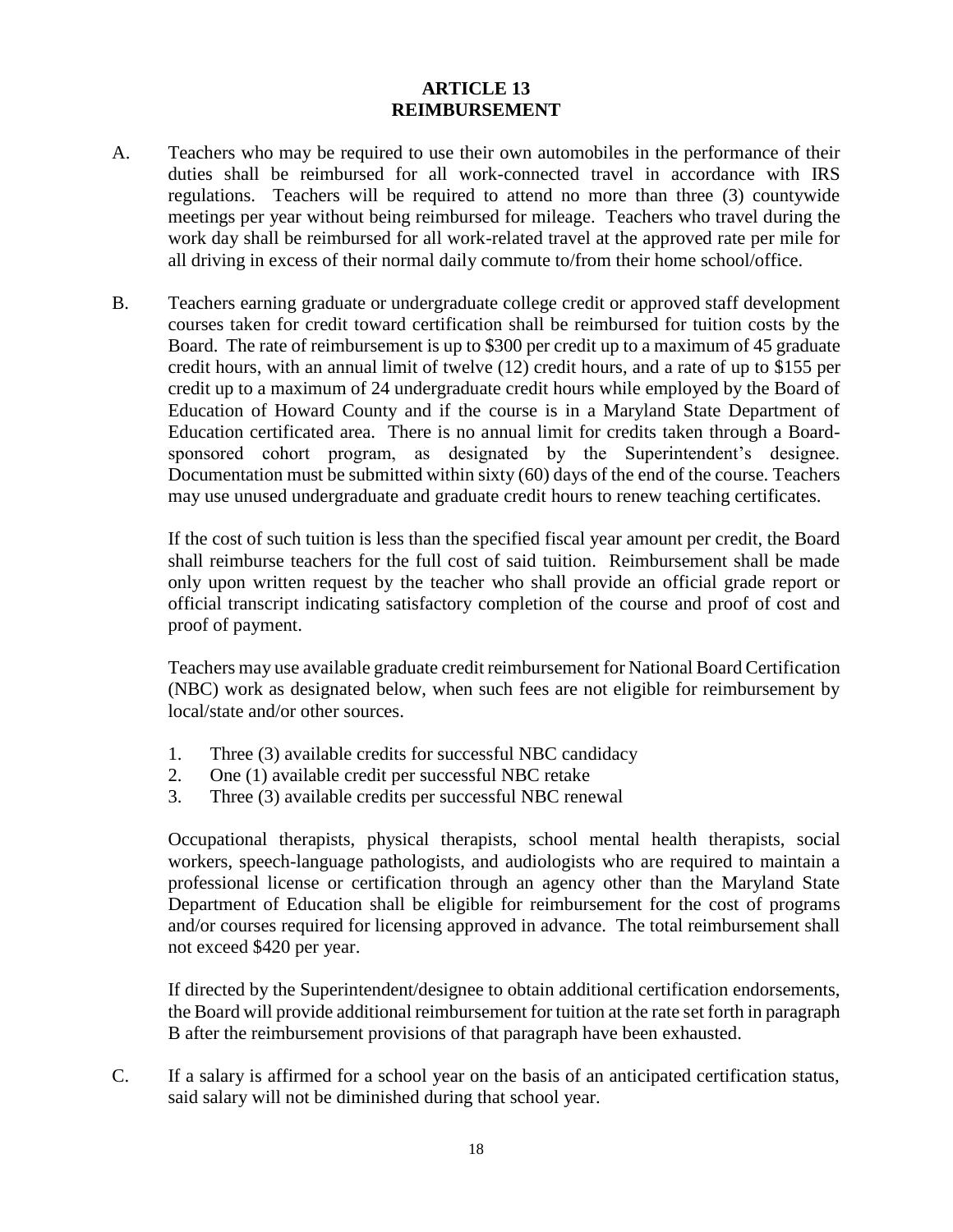D. Two hundred thousand dollars (\$200,000) shall be allocated to paying the expenses of teachers to attend approved professional meetings. These expenses of teachers shall include food, transportation, lodging, and other convention expenses. Reimbursements to teachers for meals and incidentals shall not exceed the applicable U.S. General Services Administration (GSA) per diem rate. The teacher will also receive salary during this time. These days shall not be deducted from sick or personal leave.

#### **ARTICLE 14 ASSOCIATION RIGHTS AND PRIVILEGES**

- A. There will be no reprisals of any kind taken against any teacher solely by reason of his/her membership in the Association or for participation in any of its lawful activities.
- B. The Association will be provided with copies of minutes of public session official Board meetings. The Board will be provided copies of minutes of public session meetings of the Association.
- C. The Association may request and shall be given a place on the agenda of all regular Board meetings for brief reports and announcements.
- D. The Superintendent shall be available upon reasonable request to meet with representatives of the Association.
- E. The principal of each school shall be available upon reasonable request of Association representatives to discuss questions relating to the implementation of this Agreement in his/her school.
- F. The Association will be provided with the names and addresses of all new teachers and all retiring teachers as soon as such information is available.
- G. The Association will have the right to have placed in the Superintendent's packet for all new teachers a letter prepared by the Association which informs said teachers that the Association is recognized as the exclusive negotiating representative for all teachers in the Howard County Public School System.
- H. The Association shall be given a place on the agenda of the orientation program for new teachers to explain the function and benefits of membership.
- I. In order for the Association to properly fulfill this Agreement for the benefit of all teachers and the welfare of the school system, the Association representative may visit schools and talk with teachers, provided that the exercise of this right will not interfere with the educational program. The Association representative will check in at the front office of the school upon his/her arrival.
- J. The Association shall continue to use school buildings without cost at reasonable times for meetings provided the use of the building shall not result in any additional cost to the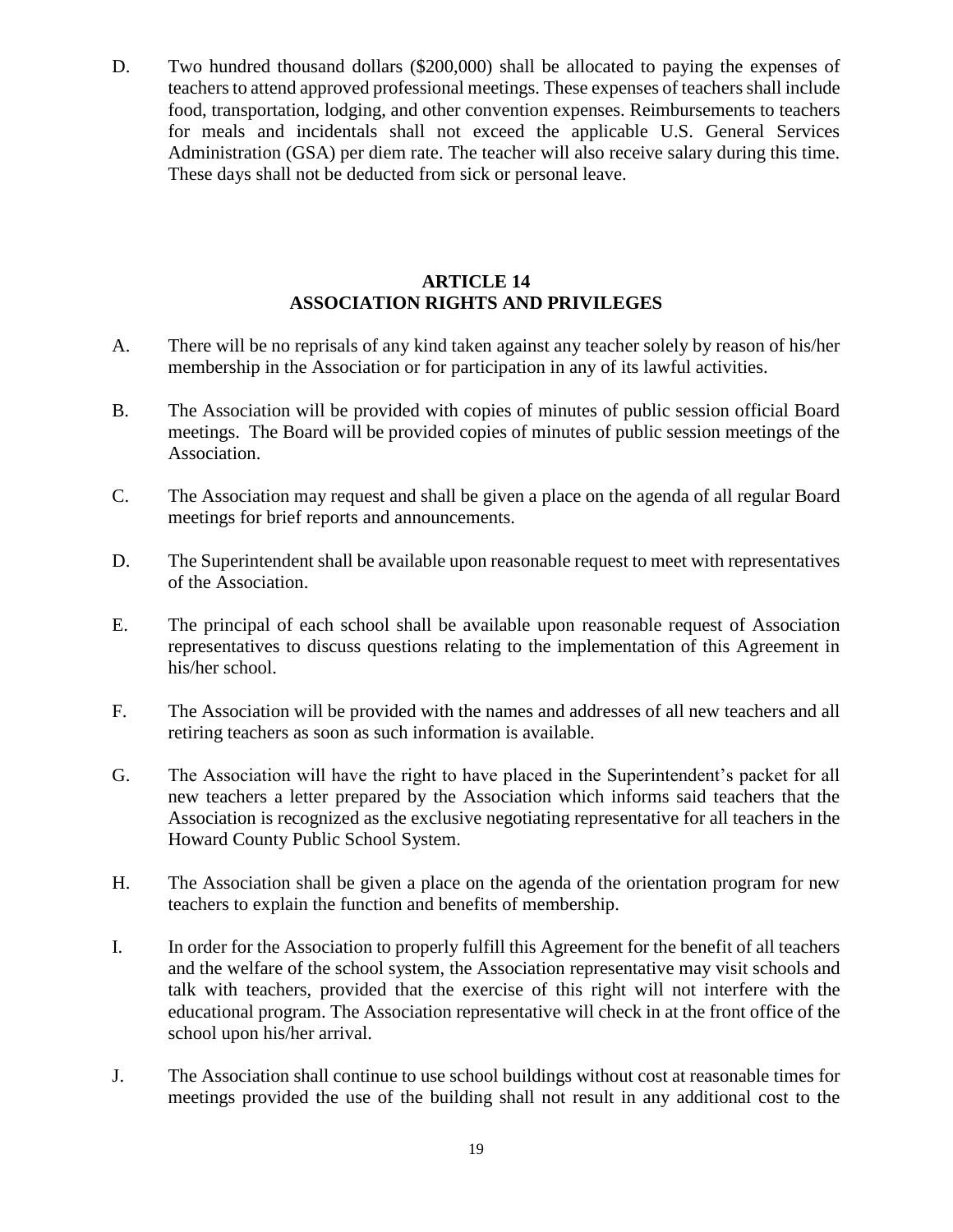Board. The principal of the building in question will be notified in advance of the time and place of all such meetings.

- K. The Association representative will have the right to schedule meetings of the teachers before or after school work days or at any other times which do not disrupt the normal school program.
- L. There will be bulletin board space of appropriate size reserved for the Association, in an appropriate place in each school building, for the purpose of displaying notices, circulars, and such material. Copies of all such material will be given to the building principal, but his/her advance approval will not be required.
- M. The Association will have the right to place Association notices, circulars, and other materials in all teachers' mailboxes. Copies of all such material will be given to the building principal and Superintendent, but his/her advance approval will not be required. The Association will also have the right to use the interschool mail to distribute prepackaged and labeled material, and its office shall be a designated stop on the interschool mail distribution route for delivery of interschool mail, so long as the Association office is on a regular route.
- N. No teacher will be prevented from wearing pins or other identification of membership in the Association.
- O. Teachers shall be allowed to attend professional meetings with the approval of the Superintendent.
- P. The rights and/or privileges granted to the Association in this section will not be granted to any other teachers' group or organization during the term of this Agreement.
- Q. Officers and members of the Association recognize that school equipment, time, and materials are intended primarily for the use of pupils.
- R. Unless a teacher requests that his/her address and phone number not be distributed, the Association faculty representative shall be provided with a faculty list, including home addresses and telephone numbers, by September 15.
- S. Association officers and/or representatives shall be permitted to draw upon a total of fifty (50) full days for use for Association business. Upon request of the president, a representative shall be released from professional duties for Association duties, with payments of substitutes, if necessary, borne by the Association. Notice of such absence shall be given as far in advance as reasonably possible to the employee's immediate superior, but in no case shall the notice be less than 48 hours. No one may use more than five (5) consecutive days or more than ten (10) days in a school year under this Article.

Any Association leave days remaining at the end of each year may be deducted from the amount HCEA pays to the Board for the Association president's salary. The amount deducted for each day will be the difference between the daily substitute rate and the daily rate of the president.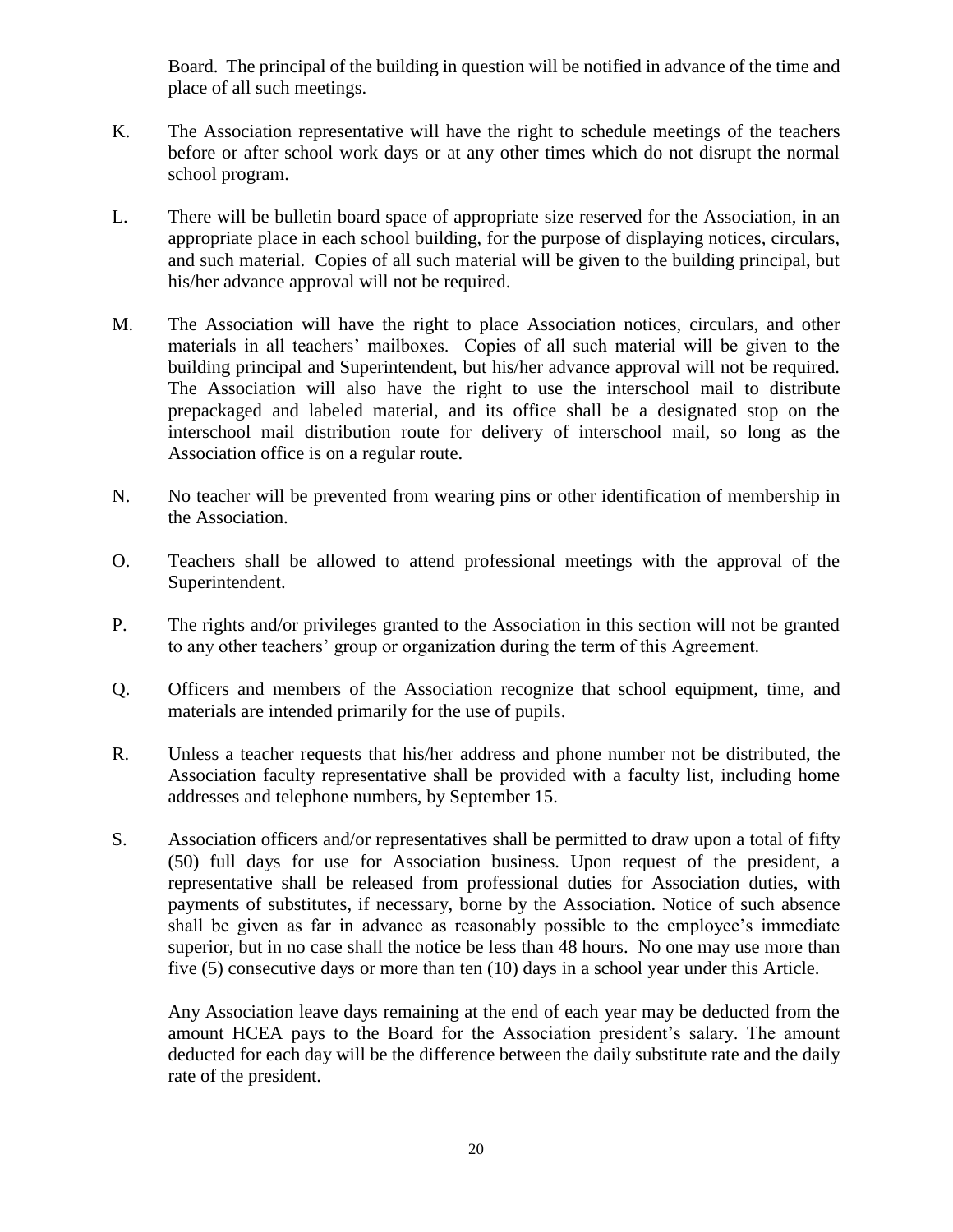- T. In addition to paragraph S, the Association may designate a maximum of thirty-five (35) unit members to attend the annual corporate meeting of the Maryland State Education Association (MSEA).
	- 1. The Association shall, ten (10) calendar days prior to the first day of the MSEA corporate meeting, submit a list of unit member names designated to attend said meeting to the Superintendent. His/her approval will not be necessary.
	- 2. The Board shall allow the designated unit members not more than one (1) full duty day for such attendance, without loss of pay or any other benefit due them, per school year.
	- 3. The Board and the Association agree that this section (Article 14, Section T) does not apply if schools are closed on the day that the annual corporate meeting of the Maryland State Education Association is held.
- U. The Board of Education shall provide the Association with copies of all policy changes or directives issued by the Board or Central Office administrative personnel that affect wages, hours, or conditions of employment of teachers as a group.
- V. The Board shall furnish to the Association in response to reasonable request from time to time available information concerning the financial resources of the system, including but not limited to: annual financial reports, names of certificated personnel, individual and teacher group health insurance premiums and experience figures, and such other information that shall assist the Association in developing intelligent, accurate, informed, and constructive programs on behalf of the teachers and the students.
- W. Association representatives and Board of Directors members shall be permitted to leave the school building immediately following student dismissal in those schools dismissing students at 3:15 or later for the purpose of attending scheduled Association meetings. Such early departure shall not exceed two (2) times per month.
- X. The Association president shall have access to the sick leave bank when 15 days of Association-provided sick leave are exhausted.
- Y. Teachers interested in terminating HCEA membership must submit a written withdrawal to the HCEA office between August 10 and August 31 to avoid membership costs the following year. If a withdrawal of membership occurs after August 31, full membership dues will be deducted by payroll for that year unless there are insufficient funds in the employee's final paycheck, then HCEA will be responsible for collecting any balance that remains outstanding.

#### **ARTICLE 15 SICK AND BEREAVEMENT LEAVE**

- A. Sick Leave
	- 1*.* Teachers shall earn and be credited sick leave at the rate of one (1) work day per month, the annual total of which shall be available at the beginning of the school year after the first day of duty.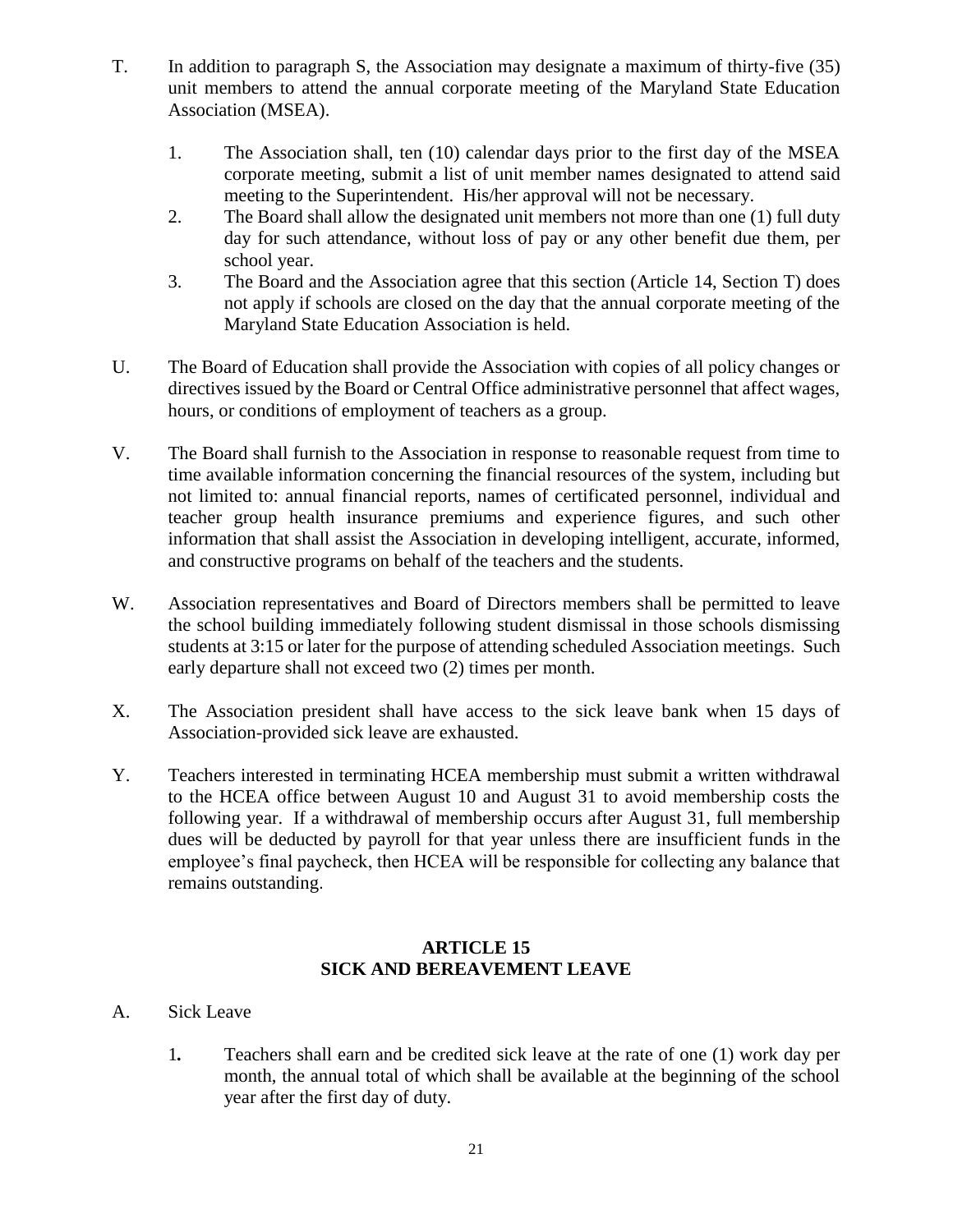- 2*.* The total unused portion of the annual sick leave allowance shall be permitted to accumulate to an unlimited amount.
- 3. All teachers may use their accumulated sick leave as of the first day of the school year, even though they have not been able to report for duty on that day, provided the teacher presents evidence of personal illness.
	- 4. Employees who vacate their position and who have used more sick leave than earned shall be required to reimburse the Board and/or have their pay adjusted for the appropriate amount of days.
	- 5. Teacher bargaining unit members whose primary duties do not require substitute coverage for the period requested may submit and use leave in one (1) hour or more whole increments.
- B. An employee shall be granted five (5) consecutive duty days of leave for death in the immediate family. The employee will be paid for any of the five (5) consecutive days of leave which are duty days. Immediate family shall include child, parent, brother, sister, husband, wife, domestic partner, mother-in-law, father-in-law, son-in-law, daughter-inlaw, brother-in-law, sister-in-law, grandparents, grandchildren, stepchildren, step-parent, step-brother, step-sister, grandparents of spouse/domestic partner, biological parent of the employee's child or of anyone who has lived regularly in the household of the employee for at least two (2) years within the last five (5) years.

Upon the death of an uncle, aunt, niece or nephew, the employee will be permitted up to two (2) days of absence at any one time without the loss of salary for leave days that are duty days.

One day of the allowable bereavement leave may be used within 90 work days of the relative's death to attend a memorial service. An extension of this time will be evaluated on a case by case basis by the Human Resource Department.

- C. Teachers under contract for less than full time shall be allowed sick leave and bereavement leave based on the percentage of time worked.
- D. Teachers shall, at their request, be allowed to use sick leave for absence due to disability connected with or resulting from pregnancy. Under this provision, such disability shall be treated as a temporary disability under all Board policies, and the teacher must return to work as soon as physically able, unless the teacher resigns or requests a leave of absence.
- E. Teachers who do not receive annual leave will be allowed to use sick leave for an illness in the immediate family or of a same-sex domestic partner.
- F. Any unit member who retires or resigns effective July 1 of any year and who files the necessary documents committing to such intent no later than February 1 of that year shall receive termination pay at his/her current salary rate equal to two percent (2%) of his/her accumulated unused sick leave as of the date of retirement or resignation. If such notice is filed no later than March 1 of that year the termination pay will be equal to one percent (1%) of accumulated unused sick leave as of the date of retirement or resignation.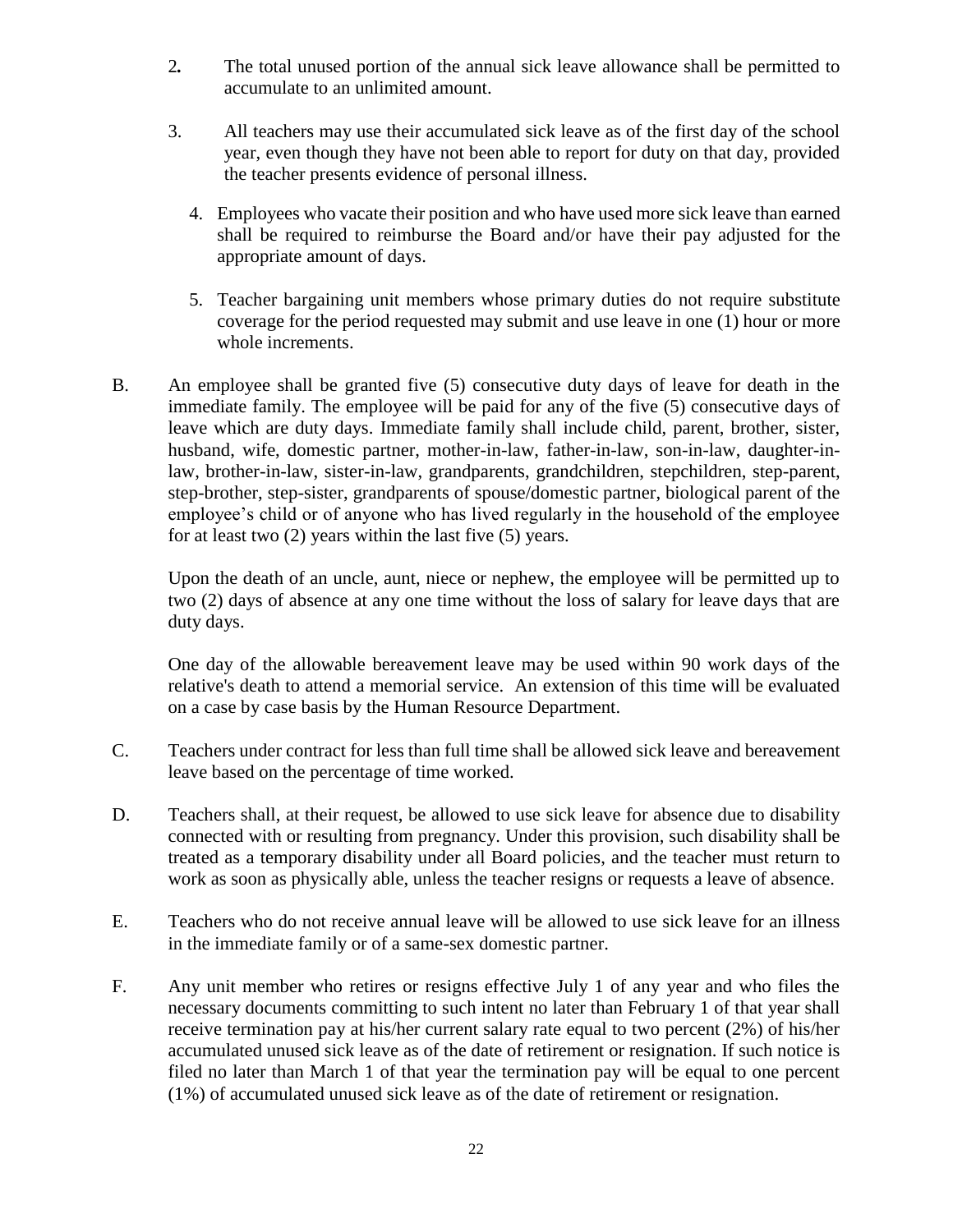#### **ARTICLE 16 TEMPORARY LEAVES OF ABSENCE**

- A. Teachers will be entitled to the following temporary leaves of absence with full pay each school year:
	- 1. Personal leave
		- a. Three (3) days of leave per year, with no loss of pay, shall be available to each teacher for personal leave.
		- b. The teacher shall not be required to give the reason for taking personal leave but, except in cases of emergency, must notify the principal of his/her intention 24 hours in advance.
		- c. Unused personal leave days may be accumulated up to five (5) with no more than four (4) days used consecutively and any days in excess of five (5) shall be transferred to sick leave.
		- d. Personal leave may not be used solely to extend holidays and/or vacation periods. Personal leave may be granted by the Superintendent/designee during these periods provided that the request is made in writing at least ten (10) school days in advance.
		- e. Misuse of leave shall result in deduction of full pay.
		- f. Teacher bargaining unit members whose primary duties do not require substitute coverage for the period of time requested may request to use personal leave in one (1) hour or more whole-hour increments.
	- 2. Legal Proceedings
		- a. A teacher who has been served with a lawfully issued subpoena to appear at a judicial or administrative proceeding connected with his/her employment with the school system shall be granted leave with no loss of pay except (1) when such appearances are related to any suit or litigation brought by the teacher against the Board or its employees, or (2) in connection with any criminal charges brought against the teacher.
		- b. A teacher called for jury duty shall notify his/her principal of his/her plans for such service as early as possible and shall receive full pay and fringe benefits in addition to remuneration for jury duty.
	- 3. Temporary Military Service
		- a. Requests for leave for military service should be submitted to the Office of Human Resources and will be approved in compliance with current federal law/regulation.

Eligible employees will also receive up to fifteen (15) days of paid leave per year for military training.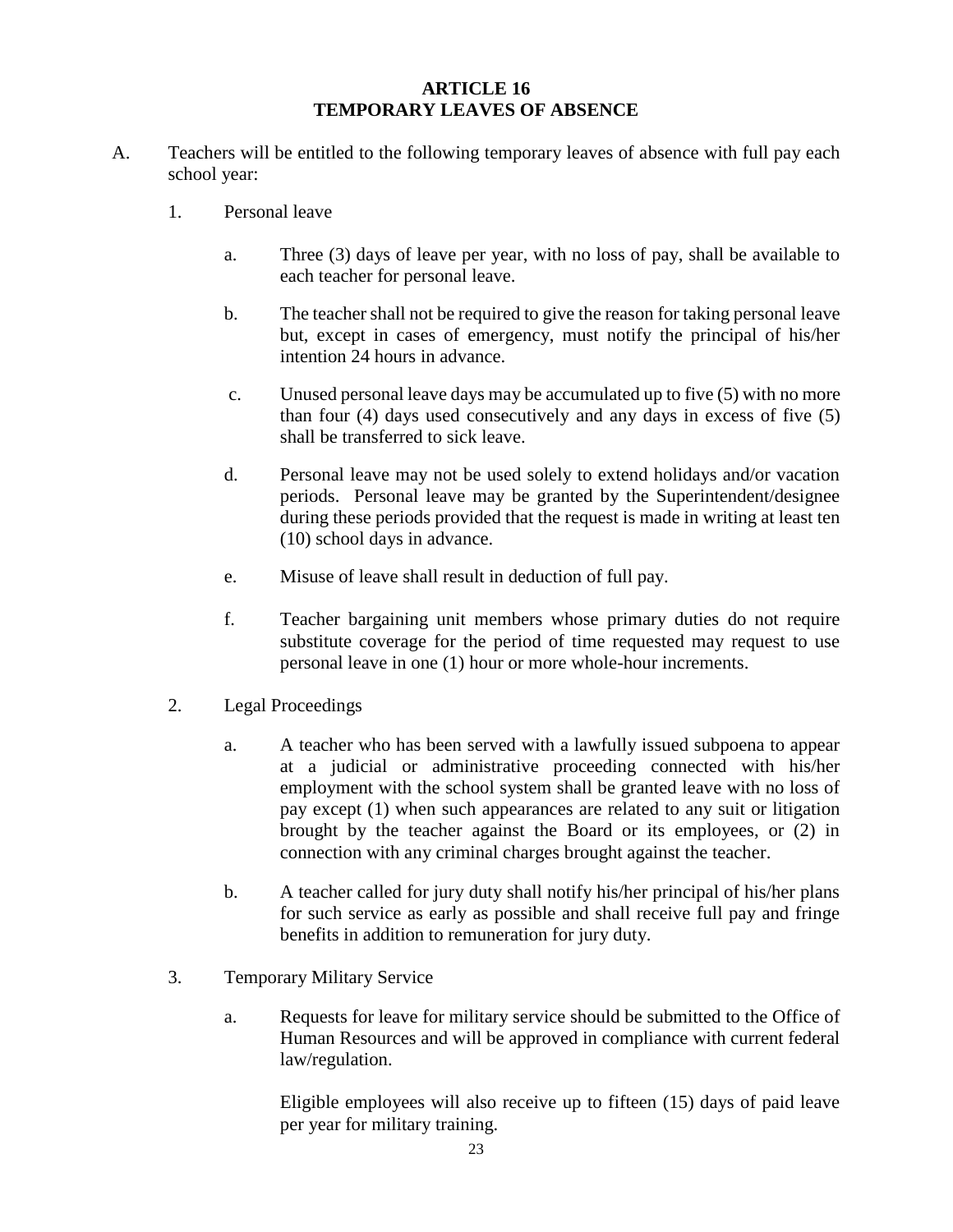#### **ARTICLE 17 EXTENDED LEAVES OF ABSENCE**

- A. The Board agrees that up to one (1) teacher who has achieved tenure and is designated by the Association will, upon request, be granted a leave of absence without pay or other benefits for a minimum of one (1) year for the purpose of engaging in Association (local, state, or national) activities. In addition, a tenured teacher who is elected MSEA president or vice-president or NEA president or vice president will, upon request by HCEA, be granted a leave of absence without pay or other benefits for the year(s) the teacher is president.
	- 1. An individual elected to serve as President of the Howard County Education Association shall become or remain a full time employee of the Howard County Public School System and shall be granted leave status for the period of his/her term. For individuals who are part-time prior to being elected president, there is no guarantee of a return to a part-time position once the term expires.
	- 2. During his/her term, the President of HCEA shall be placed on the top step of the salary schedule labeled 12-month Coordinator/Staff Development Facilitator.
	- 3. The salary and fringe benefits for the HCEA President will be paid by the Howard County Public School System and reimbursement will be made to the Howard County Public School System by HCEA.
	- 4. Upon completion of his/her term(s), the HCEA President will return to a ten-month position and salary, subject to the terms of the Master Agreement.
- B. A leave of absence without pay of up to two (2) years may be granted to any teacher on tenure who serves successfully in the Peace Corps, VISTA, National Teacher Corps, or serves as an exchange teacher or overseas teacher and is a full-time participant in either of such programs.
- C. A teacher on tenure may be granted a leave of absence without pay for up to one (1) year for study. Additional leave may be granted at the discretion of the Board.
- D. Military leave without pay will be granted to any teacher who is inducted into any branch of the Armed Forces of the United States for the period of said induction.
- E. Tenured teachers, at their request, shall normally be granted a leave of absence for child rearing, without pay, for such a period of time as the teacher requests, but not to exceed two (2) years. Any such request in excess of twelve (12) weeks must be planned to conclude at the end of a school year. The Board may, at the teacher's request, renew this leave on an annual basis for a period not to exceed three (3) years per occurrence. Applications for such leave shall be made as soon as possible, but normally at least thirty (30) days prior to the effective date.
- F. The Board may grant a leave of absence without pay to any teacher on tenure to campaign for public office or to campaign for a candidate for public office. Leave will be granted for a minimum of one (1) semester.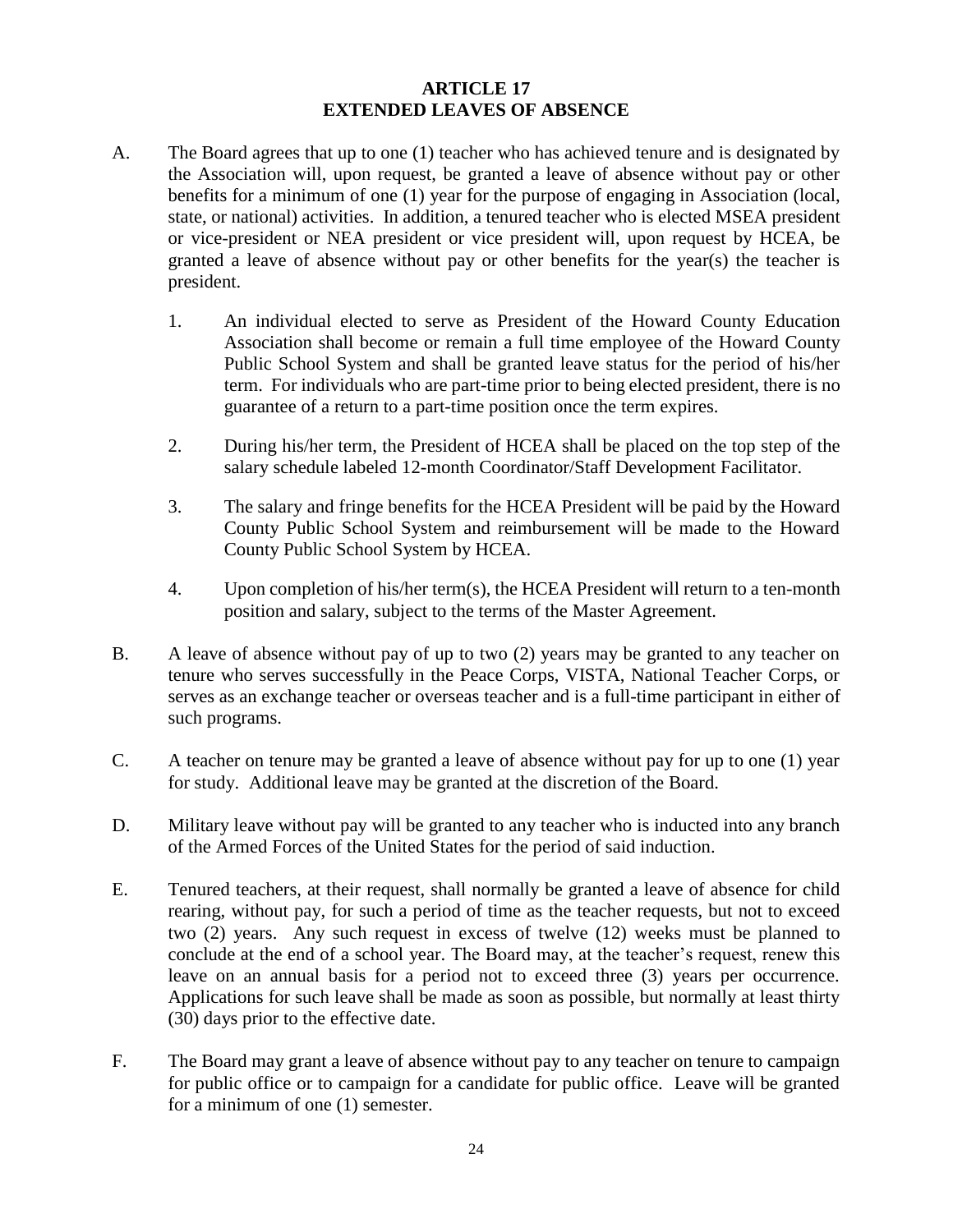- G. Any teacher whose illness extends beyond the period covered by his/her accumulated sick leave and any additional sick leave granted to him/her by the Board may be granted a further leave without pay for such time as is necessary for complete recovery from such illness.
- H. Upon return from leave granted pursuant to A, B, or D, of this Article, a teacher shall be restored to his/her former position or to a position of like nature and status and will be considered as if he/she were actively employed by the Board during the leave and will be placed on the salary schedule at the level he/she would have achieved if he/she had not been absent. A teacher will not receive increment credit for time spent on leave granted pursuant to Section C, E, F, G, or J of this section.

The following are applicable generally to all extended leaves unless elsewhere excluded in this Agreement:

- 1. Other benefits to which a teacher was entitled at the time his/her leave of absence commenced, including unused accumulated sick leave, will be restored to him/her upon his/her return; and he/she will be assigned to the same position which he/she held at the time said leave commenced, if available, or to the first available position for which he/she is certificated.
- 2. All requests for extended leaves of absence, extensions, or renewals of such leaves will be made in writing, and the Superintendent/designee will provide a written response to all such requests.
- 3. Leaves taken under Section B or C of this article shall be planned to commence and terminate at the beginning of the fall semester. Said leaves shall be requested no later than July 15.
- I. Nothing contained herein shall prevent a teacher on leave without pay from being a substitute in the Howard County School System while on such leave.
- J. A leave of absence for up to one school year without pay may be granted to a teacher to care for a sick member of his/her immediate family (son, daughter, husband, wife, samesex domestic partner, mother, father). Appropriate medical statements shall be submitted to the personnel office to verify the need.
- K. Teachers whose leave expires must notify the Office of Human Resources by March 1, in writing, regarding their intention to return from the expired leave. Failure to do so will be construed as a lack of interest in employment.
- L. Other leaves may be granted at the discretion of the Board of Education.

### **ARTICLE 18 WORKING HOURS AND WORK LOAD**

A. It is recognized that teachers are professionals, and therefore their primary duties may not always be accomplished entirely within the scheduled work day. However, teachers shall be assigned appropriate starting and dismissal times, provided that the total regular work day will be no longer than 7 hours and 35 minutes consecutively, except for one Back-To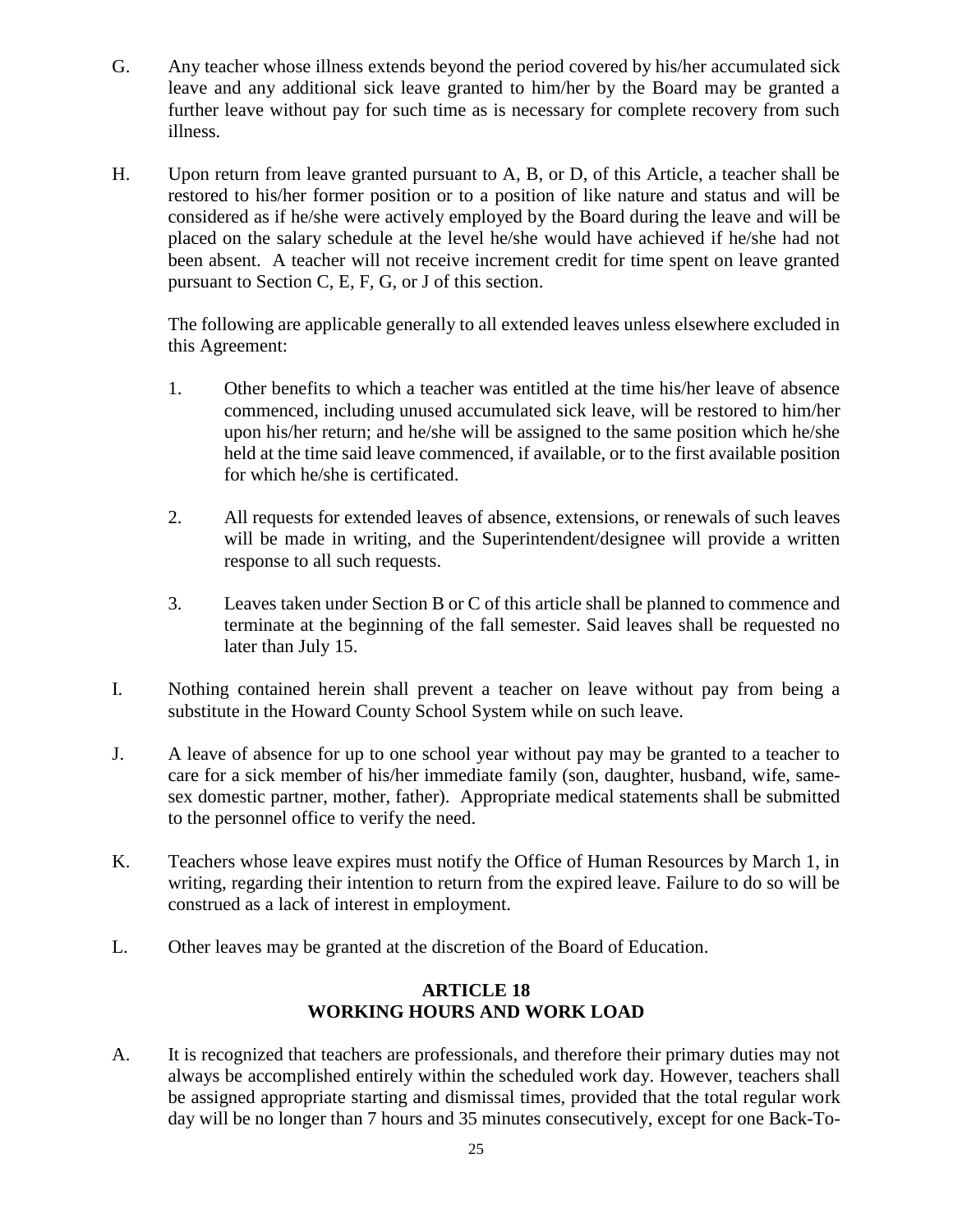School night per year and when faculty meetings are held. Teacher attendance at Back-To-School night will not extend beyond two hours and thirty minutes. Teachers who are unable to attend Back-To School night due to extenuating circumstances may, in cooperation with their principals, make other arrangements for presentation of their programs to parents. In the event that it becomes necessary to assign nonteaching duties during the regular work day, such duties will be assigned on a just basis.

In regard to delayed opening and/or early dismissal days as a result of emergency conditions the work day of classroom teachers will be delayed by a length of time equal to the length of the delayed opening, or dismissal of teachers will occur earlier by a length of time equal to the length of the early closing of schools.

- B. The school calendar shall include one hundred ninety-five (195) working days for all tenmonth teachers. This will include 193 scheduled working days and two days of professional time not scheduled in the school calendar that shall be used as described in paragraph 3 below. Days when students are not present may be used as professional days that will focus on instruction and student achievement. The scheduled professional days will be used by teachers to concentrate on the achievement of their students. Individual planning for instruction, system-wide professional development, professional development at the school level, working collaboratively with colleagues, professional development plan implementation and other team/department work focused on improving student performance are all appropriate uses of these days.
	- 1. Eleven-month personnel: Twenty (20) days more than a ten-month teacher
	- 2. Twelve-month personnel: All represented twelve-month employees shall work the same schedule as 12-month central office staff.
	- 3. The two unscheduled days for 10-month and 11-month unit members shall be professional time, outside the scheduled duty day, that will focus on instruction and improving student achievement, and professional activities that improve the learning environment. If there are issues over application of this provision that cannot be resolved at the school level they will be forwarded to the HCPSS office of School Administration and HCEA for joint resolution.

Prior approval on use of the time will not be required. However, by June  $1<sup>st</sup>$  of each year all 10 month and 11 month unit members shall be responsible for submitting a voucher identifying the professional activities in which the teacher has been engaged. Teachers who do not turn in the above documentation will have their final pay adjusted accordingly.

C. All twelve-month employees will receive 20 days of annual leave.

Unused annual leave may be accumulated up to a maximum of 45 days. Each year, annual leave in excess of 45 days that is not used shall be automatically transferred to a certificated employee's accumulated sick leave. At termination of employment, a lump sum settlement shall be made at the current salary rate of any unused annual leave, but not to exceed a maximum of forty (40) days or the maximum established by Board policy. In the event of an employee's death, such amount shall be paid to the employee's estate or designated beneficiary.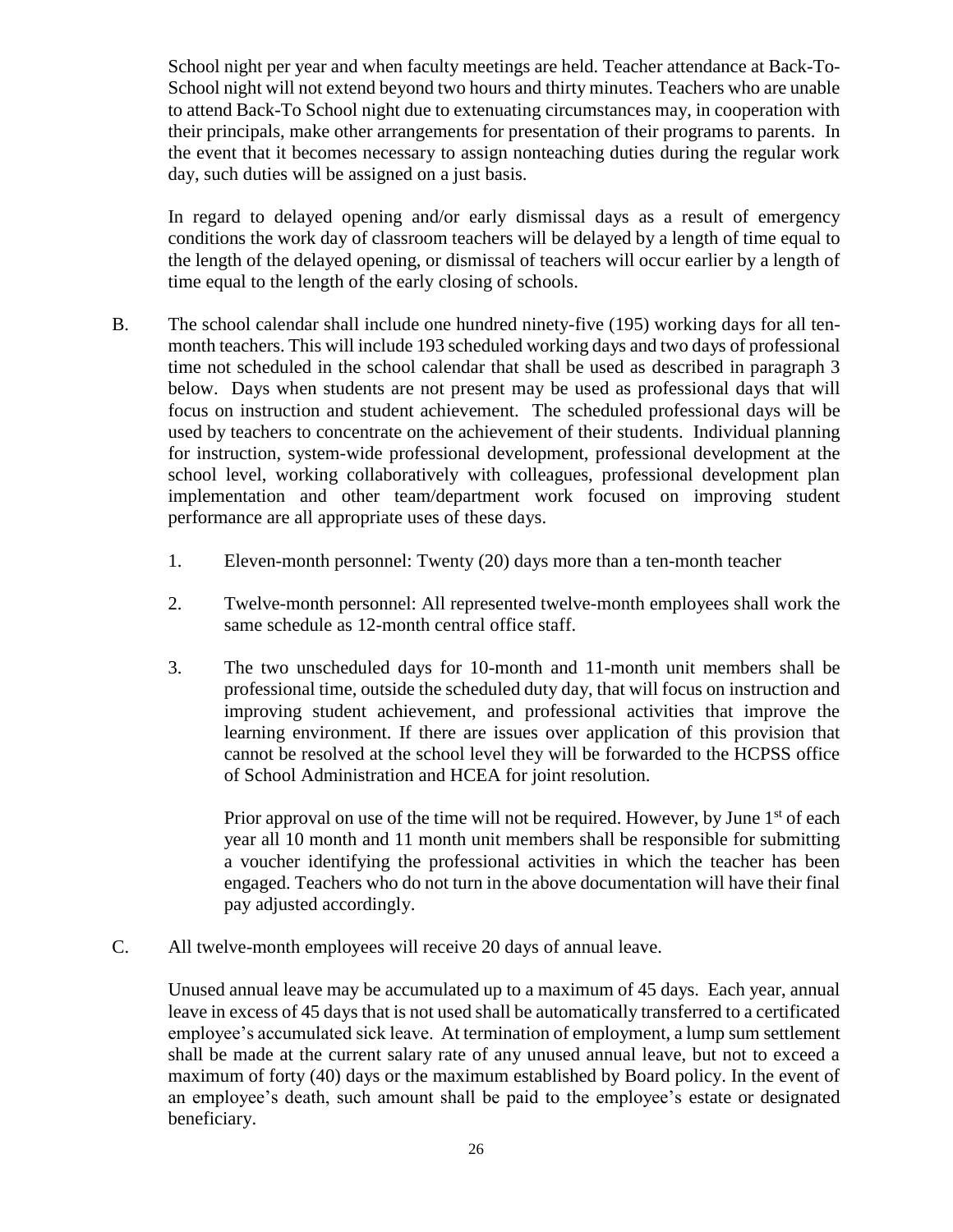D. Every reasonable effort shall be made to start faculty meetings on time and to keep meetings as brief as possible. Except in cases of emergency, there shall only be one schoolwide faculty meeting per month, which may extend no more than one-half (1/2) hour beyond the regular work day. Two other faculty meetings per month may be held within the regular work day, between the time of student dismissal and the end of the regular teacher work day. Every effort will be made to begin such meetings ten (10) minutes after the student dismissal time.

Attendance at all other assignments or meetings other than during the regular work day will be at the option of the individual teacher except as specifically provided elsewhere in this Agreement.

E. Teachers shall have a 30-minute, duty-free lunch period. On regularly scheduled student days, the teacher's lunch period shall be scheduled within the student day. This provision does not apply when the school or student day is shortened for any reason.

Teachers shall not be required to stay in their building during the duty-free lunch period. Teachers should notify the school office before leaving and upon returning. In an emergency, it is understood that a principal may limit the number of teachers who may leave at any one time.

- F. Planning Time
	- 1*.* Secondary school teachers will, in addition to their lunch period, have daily preparation time of at least fifty (50) consecutive minutes during the regular student day in which they will not be assigned to any other duties.
	- 2. Elementary teachers will, in addition to their lunch period, have weekly preparation time during the student week of at least two hundred fifty (250) minutes, with at least two hundred twenty (220) minutes of such time scheduled in blocks of not less than fifty five (55) consecutive minutes. Elementary teachers shall have at least thirty (30) consecutive minutes of preparation time during each regular student day. During this preparation time, they will not be assigned to any other duties.
	- 3. The scheduling of daily planning periods shall be determined by the principal after consultation with the faculty.

The scheduling of PIP periods shall be determined by the principal after consultation with the faculty, which shall occur prior to the first student attendance day of the school year.

- 4. Principals will support teacher initiated collaboration among educators through the use of PIP periods.
- G. Secondary school teachers will not be required to teach more than two (2) subject areas (e.g. social studies, science) or more than three (3) content preparations (algebra, geometry, biology, chemistry, etc.) except in cases of emergency. This does not mean levels of the same content (e.g., Algebra GT, Algebra I, Algebra honors). In the event a teacher is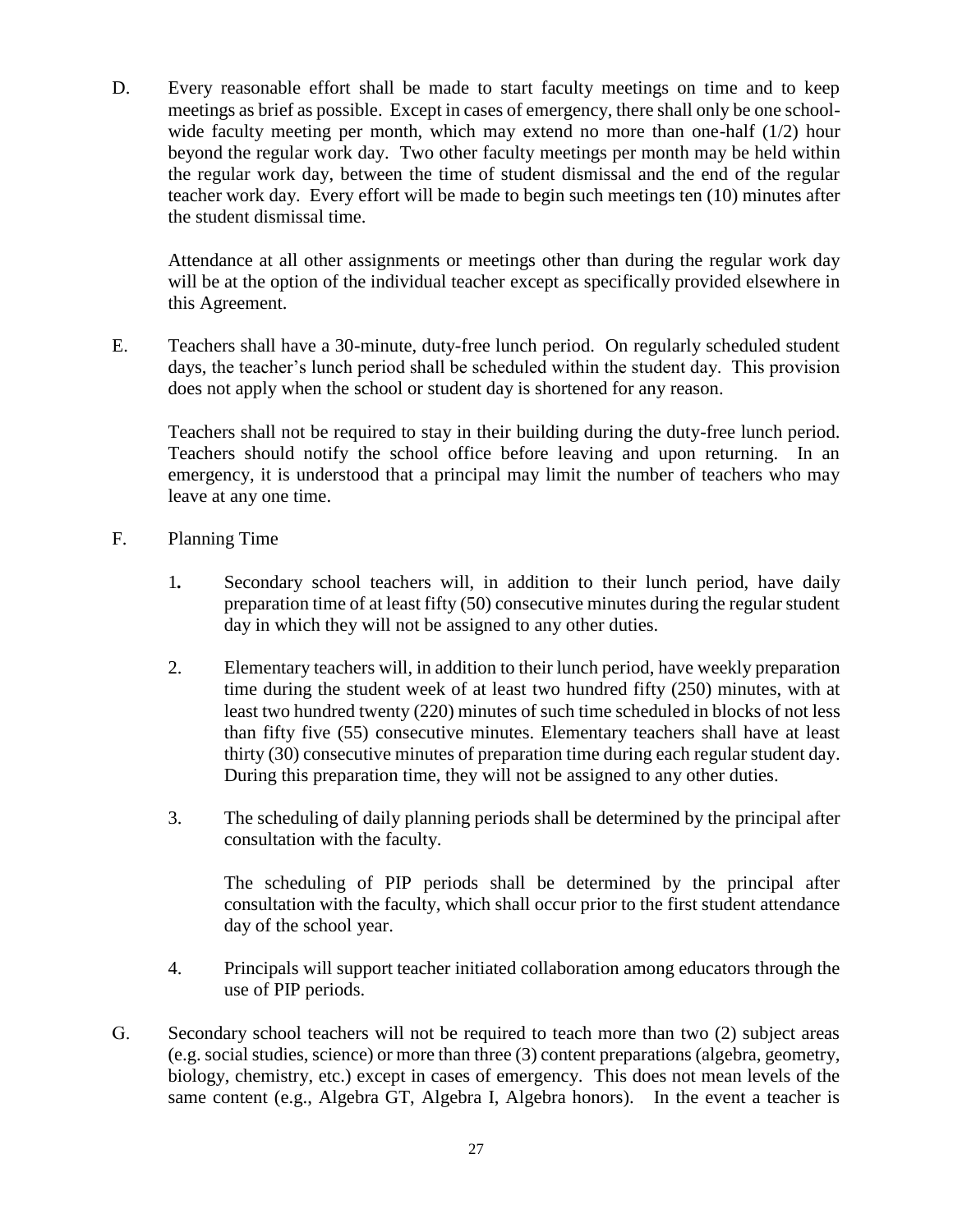assigned more than three (3) content area preparations, teachers will not be assigned noninstructional duties during their work day.

- H. When a special teacher is in charge of the class, the regular teacher shall have the option to leave the classroom.
- I. Both the Board and the Association recognize the important contribution of PTA and PTSA organizations to the school system and encourage participation by teachers in their activities.
- J. No more than two (2) emergency daily lesson plans will be required to be on file for use by a substitute teacher. The lesson plans shall be updated within five (5) school days upon the return of the teacher to his/her regular assignment.
- K. Substitutes shall be provided for all classroom teachers (including media personnel and specialists) who attend professional conferences and activities, including in-service meetings and approved teacher visitations to other county schools. Teachers identified as the teacher-in-charge or other approved chaperone for a pre-approved field trip will not use their own leave to attend that field trip. The provision of a substitute for the teacher-incharge or other approved chaperone will be based on the needs of that school and approved by the principal/designee.

Substitutes will not be provided for physical therapists, occupational therapists, school mental health therapists, speech-language pathologists, school psychologists, gifted and talented resource teachers, guidance personnel, teachers of the vision impaired, teachers of the hearing impaired, work study coordinators, trainer/teachers assigned to the county diagnostic center, audiologists, facilitators, supervisors, 11-month specialists, or coordinators.

If a related service provider is using approved leave, missed service hours will not be reflected in the related service provider's evaluation nor will they be subject to counseling or disciplinary action.

- L. Media specialists who are teaching a class shall not be required to provide normal media services during said teaching time.
- M. Teachers may not be required to work beyond the contract day during the parent-teacher conference window. However, if a teacher volunteers to work evening conferences (one or two evenings), they will receive an equal amount of time off during the conference window. Teacher participation in evening conferences requires the concurrence of the principal. The HCPSS community will be made aware that parent-teacher conferences will not normally be scheduled during the week immediately before or after the designated conference window unless extenuating circumstances exist. Attendance at any such conferences outside the conference window and within the week before and week after the conference window will be at the option of the teacher.
- N. Telework

Members are eligible for teleworking during the professional work days designated for grading and reporting at the end of the first, second and third grading periods, and on the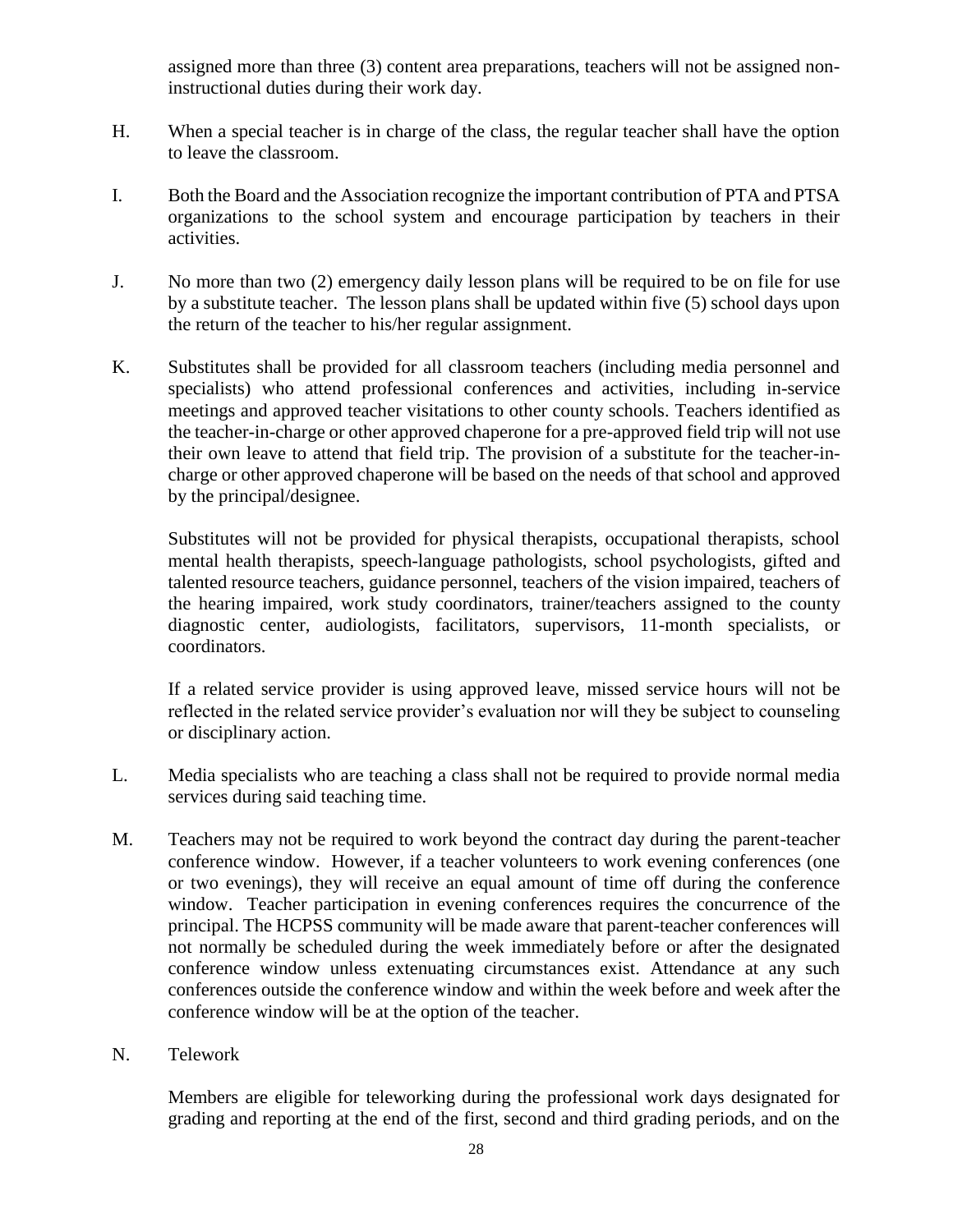day of the Maryland State Education Association Convention if that day is a duty day for teachers.

- 1. The principal will determine which positions, if any may need to be on site for all or part of the day to support other professionals in the building or to fulfill their professional responsibilities.
- 2. With the approval of the Principal, school-based educators who have demonstrated the ability to meet their professional responsibilities, including grade submission according to Board policy may telework on the professional work day at the end of each of the first three marking periods.
- 3. First year teachers will be required to work on site for the first two marking periods on these days.
- 4. Upon request a written rationale will be provided by the supervisor to any educator whose request to telework is denied.
- 5. Items a-d above do not apply to the MSEA Convention Day.
- O. Teachers will have a minimum of three (3) full work days from the end of the quarter (in quarters 1, 2 and 3) until grades are due.
- P. Any teacher who extends their duty day by chaperoning overnight outdoor education week for a minimum of two (2) nights will be compensated at \$125 per night.
- Q. During the back to school week for teachers in August, a pre-determined number of days will be meeting free periods of self-directed time for teachers. This time will be based on the number of pre-service days that are scheduled on the calendar

| 8+ pre-service days        | 1 and 2 half days or 2 full days of self-directed time |
|----------------------------|--------------------------------------------------------|
| 6-7 pre-service days       | 1 full day and 1 half day of self-directed time        |
| 5 or less pre-service days | 1 full day of self-directed time                       |

\*½ days must be in a continuous block of 3.5 hours.

#### **ARTICLE 19 TEACHING CONDITIONS**

- A. The Board shall provide:
	- 1. A separate, adequate, dining area for teachers.
	- 2. Well-maintained, properly lighted, clean, ventilated, safe, healthful, and furnished classrooms and/or teaching areas. The parties agree that Federal and State Occupational Safety and Health laws will be adhered to.
	- 3. Adequate, well-maintained exit/entrance walks and playground space.
	- 4. The faculty may arrange for the installation of vending machines after consultation with the principal. If the faculty chooses not to install a vending machine, one may be installed by another group or organization in consultation with the principal. All the proceeds from the machines shall be used in such manner as the faculty of that building shall determine.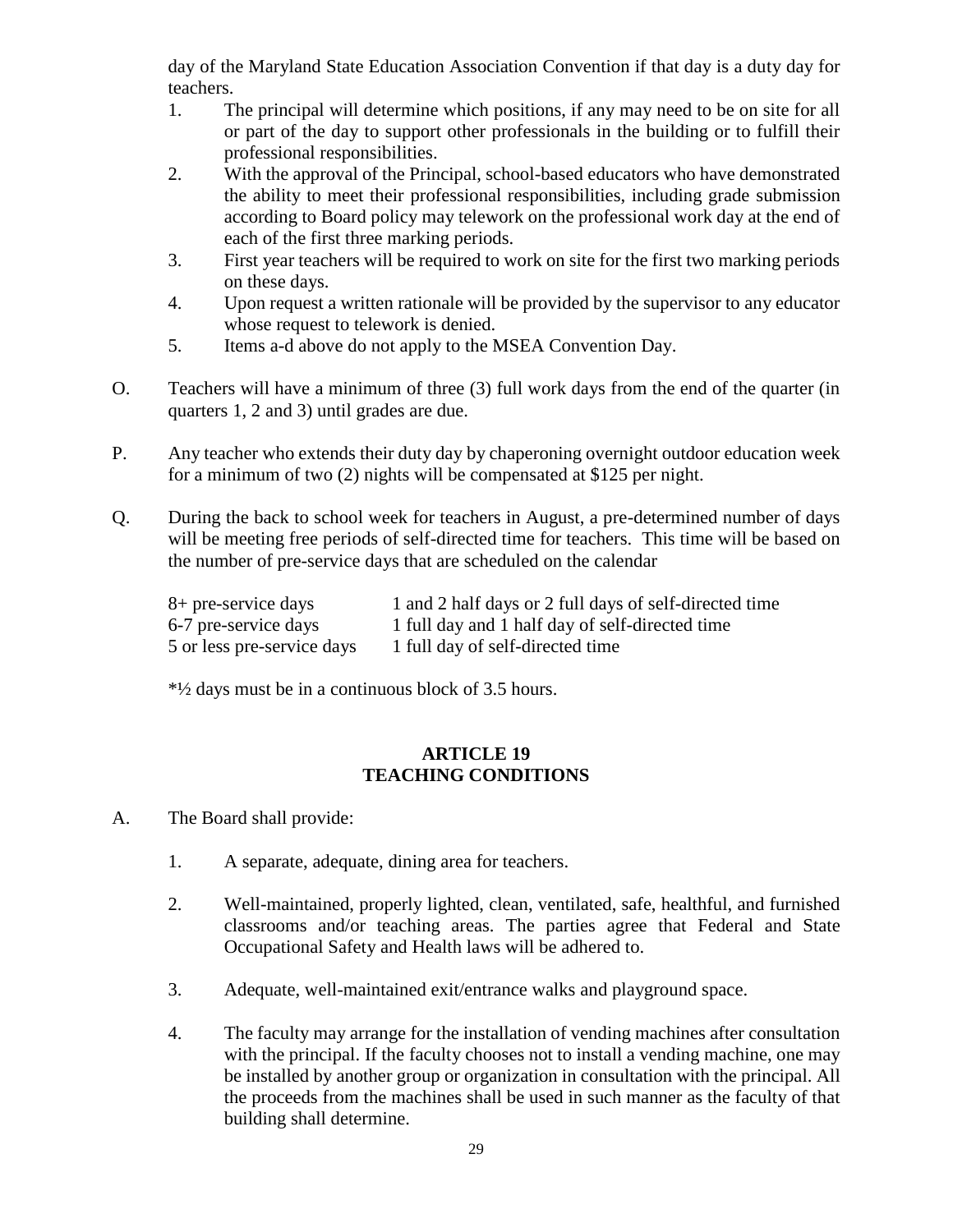- 5. An appropriately furnished room to be used as a faculty lounge.
- 6. Desks and file cabinets for teachers. Lockable desks or file cabinets will be provided as replaced.
- B. To the extent possible and within limits of the funds available, in existing buildings, and in all new buildings, the Board shall provide the following:
	- 1. Space in each classroom in which teachers may safely store instructional materials and supplies.
	- 2. Well-lit, ventilated and clean teachers' restrooms, separate from the students' restrooms.
	- 3. Working, conference, and storage facilities for special instructional personnel.
	- 4. Sinks for all pre-kindergarten, kindergarten, primary, and special education classrooms and/or teaching areas.
	- 5. Emergency lighting in teaching areas, corridors and restrooms.
- C. Classroom interruptions shall be permitted only in case of emergency or announcements of building-wide concerns.
- D. Unless provided free publicly, all medical examinations and tests required for employment in the Howard County School System shall be paid by the Board.
- E. Whenever a principal is absent for more than one-half  $(1/2)$  day and a teacher is appointed acting principal, the teacher shall be relieved of his/her classroom duties for the period of the principal's absence. When a principal is absent for one-half  $(1/2)$  day or less, no substitute will be provided, and the teacher designated as acting principal shall not be expected to handle any matters coming into the principal's office other than emergency situations which require immediate attention. In spite of the principal's absence, he/she is fully responsible for actions and decisions made through the principal's office during his/her absence.

Teachers appointed as acting principal by the Board on the recommendation of the Superintendent will be compensated at the appropriate administrative salary level for that teacher, and he/she shall be fully responsible for actions and decisions made as acting principal.

- F. When the work of non-instructional personnel tends to interfere with a teaching situation, the teacher may request that such work be rescheduled to a more appropriate time.
- G. Teachers will comply with reasonable School Administration requirements regarding check-in, check-out, and notification if leaving the building during the day. This information is solely for attendance, security and safety purposes and will not be used as the basis for disciplinary or evaluative action.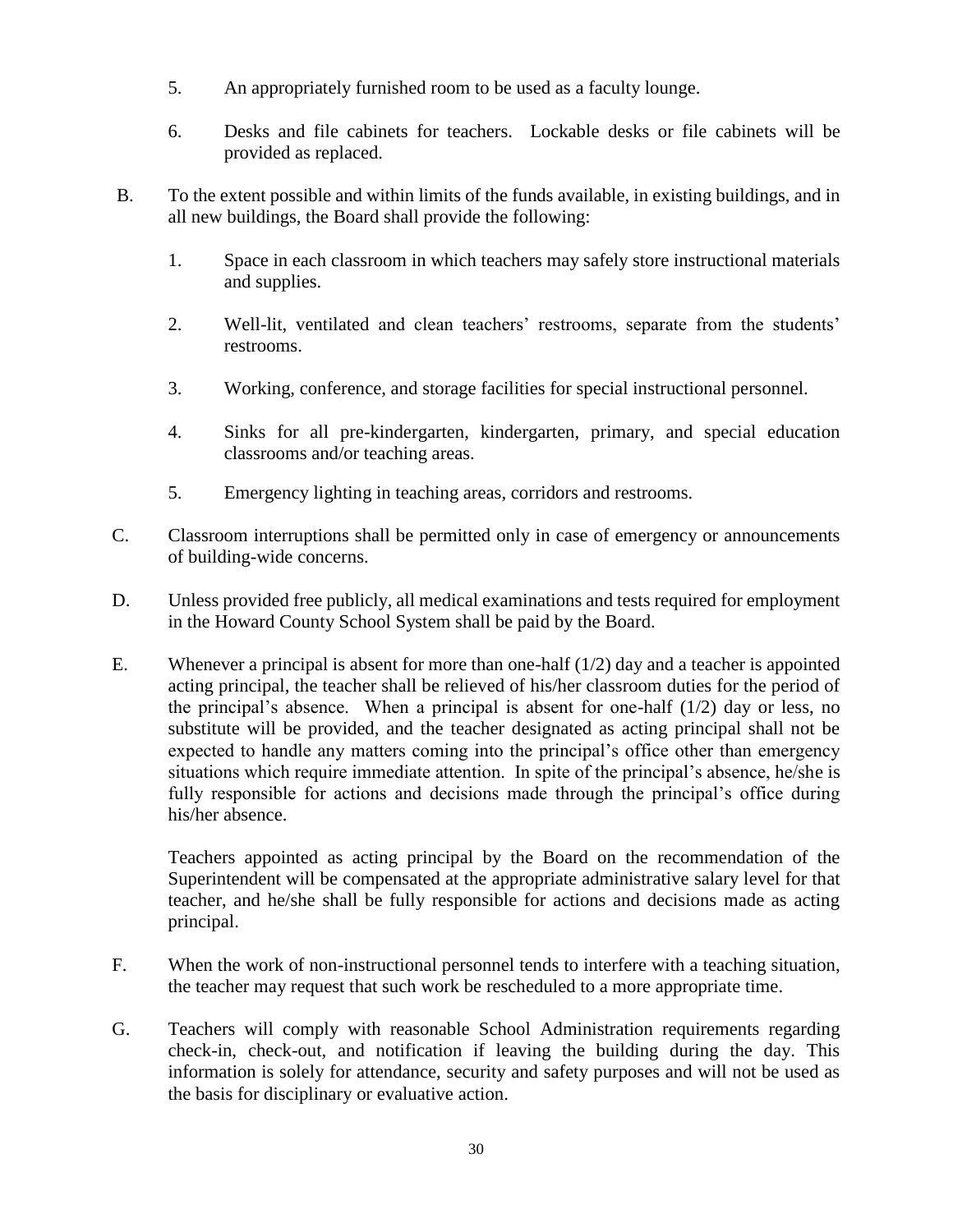- H. Labor/Management Committee,
	- 1. Purpose

The parties agree to actively support a Joint Labor Management Collaboration Committee. The intent of the Labor/Management Committee is to investigate study and discuss possible solutions to mutual problems affecting labor/management relations. The parties may also attempt to resolve differences of interpretation of negotiated matters. However, it is recognized that the Labor/Management Committee is not a substitute for the grievance procedure. Additionally, it is recognized that neither party will submit or otherwise seek modification of any negotiated term or condition of the agreement through the Labor/Management Committee and no bargaining will take place.

2. Membership

Standing members of the Labor/Management Committee will include:

- a. The president or designee of the Howard County Education Association
- b. Two other representatives of the Association to be determined by the president.
- c. The Superintendent or designee.
- d. Two other representatives of management determined by the Superintendent.
- e. At any meeting of the Labor/Management Committee, either party may be represented by up to four additional members. Both parties may rotate these members in order to accommodate discussion of scheduled agenda items at meetings.
- f. The committee may elect to use outside impartial facilitation for some or all meetings.
- 3. Chairperson

The President of HCEA/designee or the Superintendent/designee can convene the Labor/Management Committee. Responsibility for chairing meetings shall alternate each meeting between HCEA and HCPSS. Each party will determine whether their chair assignment will be permanent or rotate among their members.

4. Minutes

The Superintendent's designee will prepare minutes of the meeting. Drafts of the minutes of meetings will be submitted to each co-chair by the secretary for approval and submission to the other committee members. Copies of the minutes will then be distributed to all members who were in attendance at the meetings.

5. Date, Time, and Agenda of Meetings

The committee will schedule regular meetings at least quarterly. Additional meetings may be called at the request of either party. Such additional meetings will be requested a minimum of two weeks in advance along with the proposed agenda items of the requesting party. The proposed agenda for all meetings shall normally be limited to one and one half hours and shall include the topics along with a brief description and will be submitted five days prior to the meeting to both parties. The individual assigned to chair the meeting will be responsible for preparing and distributing the agenda. Topics not on the agenda will not be discussed. However, it is recognized that either party may initiate a topic not on the agenda provided the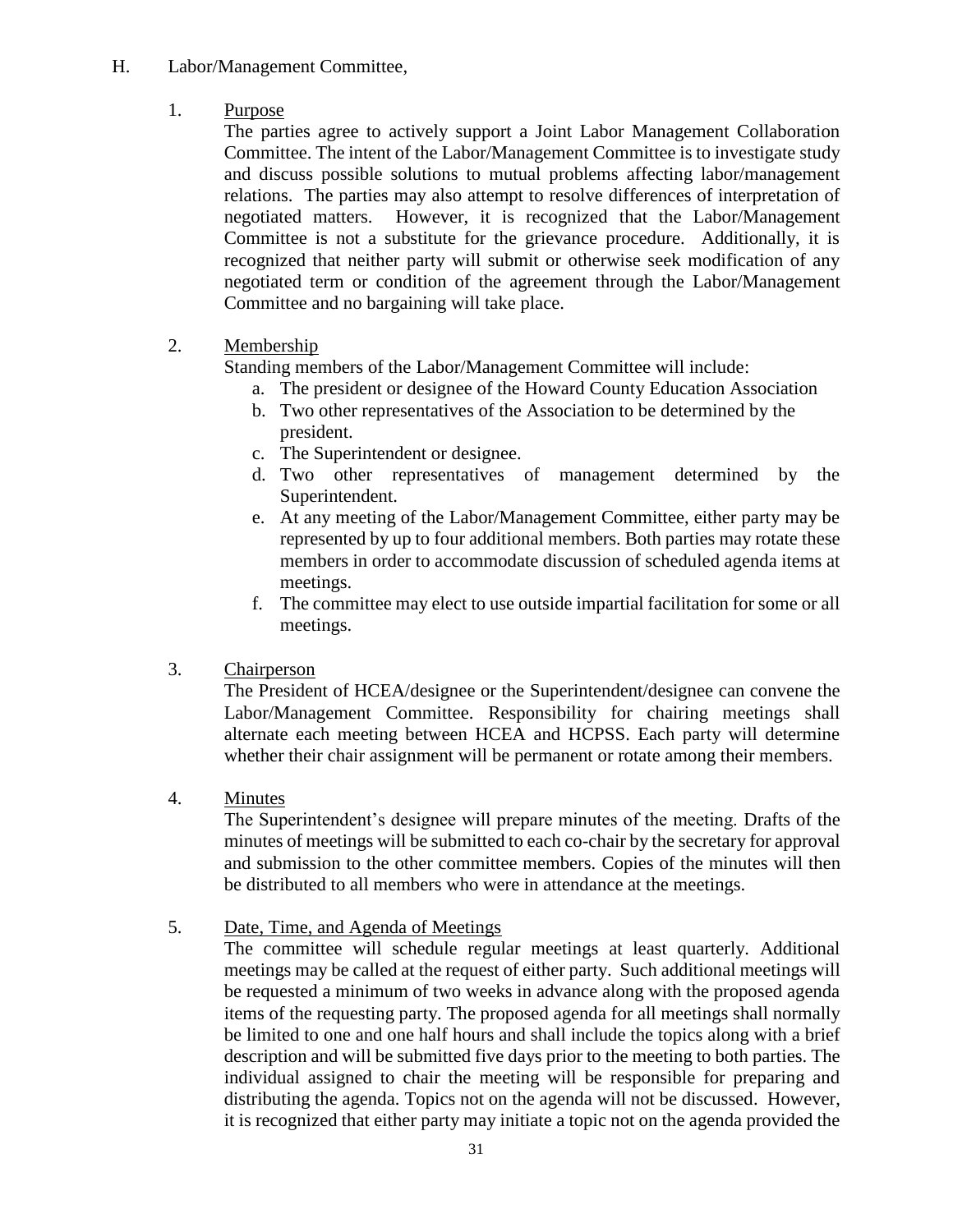other party concurs that it is of an emergency nature or a current item that would be of benefit to be discussed as soon as possible.

#### 6. General Guidelines

- a. As time permits, each topic will be discussed fully and recommendations made on the topic before proceeding to another topic.
- b. Topics requiring further study may be tabled and brought for further discussion at a future meeting.
- c. It is recognized that recommendations growing out of these meetings are not binding.
- d. No grievances shall be discussed and no bargaining shall take place. However, topics that could lead to grievances may be discussed.
- e. All recommendations made by the Committee shall be arrived at by the process of mutual consensus. There shall never be a vote taken by the Committee.
- f. Either party may initiate a request to the Federal Mediation and Conciliation Service for assistance.
- g. Where mutually satisfactory decisions are not reached, the topic shall be canceled, reverting to its proper place in the labor/management relationship – for instance grievance procedure, negotiations, etc.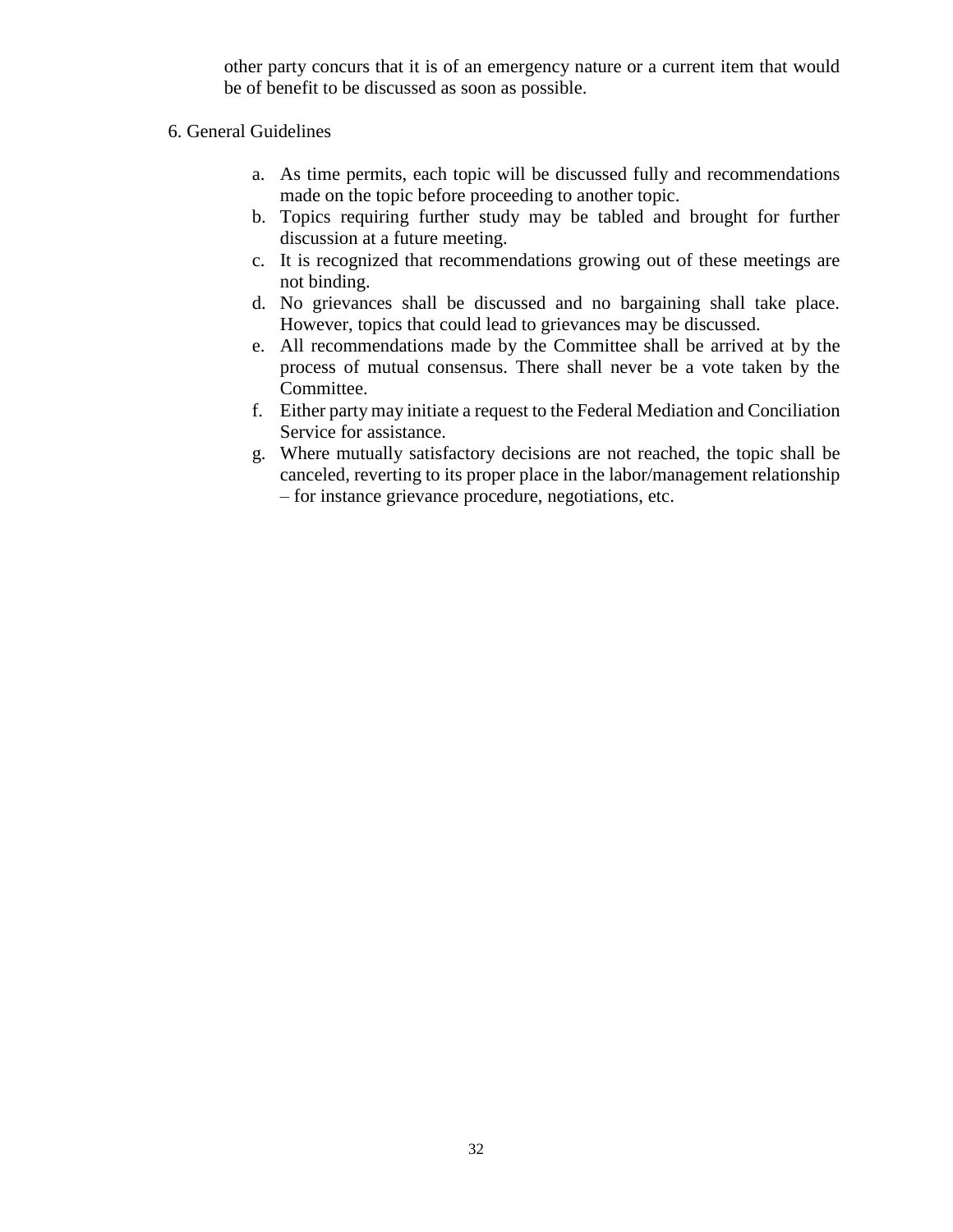|                | <b>ARTICLE 20 SALARY SCALES</b> |                                    |                |             |             |
|----------------|---------------------------------|------------------------------------|----------------|-------------|-------------|
|                | <b>10-MONTH TEACHERS</b>        |                                    |                |             |             |
|                |                                 | 2019-2020 (Effective July 1, 2019) |                |             |             |
|                |                                 |                                    |                |             |             |
|                | A                               | B<br>(BA/BS)                       | $\overline{C}$ | D<br>(MA/MS | E           |
| <b>GRADE</b>   | (SPC)                           | $+30)$                             | (Masters)      | $+30)$      | (Doctorate) |
| <b>STEP</b>    |                                 |                                    |                |             |             |
| 1              | \$48,519                        | \$50,252                           | \$51,984       | \$53,717    | \$55,449    |
| $\overline{2}$ | \$50,019                        | \$52,227                           | \$53,959       | \$55,692    | \$57,424    |
| $\overline{3}$ | \$51,519                        | \$54,202                           | \$55,934       | \$57,667    | \$59,399    |
| $\overline{4}$ | \$53,019                        | \$56,177                           | \$57,909       | \$59,642    | \$61,374    |
| 5              | \$54,519                        | \$58,152                           | \$59,884       | \$61,617    | \$63,349    |
| 6              | \$56,019                        | \$60,127                           | \$61,859       | \$63,592    | \$65,324    |
| 7              | \$57,519                        | \$62,102                           | \$63,834       | \$65,567    | \$67,299    |
| 8              | \$59,019                        | \$64,077                           | \$65,809       | \$67,542    | \$69,274    |
| 9              | \$60,519                        | \$66,052                           | \$67,784       | \$69,517    | \$71,249    |
| 10             | \$62,019                        | \$68,027                           | \$69,759       | \$71,492    | \$73,224    |
| 11             | \$63,519                        | \$70,002                           | \$71,734       | \$73,467    | \$75,199    |
| 12             | \$65,019                        | \$71,977                           | \$73,709       | \$75,442    | \$77,174    |
| 13             |                                 | \$73,952                           | \$75,684       | \$77,417    | \$79,149    |
| 14             |                                 | \$75,927                           | \$77,659       | \$79,392    | \$81,124    |
| 15             |                                 | \$77,902                           | \$79,634       | \$81,367    | \$83,099    |
| 16             |                                 | \$79,877                           | \$81,609       | \$83,342    | \$85,074    |
| 17             |                                 | \$81,852                           | \$83,584       | \$85,317    | \$87,049    |
| 18             |                                 | \$83,827                           | \$85,559       | \$87,292    | \$89,024    |
| 19             |                                 | \$85,802                           | \$87,534       | \$89,267    | \$90,999    |
| 20             |                                 | \$87,777                           | \$89,509       | \$91,242    | \$92,974    |
| 21             |                                 | \$89,752                           | \$91,484       | \$93,217    | \$94,949    |
| 22             |                                 | \$91,727                           | \$93,459       | \$95,192    | \$96,924    |
| 23             |                                 | \$93,702                           | \$95,434       | \$97,167    | \$98,899    |
| 24             |                                 | \$95,677                           | \$97,409       | \$99,142    | \$100,874   |
| 25             |                                 | \$99,677                           | \$101,409      | \$103,142   | \$104,874   |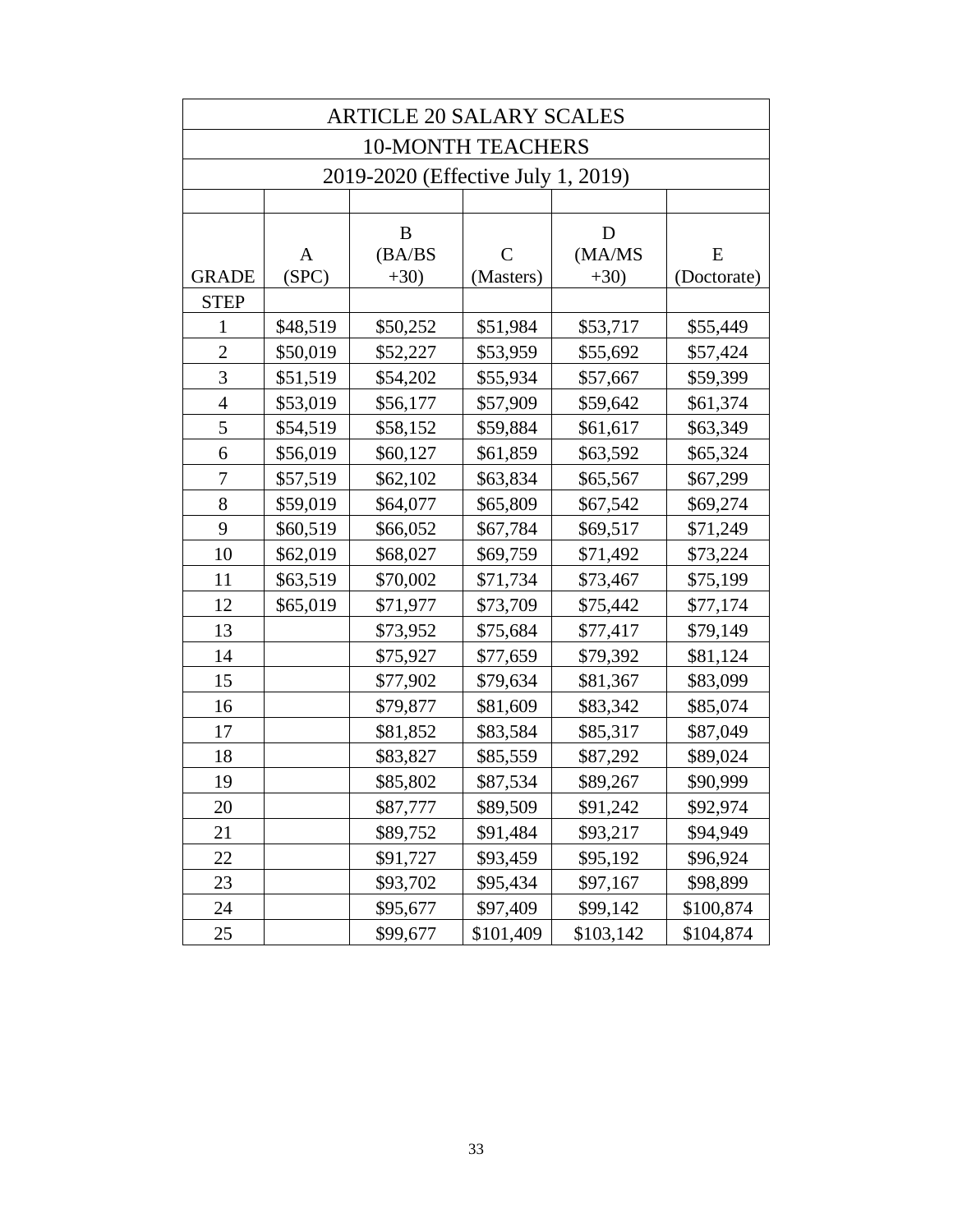|                | <b>ARTICLE 20 SALARY SCALES</b> |                                    |              |             |             |
|----------------|---------------------------------|------------------------------------|--------------|-------------|-------------|
|                |                                 | <b>10-MONTH TEACHERS</b>           |              |             |             |
|                |                                 | 2020-2021 (Effective July 1, 2020) |              |             |             |
|                |                                 |                                    |              |             |             |
|                | A                               | B<br>(BA/BS)                       | $\mathsf{C}$ | D<br>(MA/MS | E           |
| <b>GRADE</b>   | (SPC)                           | $+30)$                             | (Masters)    | $+30)$      | (Doctorate) |
| <b>STEP</b>    |                                 |                                    |              |             |             |
| 1              | \$50,000                        | \$51,257                           | \$53,024     | \$54,791    | \$56,558    |
| $\overline{2}$ | \$51,530                        | \$53,328                           | \$55,095     | \$56,862    | \$58,629    |
| 3              | \$53,060                        | \$55,400                           | \$57,167     | \$58,934    | \$60,701    |
| $\overline{4}$ | \$54,590                        | \$57,471                           | \$59,238     | \$61,005    | \$62,772    |
| 5              | \$56,120                        | \$59,542                           | \$61,309     | \$63,076    | \$64,843    |
| 6              | \$57,650                        | \$61,613                           | \$63,380     | \$65,147    | \$66,914    |
| 7              | \$59,180                        | \$63,685                           | \$65,452     | \$67,219    | \$68,986    |
| 8              | \$60,710                        | \$65,756                           | \$67,523     | \$69,290    | \$71,057    |
| 9              | \$62,240                        | \$67,827                           | \$69,594     | \$71,361    | \$73,128    |
| 10             | \$63,770                        | \$69,898                           | \$71,665     | \$73,432    | \$75,199    |
| 11             | \$65,300                        | \$71,970                           | \$73,737     | \$75,504    | \$77,271    |
| 12             | \$66,830                        | \$74,041                           | \$75,808     | \$77,575    | \$79,342    |
| 13             |                                 | \$76,112                           | \$77,879     | \$79,646    | \$81,413    |
| 14             |                                 | \$78,183                           | \$79,950     | \$81,717    | \$83,484    |
| 15             |                                 | \$80,255                           | \$82,022     | \$83,789    | \$85,556    |
| 16             |                                 | \$82,326                           | \$84,093     | \$85,860    | \$87,627    |
| 17             |                                 | \$84,397                           | \$86,164     | \$87,931    | \$89,698    |
| 18             |                                 | \$86,468                           | \$88,235     | \$90,002    | \$91,769    |
| 19             |                                 | \$88,540                           | \$90,307     | \$92,074    | \$93,841    |
| 20             |                                 | \$90,611                           | \$92,378     | \$94,145    | \$95,912    |
| 21             |                                 | \$92,682                           | \$94,449     | \$96,216    | \$97,983    |
| 22             |                                 | \$94,753                           | \$96,520     | \$98,287    | \$100,054   |
| 23             |                                 | \$96,825                           | \$98,592     | \$100,359   | \$102,126   |
| 24             |                                 | \$98,896                           | \$100,663    | \$102,430   | \$104,197   |
| 25             |                                 | \$100,967                          | \$102,734    | \$104,501   | \$106,268   |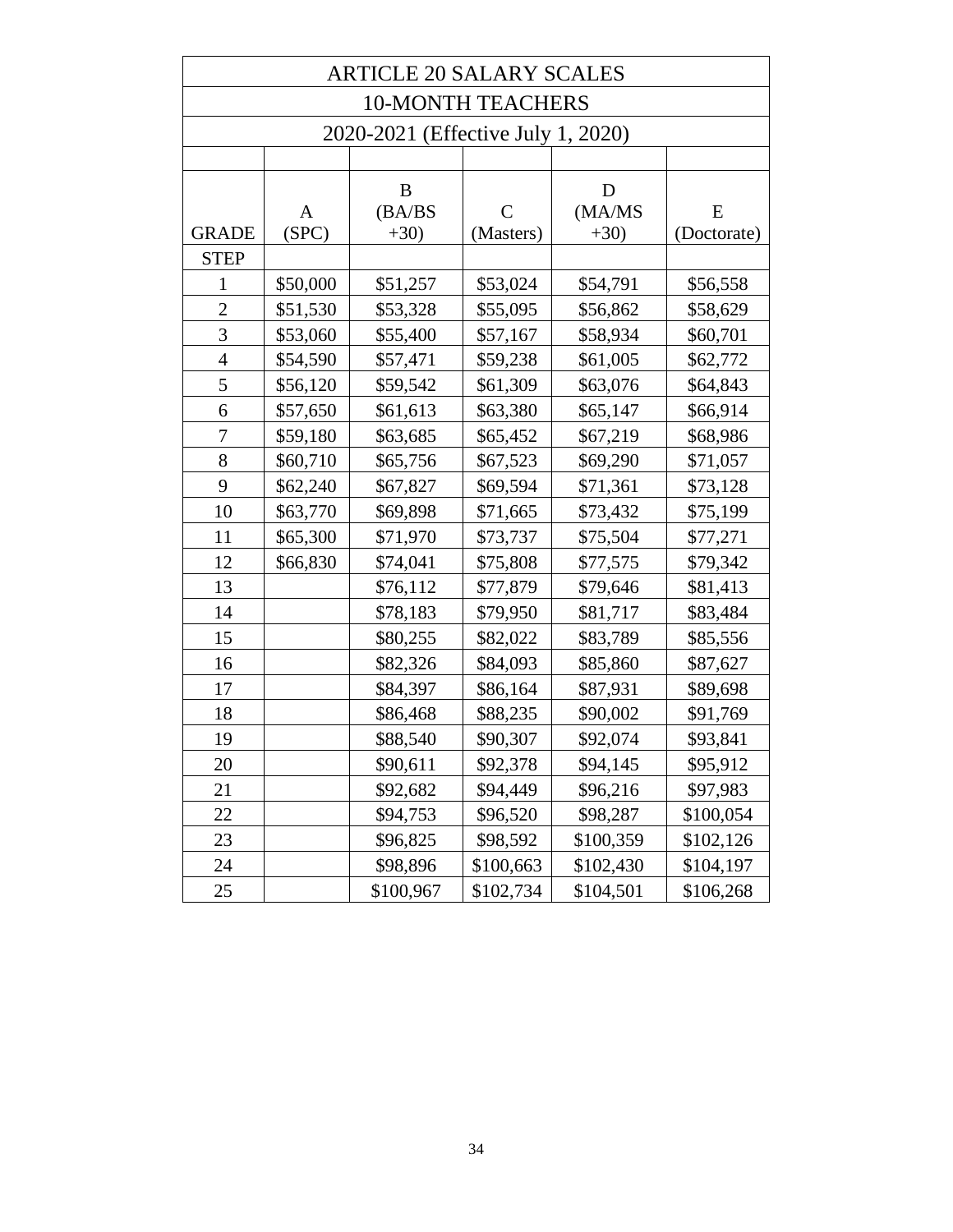| <b>ARTICLE 20 SALARY SCALES</b> |          |                                    |               |                |             |
|---------------------------------|----------|------------------------------------|---------------|----------------|-------------|
|                                 |          | <b>11-MONTH TEACHERS</b>           |               |                |             |
|                                 |          | 2019-2020 (Effective July 1, 2019) |               |                |             |
|                                 |          |                                    |               |                |             |
|                                 | A        | $\mathbf B$                        | $\mathcal{C}$ | D              | E           |
|                                 | (SPC)    | $(BA/BS + 30)$                     | (Masters)     | $(MA/MS + 30)$ | (Doctorate) |
| <b>STEP</b>                     |          |                                    |               |                |             |
| 1                               | \$53,371 | \$55,277                           | \$57,183      | \$59,089       | \$60,994    |
| $\overline{c}$                  | \$55,021 | \$57,449                           | \$59,356      | \$61,262       | \$63,167    |
| 3                               | \$56,671 | \$59,622                           | \$61,528      | \$63,434       | \$65,339    |
| $\overline{4}$                  | \$58,321 | \$61,794                           | \$63,701      | \$65,607       | \$67,512    |
| 5                               | \$59,971 | \$63,967                           | \$65,873      | \$67,779       | \$69,684    |
| 6                               | \$61,621 | \$66,139                           | \$68,046      | \$69,952       | \$71,857    |
| $\overline{7}$                  | \$63,271 | \$68,312                           | \$70,218      | \$72,124       | \$74,029    |
| 8                               | \$64,921 | \$70,484                           | \$72,391      | \$74,297       | \$76,202    |
| 9                               | \$66,571 | \$72,657                           | \$74,563      | \$76,469       | \$78,374    |
| 10                              | \$68,221 | \$74,829                           | \$76,736      | \$78,642       | \$80,547    |
| 11                              | \$69,871 | \$77,002                           | \$78,908      | \$80,814       | \$82,719    |
| 12                              | \$71,521 | \$79,174                           | \$81,081      | \$82,987       | \$84,892    |
| 13                              |          | \$81,347                           | \$83,253      | \$85,159       | \$87,064    |
| 14                              |          | \$83,519                           | \$85,426      | \$87,332       | \$89,237    |
| 15                              |          | \$85,692                           | \$87,598      | \$89,504       | \$91,409    |
| 16                              |          | \$87,864                           | \$89,771      | \$91,677       | \$93,582    |
| 17                              |          | \$90,037                           | \$91,943      | \$93,849       | \$95,754    |
| 18                              |          | \$92,209                           | \$94,116      | \$96,022       | \$97,927    |
| 19                              |          | \$94,382                           | \$96,288      | \$98,194       | \$100,099   |
| 20                              |          | \$96,554                           | \$98,461      | \$100,367      | \$102,272   |
| 21                              |          | \$98,727                           | \$100,633     | \$102,539      | \$104,444   |
| 22                              |          | \$100,899                          | \$102,806     | \$104,712      | \$106,617   |
| 23                              |          | \$103,072                          | \$104,978     | \$106,884      | \$108,789   |
| 24                              |          | \$105,244                          | \$107,151     | \$109,057      | \$110,962   |
| 25                              |          | \$109,644                          | \$111,551     | \$113,457      | \$115,362   |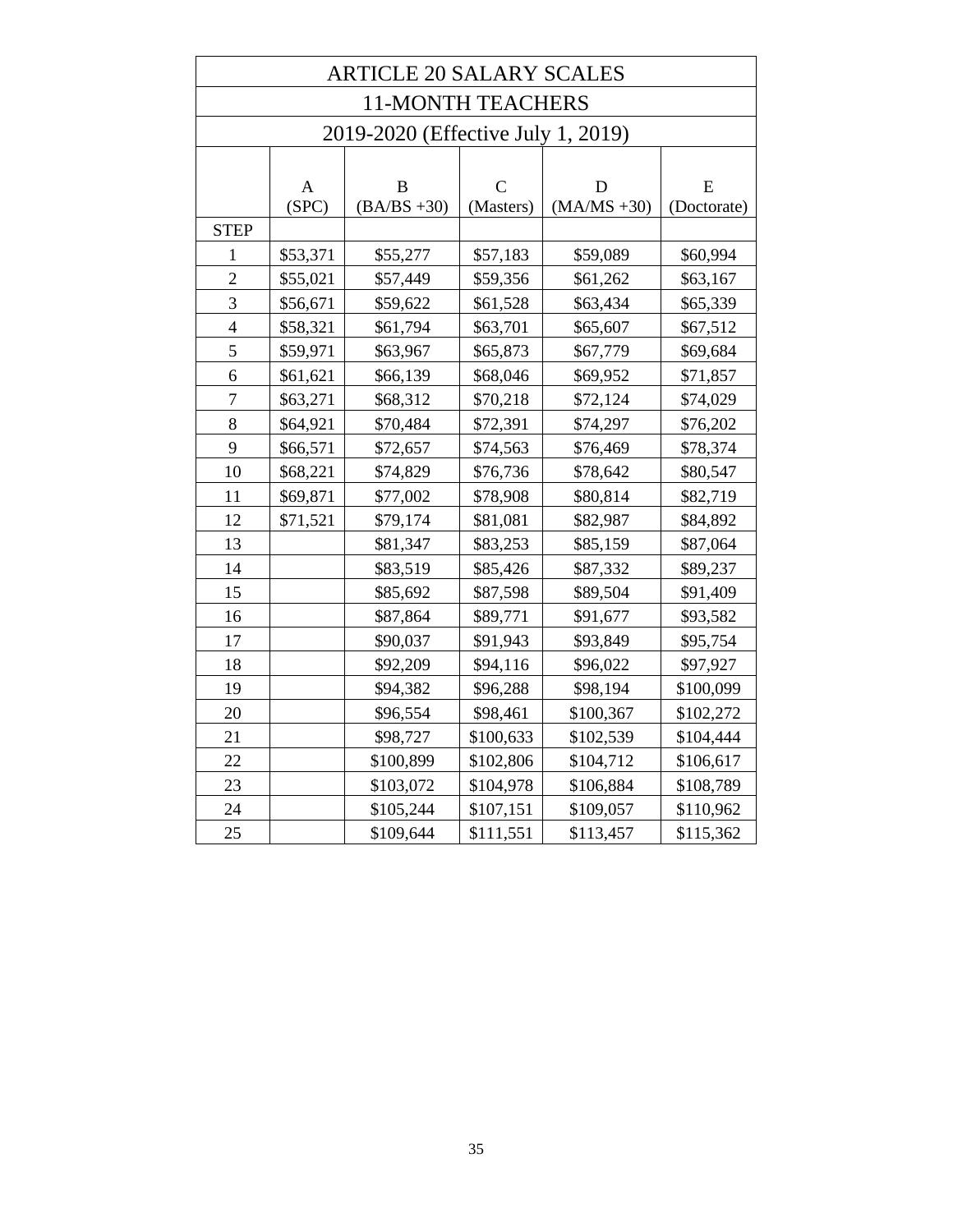|                | <b>ARTICLE 20 SALARY SCALES</b> |                                    |                          |           |             |
|----------------|---------------------------------|------------------------------------|--------------------------|-----------|-------------|
|                |                                 |                                    | <b>11-MONTH TEACHERS</b> |           |             |
|                |                                 | 2020-2021 (Effective July 1, 2020) |                          |           |             |
|                |                                 | B                                  |                          | D         |             |
|                | A                               | (BA/BS)                            | $\mathcal{C}$            | (MA/MS    | E           |
|                | (SPC)                           | $+30)$                             | (Masters)                | $+30)$    | (Doctorate) |
| <b>STEP</b>    |                                 |                                    |                          |           |             |
| 1              | \$53,639                        | \$55,555                           | \$57,470                 | \$59,386  | \$61,301    |
| $\overline{2}$ | \$55,663                        | \$57,992                           | \$59,909                 | \$61,827  | \$63,743    |
| $\overline{3}$ | \$57,687                        | \$60,429                           | \$62,348                 | \$64,268  | \$66,185    |
| $\overline{4}$ | \$59,711                        | \$62,866                           | \$64,787                 | \$66,709  | \$68,627    |
| 5              | \$61,734                        | \$65,303                           | \$67,226                 | \$69,150  | \$71,069    |
| 6              | \$63,758                        | \$67,740                           | \$69,665                 | \$71,591  | \$73,511    |
| $\overline{7}$ | \$65,782                        | \$70,177                           | \$72,104                 | \$74,032  | \$75,953    |
| 8              | \$67,806                        | \$72,614                           | \$74,543                 | \$76,473  | \$78,395    |
| 9              | \$69,830                        | \$75,051                           | \$76,982                 | \$78,914  | \$80,837    |
| 10             | \$71,854                        | \$77,488                           | \$79,421                 | \$81,355  | \$83,279    |
| 11             | \$73,878                        | \$79,925                           | \$81,860                 | \$83,796  | \$85,721    |
| 12             |                                 | \$82,362                           | \$84,299                 | \$86,237  | \$88,163    |
| 13             |                                 | \$84,799                           | \$86,738                 | \$88,678  | \$90,605    |
| 14             |                                 | \$87,236                           | \$89,177                 | \$91,119  | \$93,047    |
| 15             |                                 | \$89,673                           | \$91,616                 | \$93,560  | \$95,489    |
| 16             |                                 | \$92,110                           | \$94,055                 | \$96,001  | \$97,931    |
| 17             |                                 | \$94,547                           | \$96,494                 | \$98,442  | \$100,373   |
| 18             |                                 | \$96,984                           | \$98,933                 | \$100,883 | \$102,815   |
| 19             |                                 | \$99,421                           | \$101,372                | \$103,324 | \$105,257   |
| 20             |                                 | \$101,858                          | \$103,811                | \$105,765 | \$107,699   |
| 21             |                                 | \$104,295                          | \$106,250                | \$108,206 | \$110,141   |
| 22             |                                 | \$106,732                          | \$108,689                | \$110,647 | \$112,583   |
| 23             |                                 | \$109,169                          | \$111,128                | \$113,088 | \$115,025   |
| 24             |                                 | \$111,606                          | \$113,567                | \$115,529 | \$117,467   |

#### **NOTES: ARTICLE 20, SALARY SCHEDULES - TEACHERS**

(1) Salary Grades

PD – Provisional Degree Certificate

- A Standard Professional Certificate (SPC)
- B Bachelor's plus APC or 30 credit hours applicable to APC
- C Master's Degree
- D Master's Degree plus 30 graduate credit hours
- E Earned Doctorate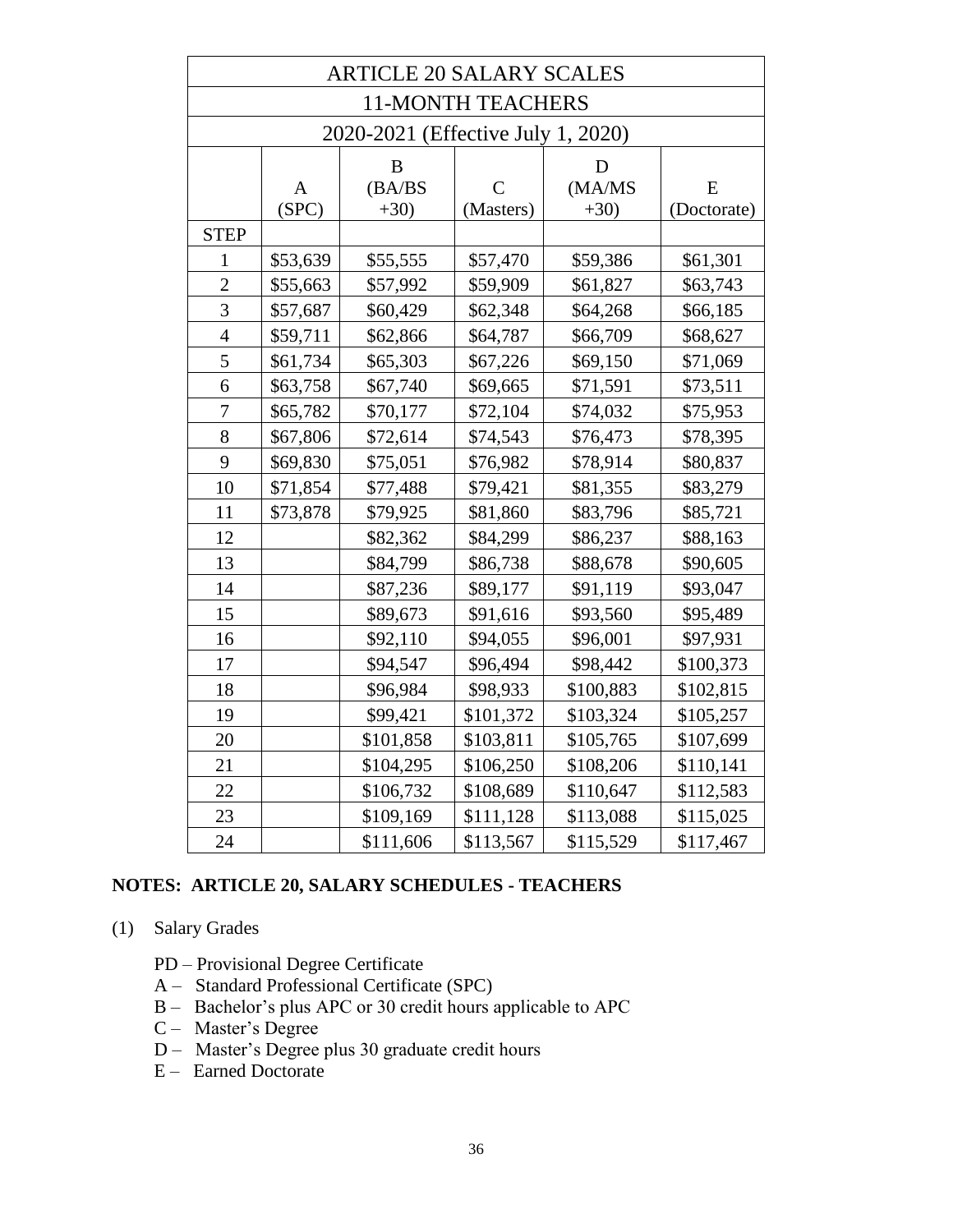- (2) Teachers who are currently on the provisional degree scale, Schedule A, Step 10, or above, shall continue to receive negotiated salary increases until they move to another scale or leave the school system.
- (3) Salary payments for ten (10)-month employees will be made on a biweekly basis over a tenor twelve-month period at the option of the teacher. Such decision shall be made by the teacher by June  $30<sup>th</sup>$  of the prior school year and shall remain in effect for the duration of the ten (10) or twelve (12)-month option period. Teachers not giving notice on the appropriate form will continue with their current pay option. A teacher who has not made an initial selection will be paid on a 12-month schedule when that becomes possible.
- (4) Instructional Team Leaders shall receive a supplement of \$2,500.
- (5) Teachers successfully completing the National Board of Professional Teaching Standards certification program (NBPTS) shall receive an annual supplement of \$2,000 each year their NBPTS certificate remains in good standing. The aforementioned supplement will be implemented at the beginning or the midpoint of the teacher's work year.
- (6) Speech and language pathologists who hold a Certificate of Clinical Competence from the American Speech and Hearing Association (ASHA) shall receive an annual supplement of \$3,000.
- (7) Supplements referred to in (4), (5), and (6) above shall be included in the teacher's annual salary for retirement and life insurance purposes.
- (8) For purposes of payroll calculation the professional salary schedule is based on an eighthour workday.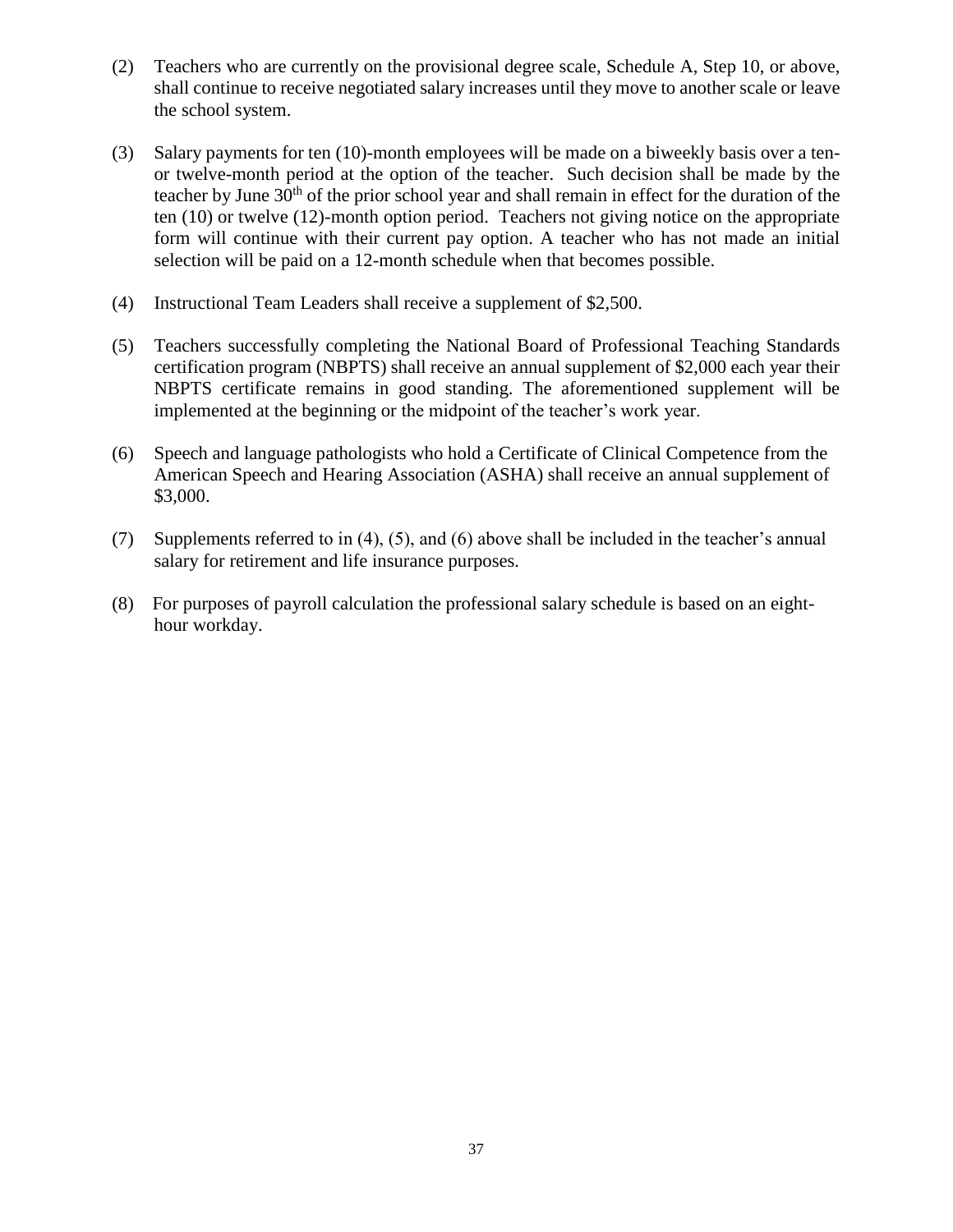|                | <b>OTHER CERTIFICATED STAFF</b>         |                                         |                                                        |  |
|----------------|-----------------------------------------|-----------------------------------------|--------------------------------------------------------|--|
|                |                                         | 2019-2020 (Effective July 1, 2019)      |                                                        |  |
|                | Psychologist<br><b>PPW</b><br>10 Months | Psychologist<br><b>PPW</b><br>11 Months | Coordinator<br>Staff Dvlp.<br>Facilitator<br>12 Months |  |
| <b>Step</b>    | Grade I                                 | Grade II                                | Grade III                                              |  |
|                |                                         |                                         |                                                        |  |
| 1              | \$71,441                                | \$78,585                                | \$84,368                                               |  |
| $\overline{2}$ | \$74,874                                | \$82,358                                | \$88,482                                               |  |
| 3              | \$78,307                                | \$86,131                                | \$92,595                                               |  |
| $\overline{4}$ | \$81,740                                | \$89,904                                | \$96,708                                               |  |
| 5              | \$85,173                                | \$93,677                                | \$100,821                                              |  |
| 6              | \$88,606                                | \$97,450                                | \$104,935                                              |  |
| 7              | \$92,038                                | \$101,223                               | \$109,048                                              |  |
| 8              | \$95,471                                | \$104,996                               | \$113,161                                              |  |
| 9              | \$98,904                                | \$108,769                               | \$117,275                                              |  |
| 10             | \$102,337                               | \$112,543                               | \$121,388                                              |  |
| 11             | \$105,770                               | \$116,316                               | \$125,501                                              |  |
| 12             | \$109,203                               | \$120,089                               | \$129,614                                              |  |

|                | <b>OTHER CERTIFICATED STAFF</b>         |                                         |                                                        |  |
|----------------|-----------------------------------------|-----------------------------------------|--------------------------------------------------------|--|
|                | 2020-2021 (Effective July 1, 2020)      |                                         |                                                        |  |
|                | Psychologist<br><b>PPW</b><br>10 Months | Psychologist<br><b>PPW</b><br>11 Months | Coordinator<br>Staff Dvlp.<br>Facilitator<br>12 Months |  |
| Step           | Grade I                                 | Grade II                                | Grade III                                              |  |
|                |                                         |                                         |                                                        |  |
| 1              | \$72,870                                | \$80,157                                | \$86,056                                               |  |
| $\overline{2}$ | \$76,303                                | \$83,930                                | \$90,169                                               |  |
| 3              | \$79,736                                | \$87,703                                | \$94,282                                               |  |
| 4              | \$83,168                                | \$91,476                                | \$98,396                                               |  |
| 5              | \$86,601                                | \$95,249                                | \$102,509                                              |  |
| 6              | \$90,034                                | \$99,022                                | \$106,622                                              |  |
| 7              | \$93,467                                | \$102,795                               | \$110,735                                              |  |
| 8              | \$96,900                                | \$106,568                               | \$114,849                                              |  |
| 9              | \$100,333                               | \$110,341                               | \$118,962                                              |  |
| 10             | \$103,766                               | \$114,114                               | \$123,075                                              |  |
| 11             | \$107,199                               | \$117,887                               | \$127,189                                              |  |
| 12             | \$111,387                               | \$122,490                               | \$132,207                                              |  |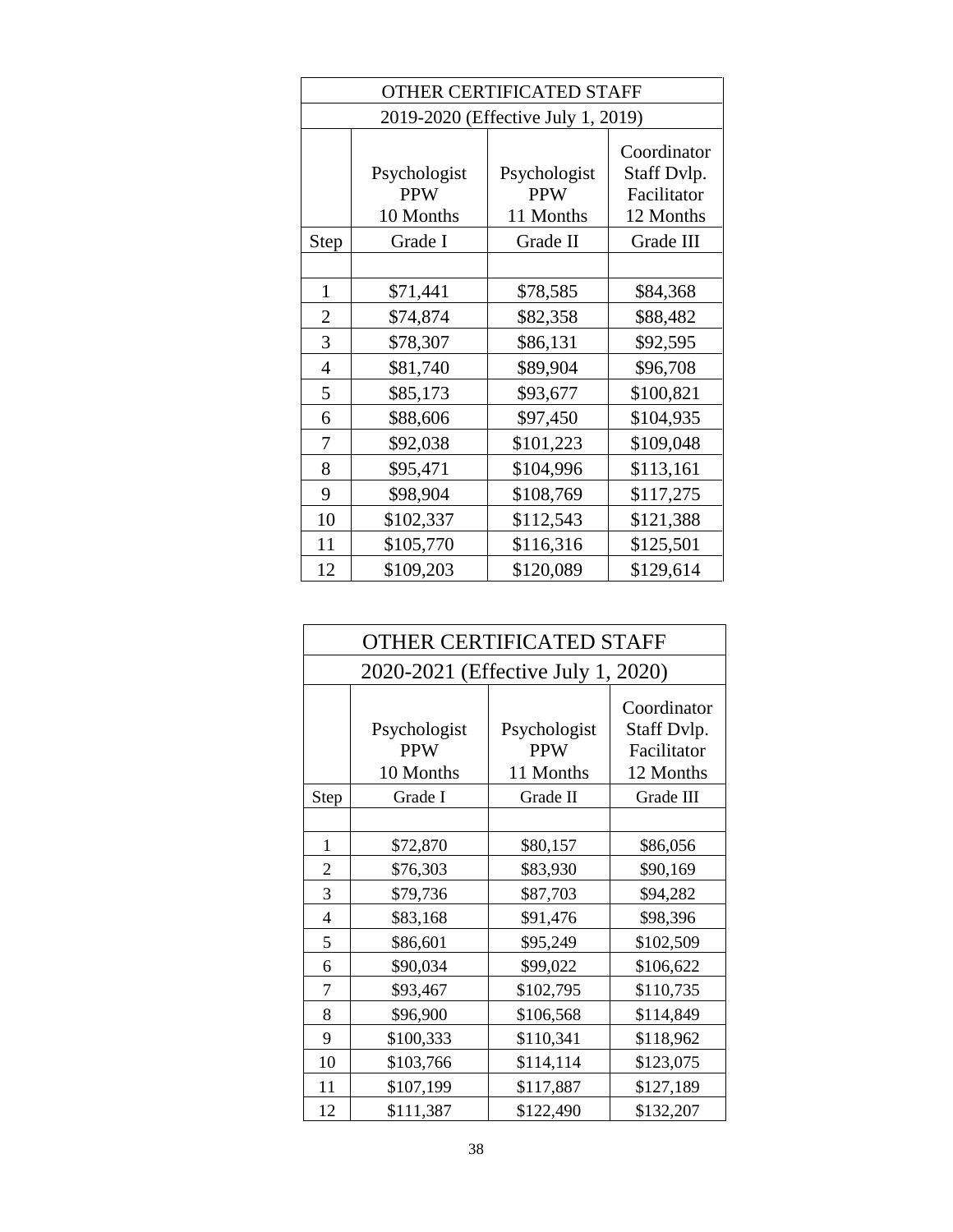Note: The 10-month salary scale for school psychologists and pupil personnel workers can only be used for employees hired on or after July 1, 2010.

### **NOTES: ARTICLE 20, SALARY SCHEDULES**

- A. Entry level placement on Grade II or Grade III due to promotion is determined by the individual's current salary multiplied by a factor of eleven tenths (11/10ths) or twelvetenths (12/10ths), depending on promotion to an eleven (11)- or twelve (12)-month position. If a step on the appropriate salary scale matches an individual's newly computed salary, the individual is placed on that step. If an individual's computed salary is between steps, the placement is on the step above the individual's computed step.
- B. Compensation for coaches and advisors in schools where a program is funded by the board: Adjustments within classifications at individual schools may be made by the principal based on student participation and staffing needs, subject to the approval of the Superintendent/ designee.
- C. Any teacher residing out of county who is a parent or legal guardian of a child enrolled in a Howard County public school shall receive a 50% discount on HCPSS tuition while the teacher is employed with HCPSS. This benefit shall cease at the time of the employee's severance with the school system.
	- 1. Upon payment of tuition, a non-resident student whose parent is a school-based HCPSS .5 or greater full-time equivalent employee may be admitted to the HCPSS and enrolled in the school to which the parent is assigned or into a school within a prescribed feeder pattern cluster. If the employee leaves a .5 or greater full-time equivalent employment, the non-resident student may complete the current school year.
	- 2. Upon payment of tuition, a non-resident student whose parent is a non-school-based .5 or greater full-time equivalent represented by the Howard County Education Association, may be admitted to the HCPSS and enrolled into a school within the prescribed feeder pattern cluster as determined by HCPSS. If the employee leaves .5 or greater full-time equivalent employment, the non-resident student may complete the current school year only.

A resident student whose parent is a .5 or greater full-time equivalent, school-based HCPSS employee may be enrolled in the school to which the parent is assigned or into a school within a prescribed feeder pattern cluster.

A resident or non-resident student who is the child of a HCPSS employee requesting reassignment must maintain enrollment in the school where assigned during a given school year. The student can attend the reassigned school and the associated feeder cluster schools through the student's entire education as long as the parent remains an employee at the work location where the reassignment was granted.

D. Teachers hired on or after April 1 shall not be eligible for any increment negotiated for the subsequent fiscal year.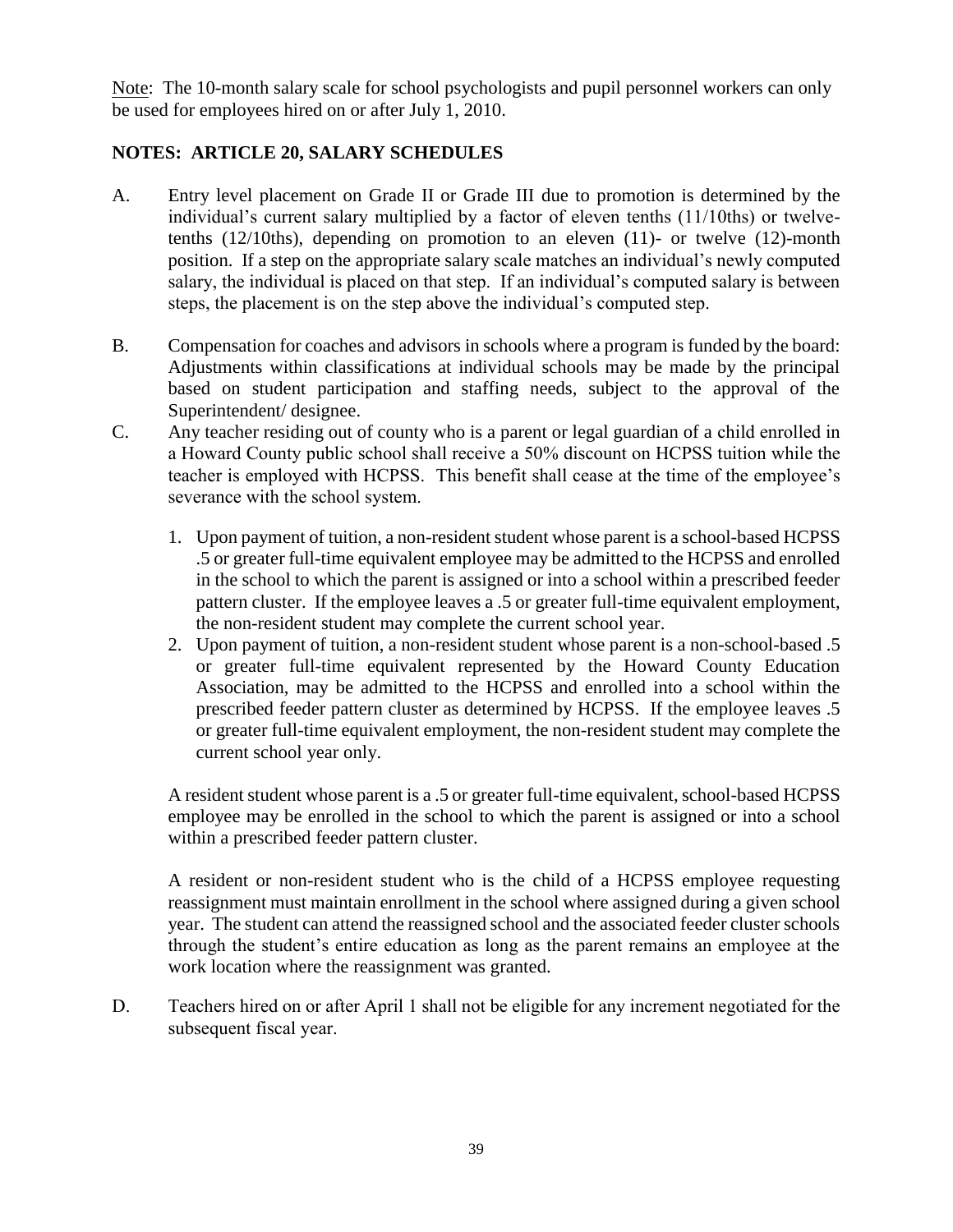## **INTERSCHOLASTIC ATHLETICS COACHES'/ADVISORS' STIPENDS, HIGH SCHOOL**

| <b>SPORT</b>                | <b>STIPEND</b> |
|-----------------------------|----------------|
| <b>Allied Sports</b>        |                |
| Bowling $(1)$               | \$2,100        |
| Soccer $(1)$                | \$2,100        |
| Softball (1)                | \$2,100        |
| <b>Baseball</b>             |                |
| Varsity, (1)                | \$3,925        |
| Junior Varsity (1)          | \$2,594        |
| <b>Basketball - Boys</b>    |                |
| Varsity $(1)$               | \$3,925        |
| Junior Varsity (1)          | \$2,594        |
| <b>Basketball - Girls</b>   |                |
| Varsity (1)                 | \$3,925        |
| Junior Varsity (1)          | \$2,594        |
| <b>Cheerleading</b>         |                |
| Fall Varsity (1)            | \$3,925        |
| Fall Junior Varsity (1)     | \$2,594        |
| Winter Varsity (1)          | \$3,925        |
| Winter Junior Varsity (1)   | \$2,594        |
| <b>Cross Country</b>        |                |
| Varsity (2)                 | \$3,925        |
| <b>Field Hockey</b>         |                |
| Varsity $(1)$               | \$3,925        |
| Junior Varsity (1)          | \$2,594        |
| Football                    |                |
| Varsity, head coach (1)     | \$4,939        |
| Varsity, assistant (2)      | \$3,659        |
| Junior Varsity (2)          | \$3,659        |
| Golf                        |                |
| Varsity (1)                 | \$3,925        |
| <b>Indoor Track - Boys</b>  |                |
| Varsity $(1)$               | \$3,925        |
| <b>Indoor Track - Girls</b> |                |
| Varsity $(1)$               | \$3,925        |
| <b>Lacrosse - Boys</b>      |                |
| Varsity (1)                 | \$3,925        |
| Assistant (1)               | \$2,594        |
| Junior Varsity (1)          | \$2,594        |
| <b>Lacrosse - Girls</b>     |                |
| Varsity (1)                 | \$3,925        |
| Assistant (1)               | \$2,594        |
| Junior Varsity (1)          | \$2,594        |
| <b>Outdoor Track - Boys</b> |                |
| Varsity $(1)$               | \$3,925        |
| Assistant (1)               | \$2,594        |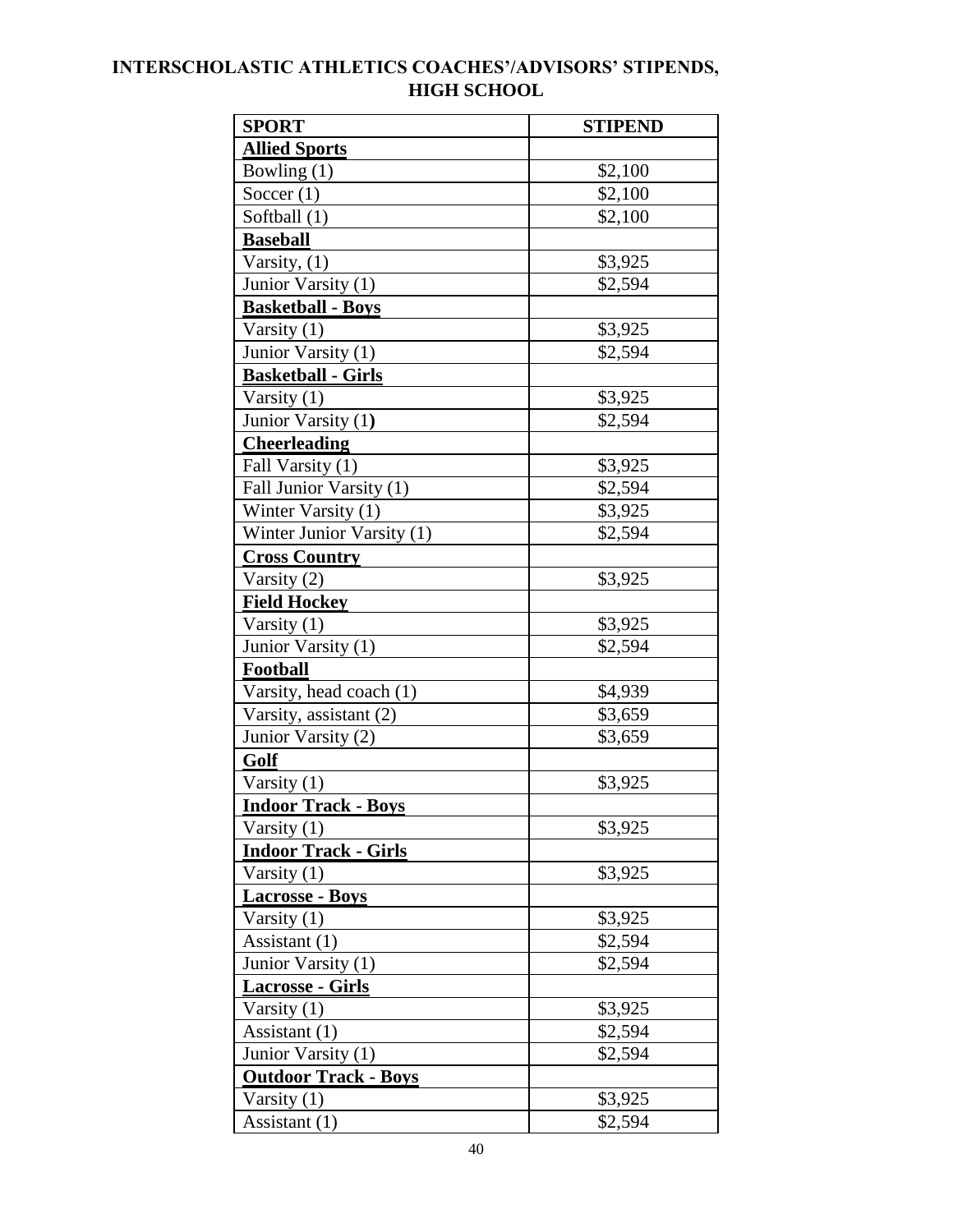| <b>Outdoor Track - Girls</b>                                   |                    |
|----------------------------------------------------------------|--------------------|
| Varsity (1)                                                    | \$3,925            |
| Assistant (1)                                                  | \$2,594            |
| <b>Soccer - Boys</b>                                           |                    |
| Varsity (1)                                                    | \$3,925            |
| Junior Varsity (1)                                             | \$2,594            |
| <u>Soccer - Girls</u>                                          |                    |
| Varsity $(1)$                                                  | \$3,925            |
| Junior Varsity (1)                                             | \$2,594            |
| <b>Softball</b>                                                |                    |
| Varsity $(1)$                                                  | \$3,925            |
| Junior Varsity (1)                                             | \$2,594            |
| <b>Tennis</b>                                                  |                    |
| Varsity $(1)$                                                  | \$3,925            |
| <b>Volleyball</b>                                              |                    |
| Varsity $(1)$                                                  | \$3,925            |
| Junior Varsity (1)                                             | \$2,594            |
| Freshmen (1)                                                   | \$2,594            |
| <b>Wrestling</b>                                               |                    |
| Varsity $(1)$                                                  | \$3,925            |
| Junior Varsity (1)                                             | \$2,594            |
| <b>ACTIVITY</b>                                                | <b>STIPEND</b>     |
| ATHS $(1)$                                                     | \$1,733            |
|                                                                |                    |
|                                                                |                    |
| (National Technical Honor Society)<br>Band Front (1)           | \$1,733            |
| <b>CTSO</b>                                                    | \$1,733            |
|                                                                |                    |
| (Career & Technology Student Org.)<br>FIRST Robotics (1)       | \$1,733            |
|                                                                | \$1,733            |
| Future Educators of America (1)                                |                    |
| It's Academic (1)                                              | \$1,733            |
| Junior Class Advisor (1)                                       | \$1,733            |
| Math Team (1)<br>National Honor Society (1)                    | \$1,733            |
| Newspaper $(1)$                                                | \$1,733            |
| Pom Poms (1)                                                   | \$1,733<br>\$1,733 |
| Speech/NFL (National Forensic                                  | \$1,733            |
| League $)$ (1)                                                 |                    |
| Student Council (1)                                            | \$1,733            |
| Senior Class Advisor (1)                                       | \$2,191            |
| Yearbook (1)                                                   | \$2,191            |
| Dance $(1)$                                                    | \$2,626            |
| Music; Orchestra $(1)^*$                                       | \$2,626*           |
| Vocal Music (1)                                                | \$2,626            |
| Dramatics (1)                                                  | \$3,249            |
| Music; Instrumental (1)<br>Stage Production (1; 2 productions) | \$3,249<br>\$3,249 |

( ) - Denotes number per high school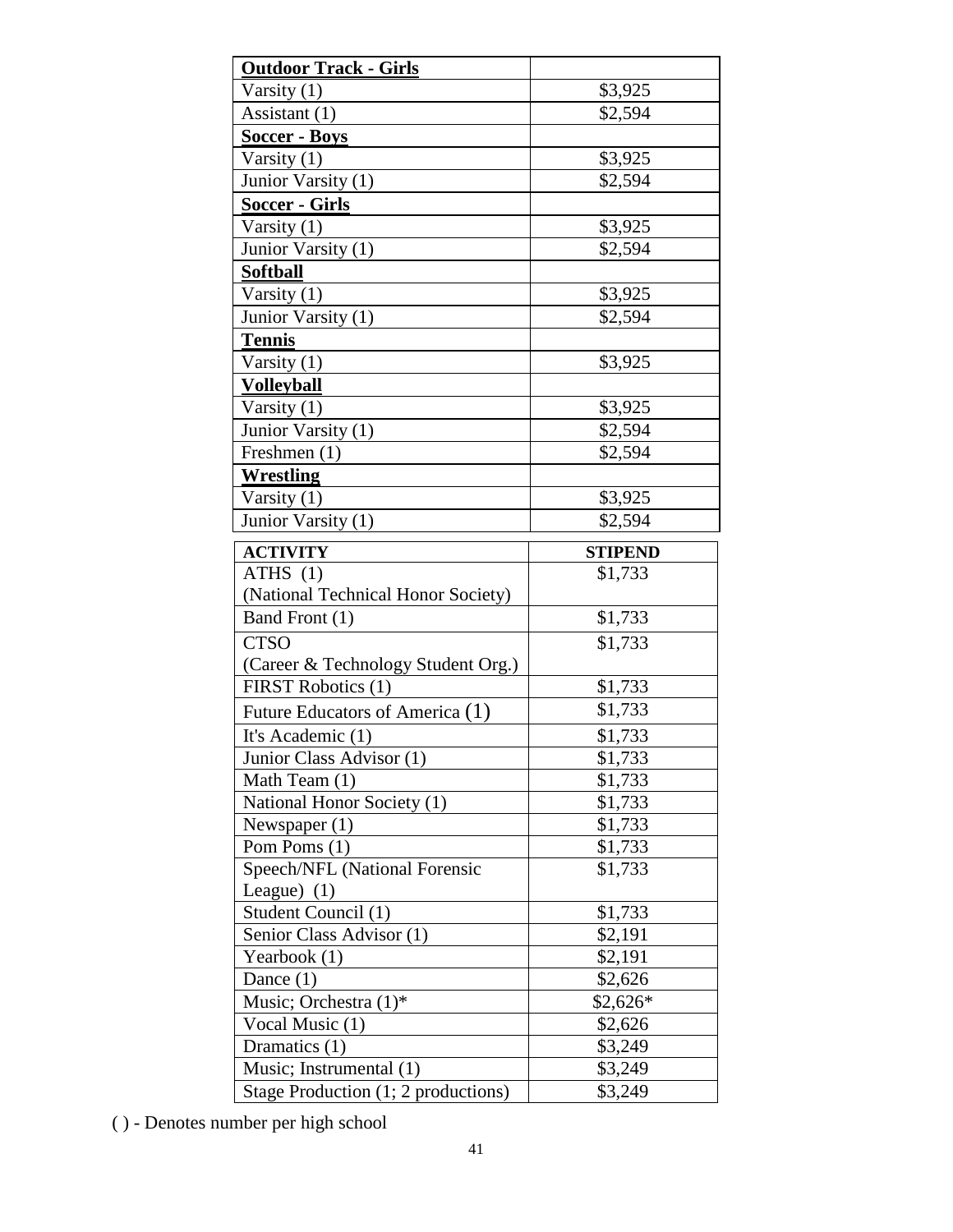\*Orchestra directors only assigned .5 to one school will receive half the stipend amount.

#### ELEMENTARY/MIDDLE SCHOOL ADVISORS STIPENDS

| <b>ACTIVITY</b>        | <b>STIPEND</b> |
|------------------------|----------------|
| <b>Band Director</b>   | \$400          |
| <b>Chorus Director</b> | \$400          |
| Orchestra Director     | \$400          |

#### **NOTES: COACHES'/ADVISORS' STIPENDS**

- 1. Acceptance of such assignment shall be voluntary and for a single season. A coach/advisor will be notified by the Superintendent/ designee no later than 60 days after the completion of the activity if he/she will be the coach/ advisor the following year.
- A. Intramural and Co-curricular Activities

Middle school intramural and co-curricular sponsors will be compensated \$375 per activity as approved by the Superintendent/designee.

- B. Part-Time Teachers
	- 1. A part-time teacher is a teacher assigned to one of the part-time teacher salary categories noted below:

| Part-Time Teacher/     | Number of Minutes   |
|------------------------|---------------------|
| <b>Salary Category</b> | in Teacher Work Day |
| .50                    | 228                 |
| .55                    | 250                 |
| .60                    | 273                 |
| .65                    | 296                 |
| .70                    | 319                 |
| .75                    | 341                 |
| .80                    | 364                 |
| .85                    | 387                 |
| .90                    | 410                 |
|                        |                     |

- 2. A part-time teacher's salary will be computed based on the percentage of instructional time and any other assigned responsibilities scheduled during the regular school day.
- 3. A 30-minute lunch period and 40 minutes of planning time will be provided for teachers assigned to a .5 and higher position.
- 4. The percentage of any sick and personal leave will be consistent with the percentage of the assignment.
- 5. Reimbursement for health benefits for a part-time teacher, .5 and above is outlined in Article 22, Insurance Protection.
- 6. Salary category .90 shall not be used to develop a teaching schedule in any four-period day high school unless the tenured teacher voluntarily selects the .90 category designation.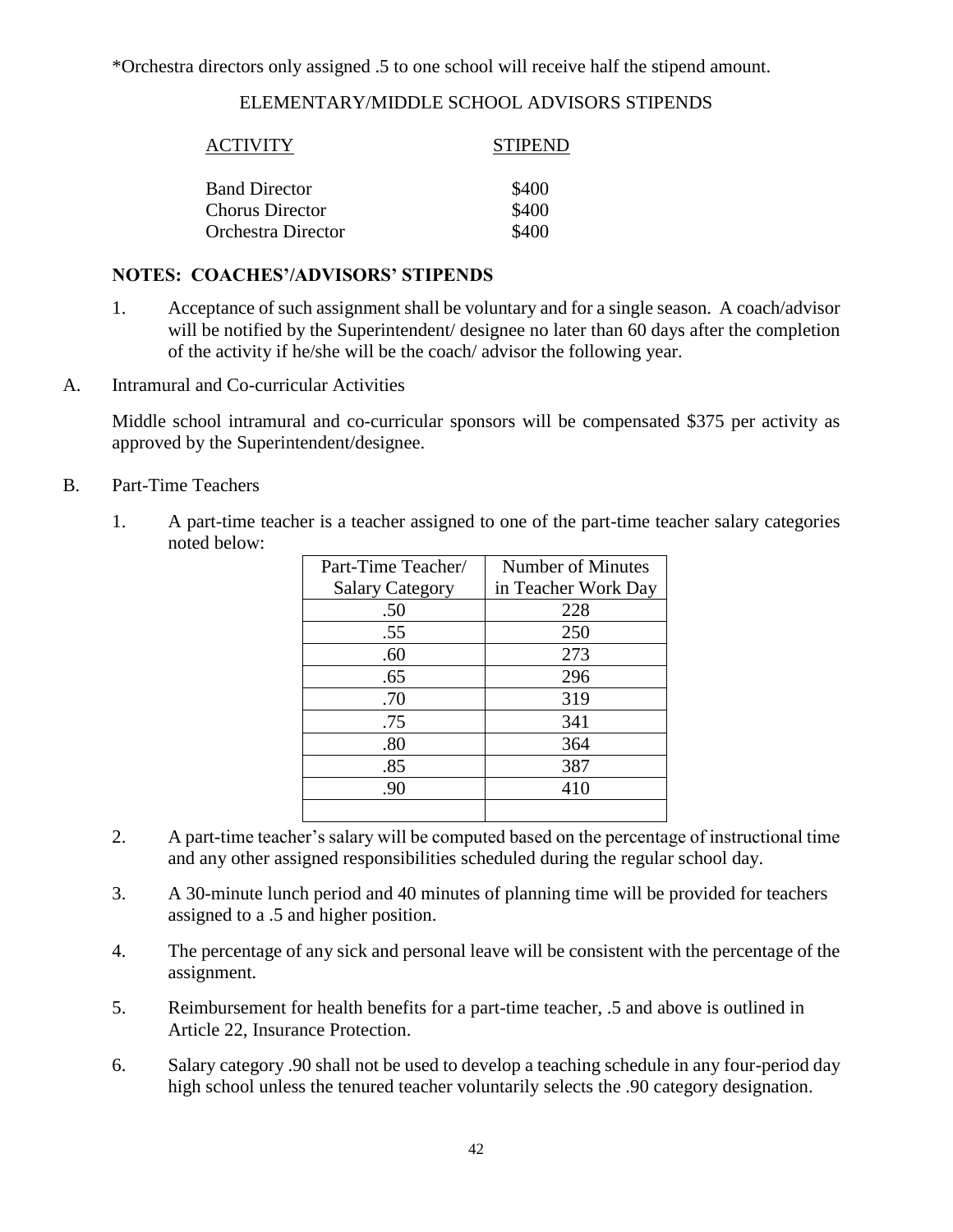#### **ARTICLE 21 DEDUCTIONS FROM SALARY**

- A. The Board agrees to deduct from teachers' salaries membership dues and assessments for the Howard County Education Association, the Maryland State Teachers' Association, and the National Education Association as said teachers individually and voluntarily authorize to deduct through an appropriate written authorization form prepared by the Association. The Board agrees to transmit such monies promptly to the Association.
	- 1. Deductions shall be made in equal installments beginning with the last pay in September or the first pay in October, providing the list of names and dollar amounts of those Association members who authorize deductions is presented to the Payroll Department at least ten (10) calendar days prior to the first pay date in October.
	- 2. The Association will certify to the Board in writing the current rate of membership dues.
	- 3. The Association will give the Board thirty (30) days' written notice prior to the effective date of any change in the rate of dues.
	- 4. In the event a teacher terminates employment, the Board shall deduct, when possible, the unpaid dues for the current membership year from the teacher's final check and transmit these dues promptly to the Association.
	- B. Payroll deductions will be available at the request of the individual teacher for:
		- 1. Credit Union
		- 2. Educators' Financial Group
		- 3. Fund for Children and Public Education
		- 4. Help-A-Child Fund
		- 5. Horace Mann Life
		- 6. Hospitalization, Health, Major Medical
		- 7. MD State Retirement and Pension System
		- 8. Tax Sheltered Annuities in existence and utilized by unit members during the 1989- 90 school year.
		- 9. Additional tax sheltered annuities as established by the Board of Education based on criteria developed by the Board of Education. It is understood the companies agree to cooperate with the Board in the collection procedures.
		- 10. Teacher Association Dues
		- 11. United Teacher Association Insurance
		- 12. United Way (Including Bright Minds Foundation)
		- 13. Voluntary benefits, including short term disability
- C. The Board agrees to deduct charitable contributions from teachers' salaries only when the teacher has duly authorized such deduction and has voluntarily determined the amount of such a contribution. No individual quotas will be established. Teachers shall not be pressured to give to charities.
- D. The rights and/or privileges granted to the Association will not be granted to any other teachers' group or organization during the term of this Agreement.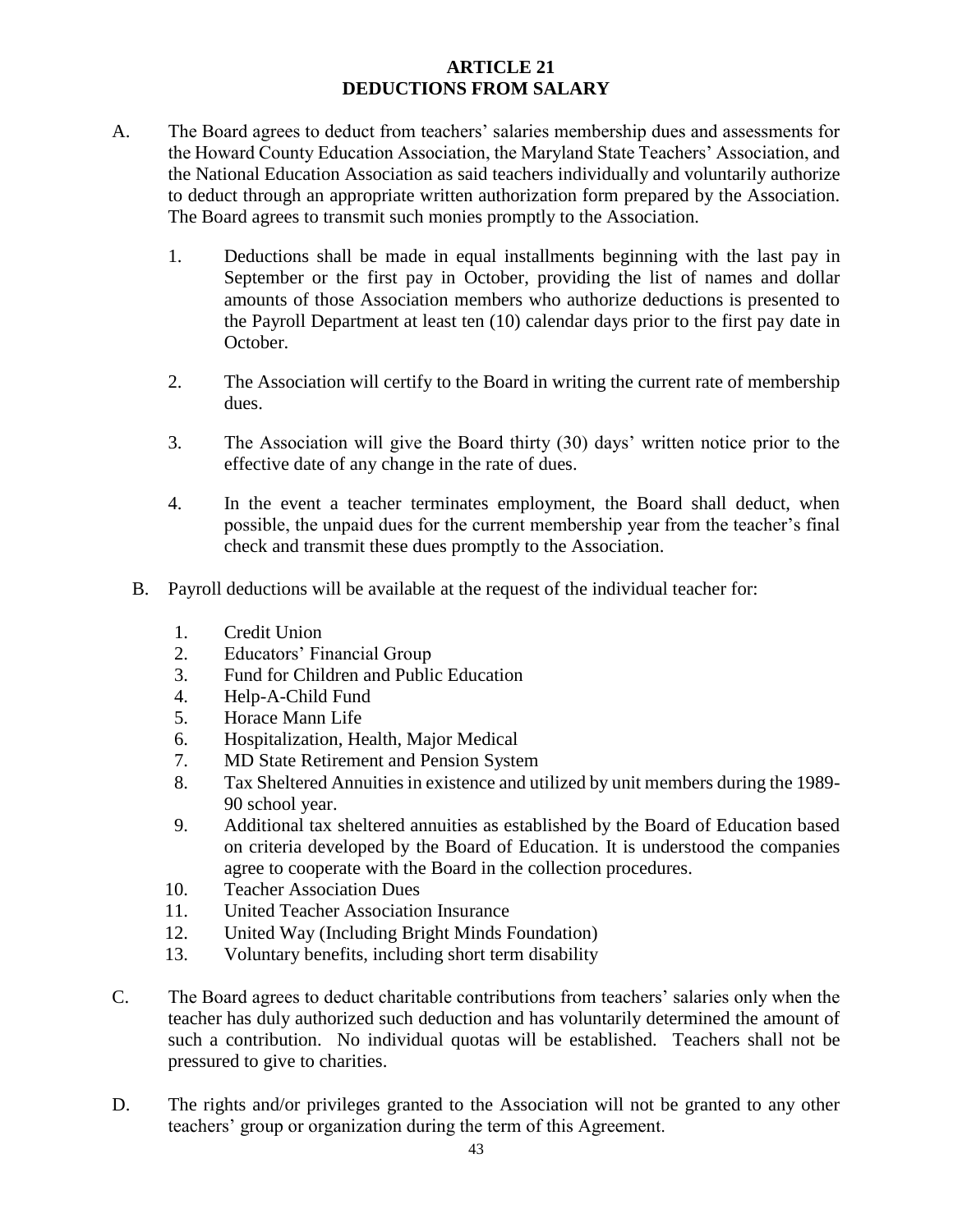#### **ARTICLE 22 INSURANCE PROTECTION**

#### A. Life Insurance

The Board shall pay the full cost for group term life insurance protection equal to a teacher's base salary (to the nearest thousand), with a minimum of ten thousand dollars (\$10,000) to be paid to the teacher's designated beneficiary upon death and, in the event of accidental death, a sum not less than two (2) times that amount.

#### B. Medical, Dental and Vision Insurance

For teachers with a start date on or before June 30, 2011, the Board shall pay eighty-seven percent (87%) of the premium cost of a group medical plan including prescription drugs for each teacher and covered eligible dependent(s).

For each full-time equivalent teacher enrolled under the 84-85 Dental Program (Current Dental Plan only), the Board shall pay ninety percent (90%) of the premium cost for individual dental coverage only. The teacher may elect to purchase dental coverage for eligible dependent(s).

For teachers with a start date on or after July 1, 2011, the Board shall pay eighty-five percent (85%) of the premium cost of a group medical plan including prescription drugs for the teacher and eligible dependent(s).

The Board will offer teachers enrolled under the Variety of Insurance Program (VIP) dental and vision plan(s). Employees may elect to purchase dental and/or vision coverage for eligible dependent(s).

The selection and removal of health, dental, and/or vision carriers and their respective plans is at the Board's discretion.

The Board will establish a committee, to include representation from all bargaining units, to provide input on the HCPSS health benefits program.

- C. Variety of Insurance Program (VIP) Medical, Dental, and Vision Program
	- 1. Teacher Election of Variety of Insurance Programs (VIP)
		- a. Each year during open enrollment as established by the Board, each teacher will be required to make an election between participating in the VIP program or continuing his/her participation in the 1984-85 health insurance arrangement.
		- b. This election will be irrevocable for the Plan Year.
		- c. Once a teacher elects to participate in the VIP Program, he/she will not be allowed to participate in the prior insurance arrangement.
		- d. The 1984-85 insurance arrangement is as follows:
			- (1) Teachers electing to remain in the 1984-85 medical coverage plan will be required to contribute 13% of the individual and dependent premiums.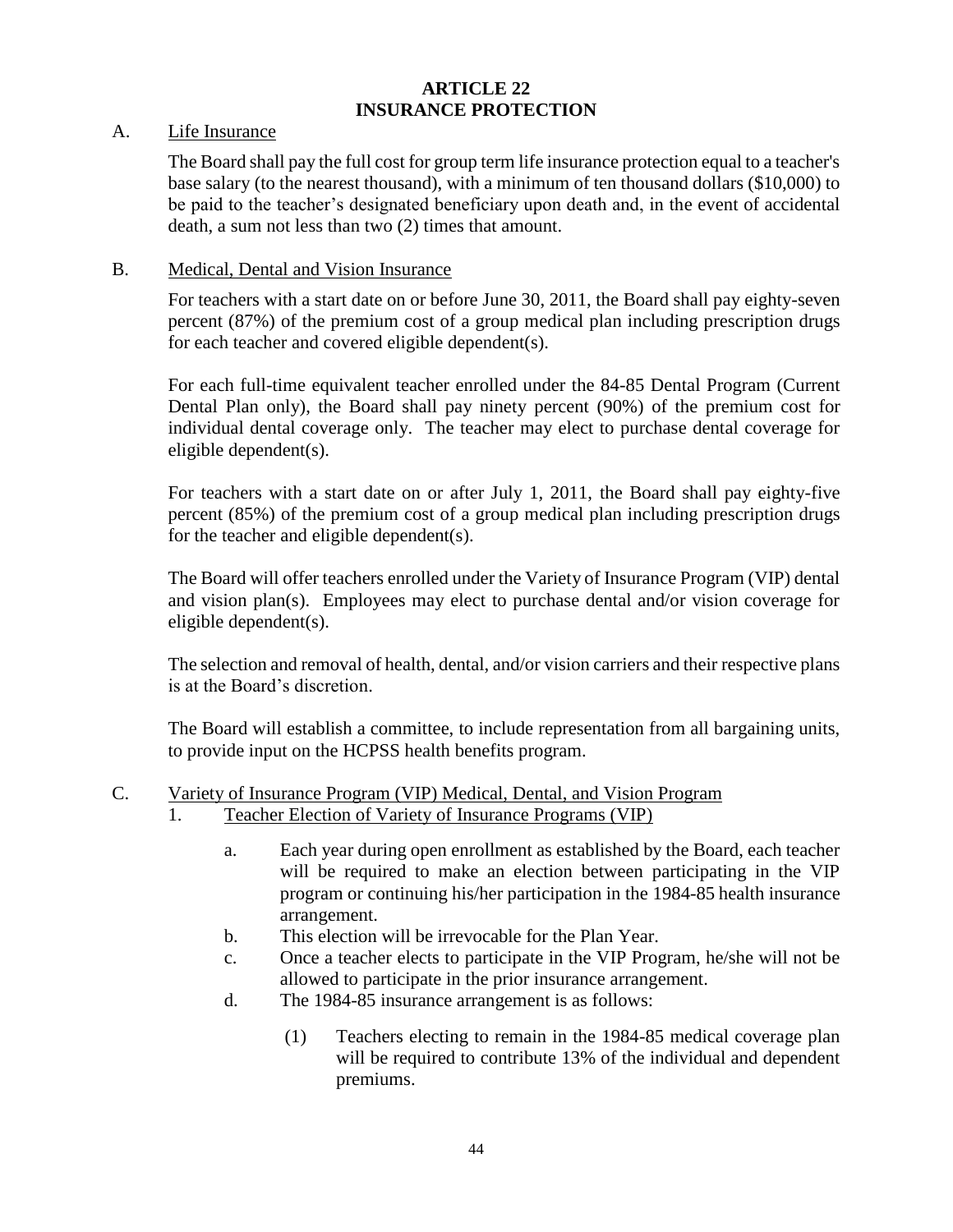Teachers electing to participate in the 84-85 Dental Plan will be required to contribute 10% of the individual premium and 100% of the dependent premium.

- (2) All teacher contributions will remain on an after-tax basis.
- (3) Cost containment measures.
- e. The third party administrator will determine the usual and customary charges twice a year by using the average charges for the service area where the services were performed.
- 2. Teacher Selection of Optional Benefits under the VIP Program
	- a. If a teacher elects to participate or becomes eligible to participate in the VIP Program, he/she must select among the optional benefits offered as part of the VIP Program. These optional benefits include:
		- (1) Medical Plan(s)
		- (2) Dental Plan(s)
		- (3) Vision Care Plan(s)
		- (4) Flexible Spending Accounts, including: a. Dependent Care Account b. Health Care Spending Account
		- (5) Benefit Dollars (pro-rated for part-time employees).

Information on health, dental, and/or vision plans will be made available to eligible employees during the Open Enrollment Period.

- b. The selection of optional benefits is an irrevocable election for the entire Plan Year except the election may be revoked and a new selection of benefits made if the teacher has a change in family status (e.g., marriage, divorce, change in same-sex domestic partner status, death of spouse or child, birth or adoption of child, or termination of employment of spouse, or same-sex domestic partner). This applies not only to participation in the insured programs, but also to the level of participation in the Dependent Care Account and the Health Care Spending Account.
- c. Each open enrollment period as established by the Board, teachers electing or eligible to participate in the VIP Program will be given the opportunity to change the benefits they have selected. Each year teachers will be informed of any changes in the VIP Program. This will give each teacher the chance to review and compare various benefit alternatives in order to make the proper selection during the open enrollment period.
- d. Each Medical Plan alternative (including electing no Medical Plan) will have a specified number of "benefit credits" associated with its selection. These benefit credits may be used to purchase any of the optional insured benefits (Vision and Dental Plans or teacher contributions for medical coverage) or contribute to the Dependent Care Account or Health Care Spending Account.
- e. Each insured benefit option (Medical, Vision, and Dental Plans) will have a "price tag" or cost to a teacher if that particular benefit is selected. Benefit credits may be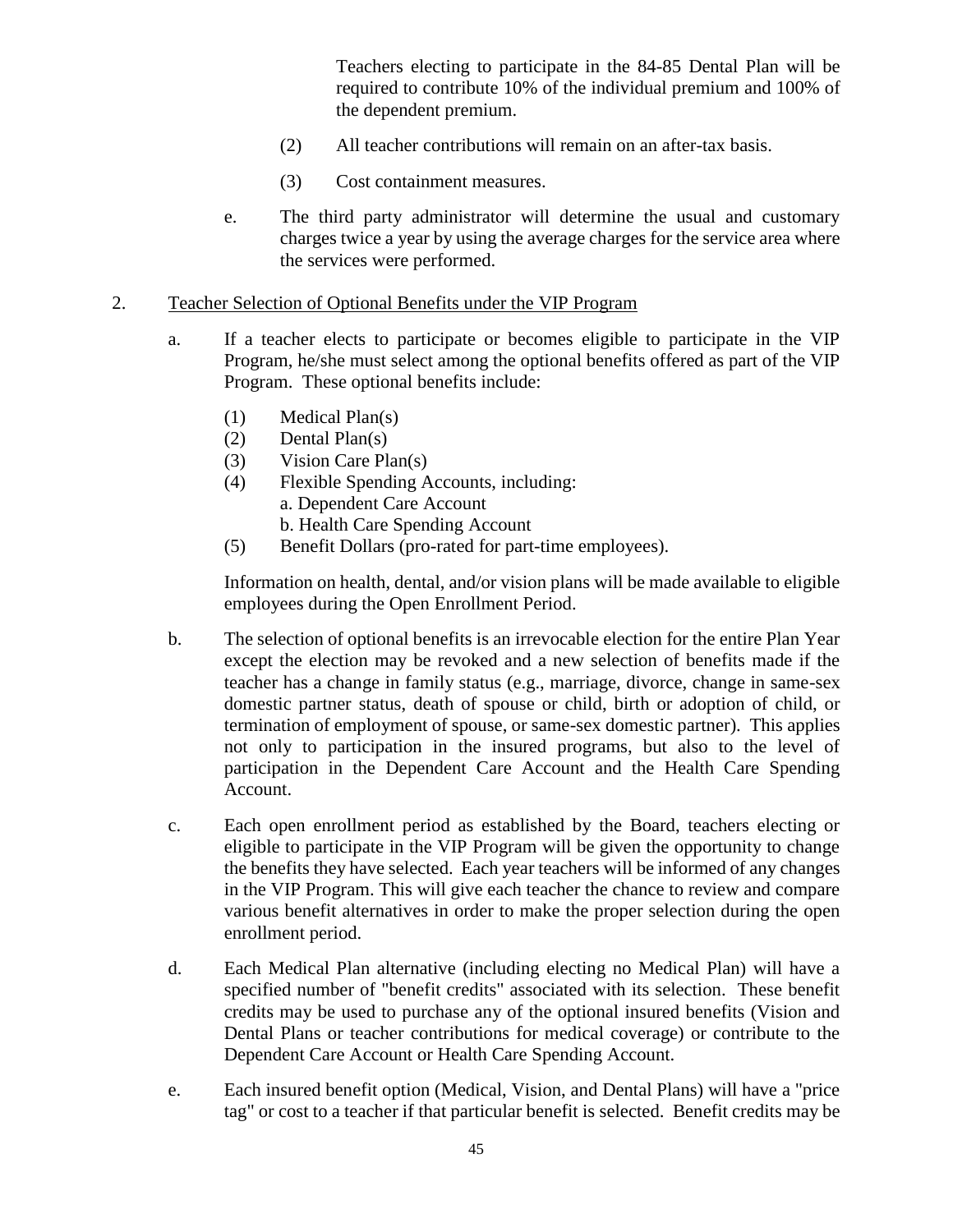used to purchase or pay the price of each insured's benefit selected. Amounts contributed to the Dependent Care Account or Health Care Spending Account are optional with teachers choosing to contribute any amount within the plan limits. Teachers may, however, purchase benefits whose total price tags exceed their benefit credits. In this case, the teacher must make up the difference through teacher contributions. All contributions to the VIP Program will be on a pretax basis. This means that federal and state income taxes will not be withheld on teacher contributions nor will these contributions be included in a teacher's gross wages as reported on W-2 Form. FICA tax will not be withheld. Teacher contributions will be included in the annual salary for retirement and life insurance purposes.

- f. Participants in the Dependent Care Account must meet tax law requirements in order to participate in this plan. Contributions may only be used to reimburse a teacher for expenses actually incurred during the Plan Year for which they were contributed. Any amounts remaining in the Dependent Assistance Account at the end of the Plan Year will be forfeited.
- g. The Health Care Spending Account will operate similar to the Dependent Care Account. The most important facts are that amounts contributed may only be used to reimburse expenses incurred during the Plan Year for which they were contributed, and amounts remaining at the end of the Plan Year will be forfeited.
- h. Teachers may elect to receive their unused benefit dollars in cash, which will be added to their regular pay check. If the teacher elects this option, the payments will be prorated on a per-pay basis. This amount is taxable.
- i. Total teacher contributions to the Dependent Care Account and/or Health Care Spending Account will all be prorated on a per-pay basis.
- j. Teachers hired during the Plan Year will make their selection in advance of becoming eligible for VIP Program benefits. This election will be in effect for the remainder of the Plan Year (except for a qualified life status change creating a special enrollment period for individuals who did not enroll in a group health plan when they were first eligible due to the existence of alternative coverage.

| <b>Summary of Benefits</b>    | 84-85 Plan (Revised)         | <b>Alternate Plan</b>        |  |  |
|-------------------------------|------------------------------|------------------------------|--|--|
| <b>Hospital Expenses</b>      | Semi-private room rate for   | Semi-private room rate for   |  |  |
| Room, Board &                 | 365 days                     | 365 days                     |  |  |
| <b>General Nursing</b>        |                              |                              |  |  |
| Diagnostic Testing Lab        | Covered in full for 365 days | Covered in full for 365 days |  |  |
| Work & X-rays -               |                              |                              |  |  |
| Inpatient                     |                              |                              |  |  |
| Use of Hospital               | Covered in full              | Covered in full              |  |  |
| <b>Outpatient facilities</b>  |                              |                              |  |  |
| <b>Extended care facility</b> | Covered in full for          | Covered in full for          |  |  |
|                               | combined hospital            | combined hospital            |  |  |
|                               | maximum of 365 days          | maximum of 365 days          |  |  |

D. Comparison of VIP Medical Plans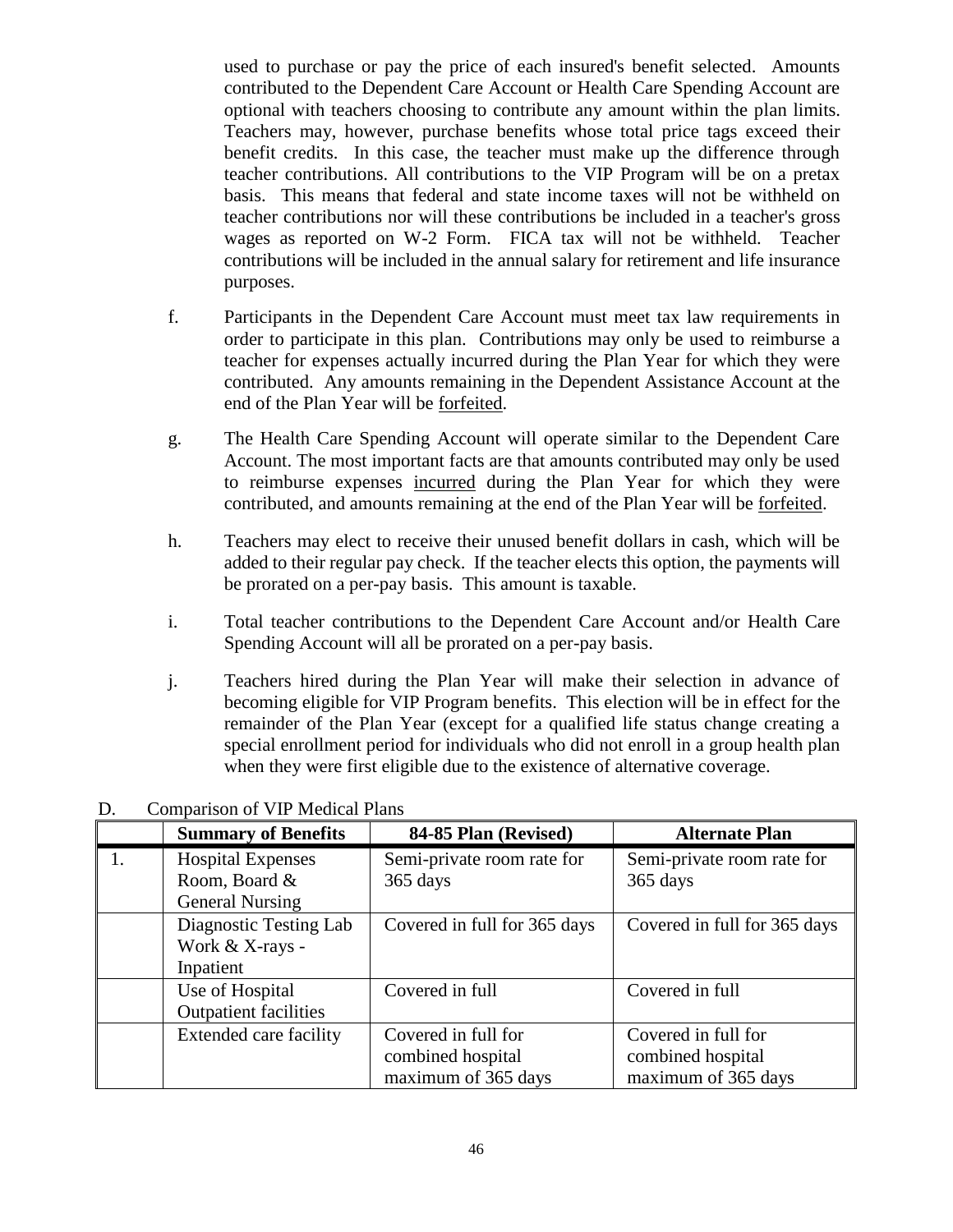| 2. | <b>Physician Services</b><br>Surgery-Inpatient | 100% of the usual and<br>reasonable charge | After \$100/\$200 deductible,<br>plan pays 80% of the next |  |
|----|------------------------------------------------|--------------------------------------------|------------------------------------------------------------|--|
|    |                                                |                                            | \$2500, 100% thereafter                                    |  |
|    | Surgery - Outpatient                           | 100% of the usual and                      | 100% of the usual and                                      |  |
|    |                                                | reasonable charge                          | reasonable charge                                          |  |
| 3. | <b>Mental and Nervous</b>                      | 30 days in full; then after                | 30 days in full; then after                                |  |
|    | Inpatient                                      | \$100/\$200 deductible, plan               | \$100/\$200 deductible, plan                               |  |
|    |                                                | pays 80% of covered                        | pays 80% of covered                                        |  |
|    |                                                | expenses                                   | expenses                                                   |  |
|    | Outpatient                                     | After \$100/\$200 deductible               | After \$100/\$200 deductible,                              |  |
|    |                                                | plan pays 52% of plan                      | plan pays 52% of plan                                      |  |
|    |                                                | allowable amount for the                   | allowable amount for the                                   |  |
|    |                                                | first 20 visits per year, then             | first 20 visits per year, then                             |  |
|    |                                                | 50% of the plan allowable                  | 50% of the plan allowable                                  |  |
|    |                                                | amount                                     | amount                                                     |  |
| 4. | <b>Other Services</b>                          | After \$100/\$200 deductible,              | After \$100/\$200 deductible,                              |  |
|    | <b>Ambulance Service</b>                       | plan pays 80% of the next                  | plan pays 80% of the next                                  |  |
|    |                                                | \$2500; 100% thereafter                    | \$2500; 100% thereafter                                    |  |
|    | Diagnostic Testing,                            | 100% of the usual and                      | After \$100/\$200 deductible,                              |  |
|    | Lab Work & X-rays -                            | reasonable charge                          | plan pays 80% of the next                                  |  |
|    | Outpatient                                     |                                            | \$2500; 100% thereafter                                    |  |
|    | Prescription Drug                              | When not covered by any                    | When not covered by any                                    |  |
|    | Outpatient                                     | other plan, after \$100/\$200              | other plan, after \$100/\$200                              |  |
|    |                                                | deductible, plan pays 80%                  | deductible, plan pays 80%                                  |  |
|    |                                                | of the next \$2500; 100%                   | of the next \$2500; 100%                                   |  |
|    |                                                | thereafter                                 | thereafter                                                 |  |
|    | Home Health Care                               | 100% of the usual and                      | 100% of the usual and                                      |  |
|    |                                                | reasonable charge for up to                | reasonable charge for up to                                |  |
|    |                                                | 90 days each calendar year.                | 90 days each calendar year.                                |  |
|    |                                                | Physician's services limited               | Physician's services limited                               |  |
|    |                                                | to one visit per day.                      | to one visit per day.                                      |  |
|    |                                                | Maximum of 40 Home                         | Maximum of 40 Home                                         |  |
|    |                                                | Health Aid visits per                      | Health Aid visits per                                      |  |
|    |                                                | calendar year.                             | calendar year.                                             |  |

## Comparison of VIP Medical Plans

|       | <b>Summary of Benefits</b> | 84-85 Plan (Revised)          | <b>Alternate Plan</b>    |
|-------|----------------------------|-------------------------------|--------------------------|
| 4.    | Orthopedic $\&$            | After \$100/\$200 deductible, | 100% of the usual and    |
| Cont. | <b>Prosthetic Devices</b>  | plan pays 80% of the next     | reasonable charge,       |
|       | Outpatient                 | \$2500; 100% thereafter       | subject to certain       |
|       |                            |                               | limitations              |
|       | Physical Therapy $\&$      | After \$100/\$200 deductible, | After \$100/\$200        |
|       | Rehabilitation             | plan pays 80% of the next     | deductible, plan pays    |
|       | Outpatient                 | \$2500; 100% thereafter       | 80% of the next \$2500;  |
|       |                            |                               | 100% thereafter          |
|       | <b>Voluntary Second</b>    | 100% of physician's fee;      | 100% of physician's fee; |
|       | <b>Surgical Opinion</b>    | 100% of X-ray and lab fees    | 100% of x-ray and lab    |
|       |                            |                               | fees                     |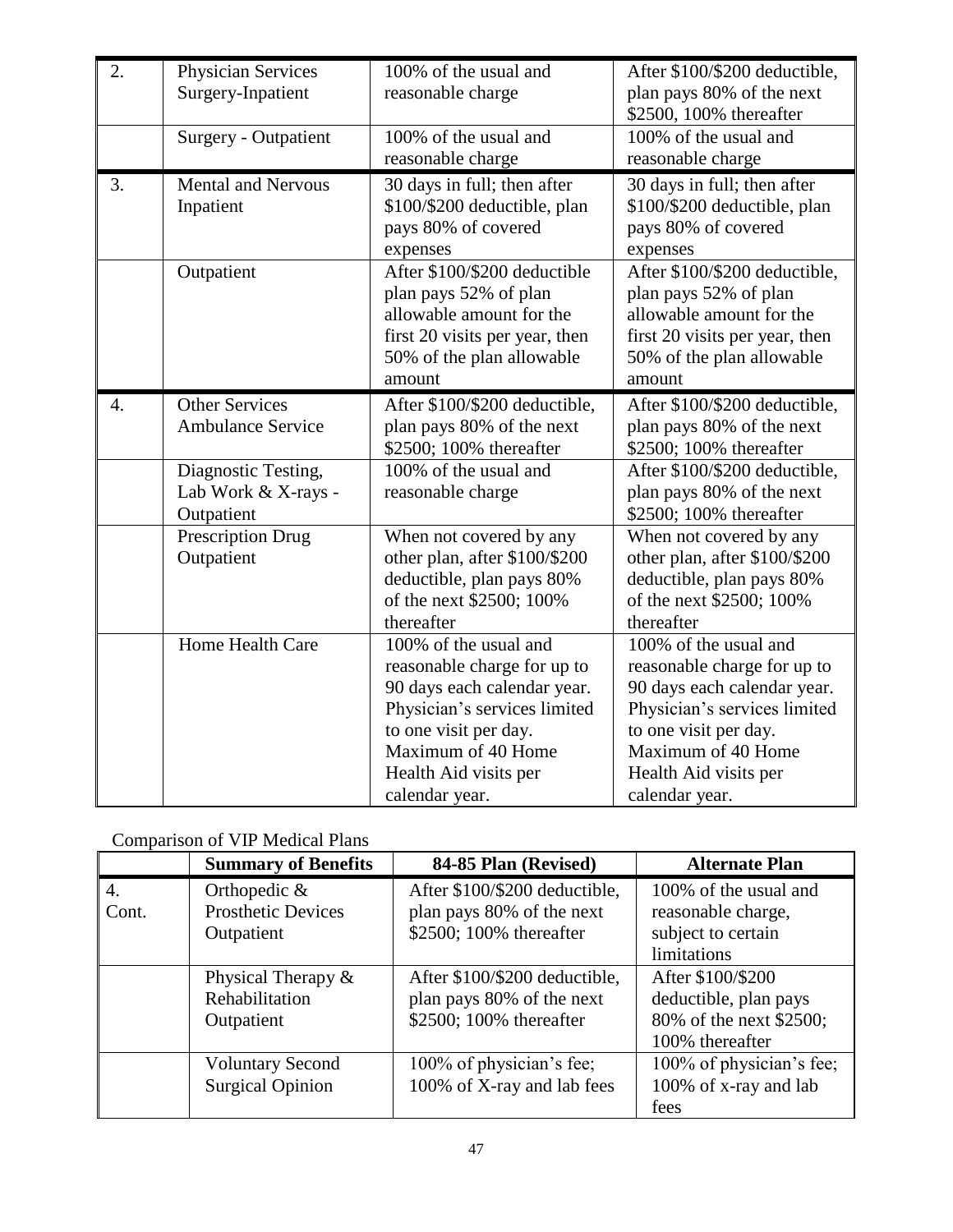|    | <b>Preadmission Testing</b>                                | 100% of hospital charges<br>ordered by physician                                                            | 100% of hospital<br>charges ordered by<br>physician                                                             |
|----|------------------------------------------------------------|-------------------------------------------------------------------------------------------------------------|-----------------------------------------------------------------------------------------------------------------|
|    | Chemotherapy -<br>Outpatient                               | 100% of the usual and<br>reasonable charge                                                                  | After \$100/\$200<br>deductible, plan pays<br>80% of the next \$2500;<br>100% thereafter                        |
| 5. | <b>Emergency Treatment</b><br><b>Hospital Charges</b>      | 100% of hospital charges<br>within 72 hours of<br>accidental injury or onset of<br>serious illness          | 100% of hospital<br>charges within 72 hours<br>of accidental injury or<br>onset of serious illness              |
|    | Physician's Fees                                           | 100% of the usual and<br>reasonable charges within<br>72 hours of accidental or<br>onset of serious illness | 100% of the usual and<br>reasonable charges<br>within 72 hours of<br>accidental or onset of<br>serious illness. |
| 6. | <b>Annual Deductibles</b>                                  | \$100 per individual to a<br>maximum of \$200 per<br>family                                                 | \$100 per individual to a<br>maximum of \$200 per<br>family                                                     |
| 7. | Maximum Out-of-<br>Pocket Per Year<br>Individual<br>Family | \$600.00<br>\$1,200.00                                                                                      | \$600.00<br>\$1,200.00                                                                                          |
| 8. | Lifetime Maximum<br>Benefit                                | Basic benefits plus<br>\$1,000,000<br>Major Medical                                                         | Hospital benefits,<br>plus \$1,000,000<br>Major Medical                                                         |

E. Comparison of Dental Benefits

#### **84-85 DENTAL PLAN ALTERNATE**

# **2 ND DENTAL PLAN**

|                             | % of UCR | Deductible     | $%$ of     | Deductible     |
|-----------------------------|----------|----------------|------------|----------------|
|                             |          |                | <b>UCR</b> |                |
| Oral examination            | 100%     | N <sub>o</sub> | 100%       | N <sub>o</sub> |
| X-rays 100%                 | 100%     | N <sub>o</sub> | 100%       | N <sub>o</sub> |
| <b>Fluoride Treatment</b>   | 100%     | N <sub>o</sub> | 100%       | N <sub>o</sub> |
| Cleaning                    | 100%     | N <sub>o</sub> | 100%       | N <sub>o</sub> |
| <b>Emergency Treatment</b>  | 100%     | N <sub>o</sub> | 100%       | N <sub>o</sub> |
| Fillings (not gold foil)    | 100%     | N <sub>o</sub> | 80%        | Yes            |
| <b>Simple Extractions</b>   | 100%     | N <sub>o</sub> | 80%        | Yes            |
| <b>Root Canal</b>           | 100%     | N <sub>o</sub> | 80%        | Yes            |
| Prosthetic Repair           | 100%     | N <sub>o</sub> | 50%        | Yes            |
| Crowns                      | 100%     | N <sub>o</sub> | 50%        | Yes            |
| <b>Space Maintainers</b>    | 100%     | N <sub>o</sub> | 100%       | N <sub>o</sub> |
| <b>Surgical Extractions</b> | 100%     | N <sub>o</sub> | 80%        | Yes            |
| <b>Oral Surgery</b>         | 100%     | N <sub>o</sub> | 80%        | Yes            |
| Dentures and Bridges        | N/A      | N/A            | $*50\%$    | Yes            |
| Periodontics                | N/A      | N/A            | 80%        | Yes            |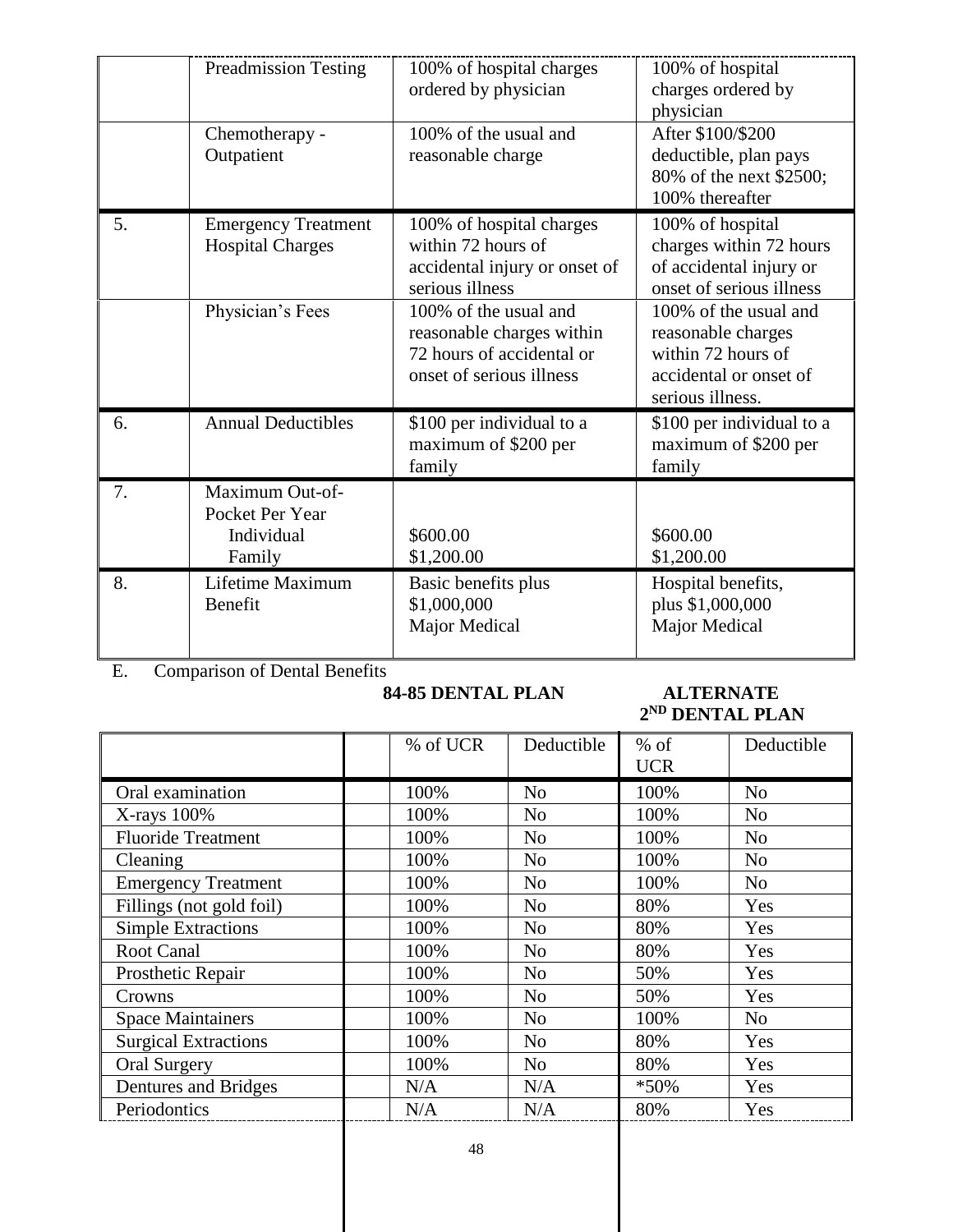| Orthodontia                      | N/A     | N/A | 50%                        | Yes |
|----------------------------------|---------|-----|----------------------------|-----|
| Maximum Annual Benefit           | \$1,000 |     | \$1,000                    |     |
| Orthodontic Maximum              |         |     |                            |     |
| Lifetime Benefit                 | N/A     |     | \$750                      |     |
| Deductible                       | N/A     |     | \$25/Individual            |     |
|                                  |         |     | \$75/Family                |     |
| *Subject to Missing Tooth        |         |     |                            |     |
| Provision                        |         |     |                            |     |
| *Are dentures and bridges        | N/A     |     | Only after satisfying a 5- |     |
| covered for teeth missing before |         |     | year waiting period        |     |
| dental coverage?                 |         |     |                            |     |

#### F. Vision Program

1. Schedule of Benefits Vision Exam...Reasonable and Customary Charge (limited to one per 12-month period)

| <b>Type</b>                       | Lens       |        | <b>Frames</b> | <b>Total Allowance</b> |
|-----------------------------------|------------|--------|---------------|------------------------|
|                                   | (Per Pair) |        |               |                        |
| Single                            | \$41.50    | $^{+}$ | \$29.50       | \$71.00                |
| <b>Bifocal</b>                    | \$67.00    | $^{+}$ | \$29.50       | \$96.50                |
| Double Bifocal                    | \$100.50   | $^{+}$ | \$29.50       | \$130.00               |
| Trifocal                          | \$89.50    | $^{+}$ | \$29.50       | \$119.00               |
| Aphakic                           | \$156.50   | $^{+}$ | \$29.50       | \$186.00               |
| <b>Contact Lenses (Per pair):</b> |            |        |               |                        |
| Cosmetic (in lieu of frames $\&$  |            |        |               | \$71.00                |
| lenses)                           |            |        |               |                        |
| <b>Bifocal Contact Lenses</b>     |            |        |               | \$96.50                |
| Medically Required*               |            |        |               | \$221.00               |

\*Following cataract surgery or when visual acuity is correctable to at least 20/70 in the better eye only by use of contact lenses

In some instances, benefits may be provided toward two vision exams during the same benefit period.

- 2. Benefits are not available for:
	- a. Replacement or repair of broken or lost frames and lenses (including contacts) for which benefits were provided.
	- b. Sunglasses (lenses tinted darker than #2 tint), even if prescribed -- unless you purchase a contract specifically covering sunglasses. Photocromatic lenses are not considered sunglasses.
- 3. Details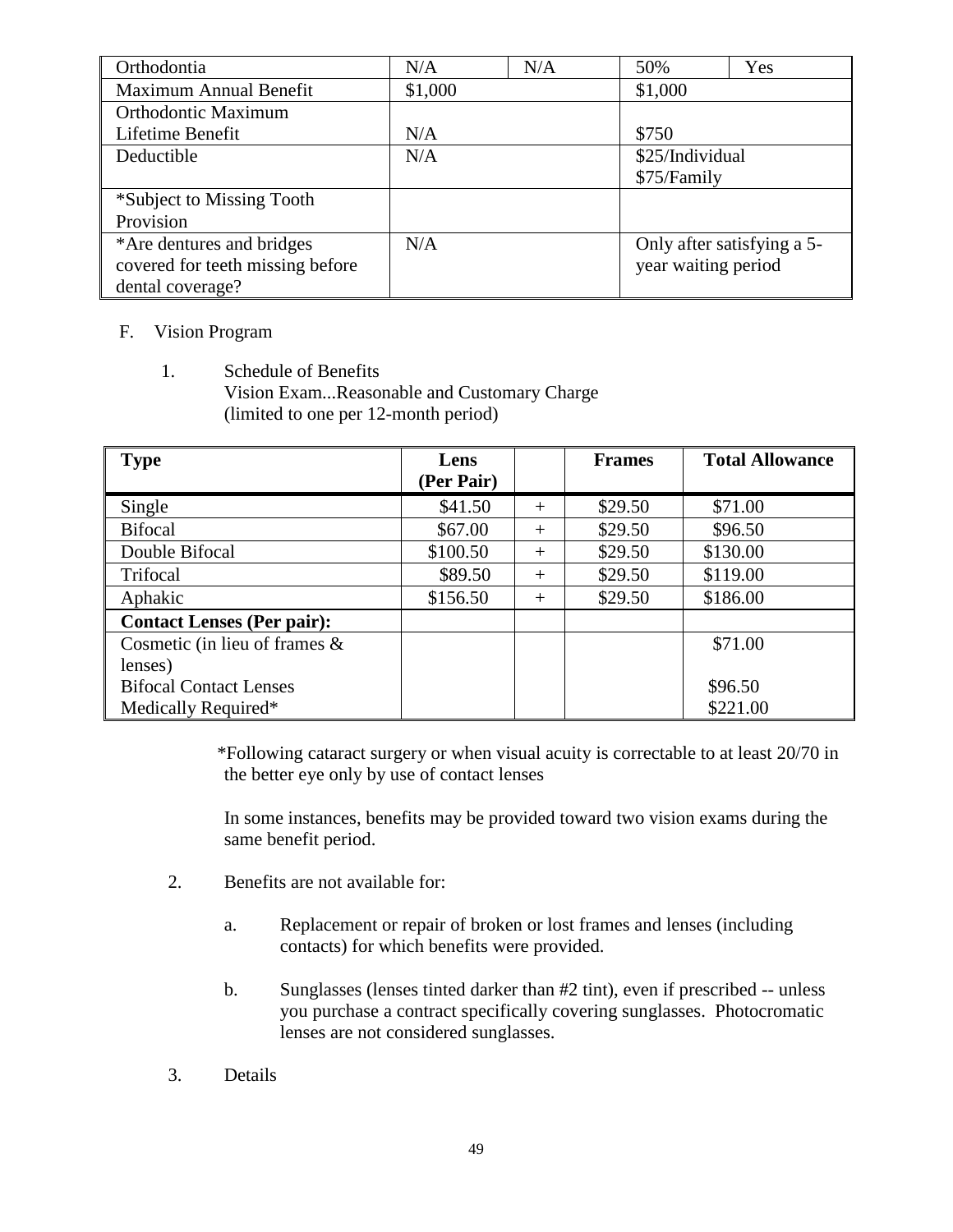- a. This Program provides 100% of the reasonable and customary charge for a vision exam performed by an Ophthalmologist or Optometrist.
- b. The Program entitles members to coverage of services once every 12 months, starting with the initial visit for vision services. To receive benefits, an invoice must be submitted to the insurance carrier.
- G. Employees with at least 15 years of cumulative service with HCPSS, are retiring with the Maryland State Retirement Pension System, and are enrolled in one of the school system's medical, prescription, dental, and/or vision plans for at least one full year immediately prior to retirement date, are eligible for a Board contribution towards the cost of retiree coverage in accordance with the HCPSS Benefits Enrollment Guide for Retirees.

#### **ARTICLE 23 SICK LEAVE BANK**

- A. Teachers on active duty in Howard County are eligible to contribute to a sick leave bank. Contributors will be permitted to apply for leave from the bank to cover regularly scheduled duty days for periods of personal illness, injury, or quarantine which are not only prolonged but are also catastrophic and incapacitating and which are not likely to permanently disable the teacher. New members of the sick leave bank may not access the bank until a 60 school-day waiting period has been met.
- B. The contribution on the appropriate form will be authorized by the teacher and continued from year to year until canceled in writing by the member. Cancellation, on the proper form, may be elected at any time, and the member shall not be eligible to use the bank as of the effective cancellation date. Sick leave properly authorized for contribution to the bank will not be returned if the member effects cancellation.
- C. Enrollment Period The annual enrollment period shall be from July 1 to October 31. Teachers returning from an extended leave of absence and new teachers may contribute within thirty (30) calendar days upon reassignment or employment. Teachers returning from extended sick leave shall be permitted to contribute to the bank upon approval of the committee.
- D. Annual rates of contribution shall be a maximum of one (1) day per year as determined by the Association and certified to the Superintendent prior to July 1 of each year.
- E. The maximum number of sick days that can be granted in any one fiscal year will be the remaining number of duty days a teacher is scheduled to work. In no case will the granting of leave from the bank cause a teacher to receive more than his annual salary.
- F. Teachers must use all accumulated sick leave and all but two (2) days of accumulated personal leave before receiving leave from the bank. Application for use of the bank shall be made on the required form and submitted to the approval committee.
- G. A four-member approval committee, comprised of three members appointed by the president of the Association, and one member appointed by the superintendent, shall have the responsibility of receiving requests, verifying the validity of requests, recommending approval or denial of the requests, and communicating its decision to the teacher and the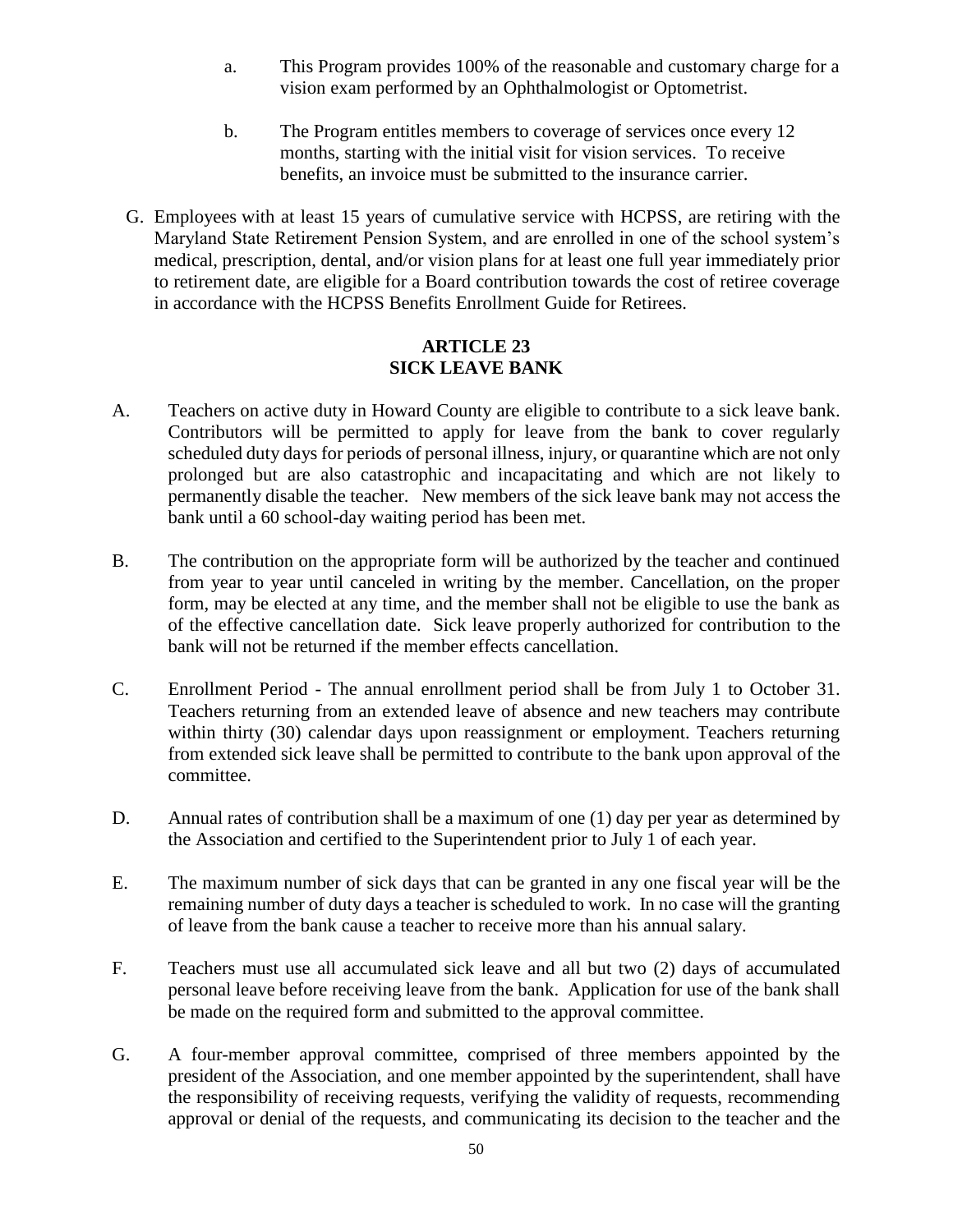Superintendent/designee. Upon ratification of an amendment to the HCEA bylaws, this provision will become part of the contract. The Association shall develop its rules of procedure and shall give wide distribution to said rules upon approval of the Board of Directors of the Association. Approved procedures shall be posted on the HCPSS website annually no later than October 1.

- H. The Payroll Department shall verify that sick leave is exhausted and that accrued personal leave does not exceed the 2-day maximum. Upon notification by the committee, Payroll shall credit the affected teacher with the number of days granted.
- K. If a teacher does not use all of the days granted from the bank, the unused sick leave bank days will be returned to the bank.
- J. Bank grants will not be automatically carried over from one fiscal year to another. All bank grants will end as of June 30 or the last duty day of the school year and must be renewed through the approval committee.
- K. The Association shall provide the Superintendent with an annual sick Bank Report by August 31 of each year detailing the beginning balance of the sick bank, additions to the sick bank, deductions from the sick bank, and ending balance of the sick bank as of June 30 each year. HCEA and the Superintendent/Designee will provide each other quarterly sick bank reports on the days and hours granted and used for accounting and compliance purposes only.

#### **ARTICLE 24 FAMILY CRISIS LEAVE EXCHANGE**

The purpose of the Family Crisis Leave Exchange (FCLE) is to provide sick leave to HCEA certificated unit members after their accumulated sick leave, personal leave, annual leave, and any other paid leave available to them (e.g., Workers' Compensation) has been exhausted. The exchange is intended solely for situations that are catastrophic and life-threatening to members of their immediate family and that require a unit member to be temporarily absent from his/her assignment. This leave is not available for an employee's personal illness or injury. The exchange will be funded by voluntary contributions of sick, personal, or annual leave from HCEA unit members.

#### **Rules & Eligibility**

- 1. A request for leave may be made only relating to a catastrophic and life-threatening illness or injury of a member of the immediate family that qualifies as a "medical emergency" under IRS Regulations.1 Immediate family member means the unit member's spouse, child, or parent. Child includes the biological, adopted, foster, step, legal ward, or child of a person who stands in the shoes of a parent to that child. (See BOE Policy 7100 Family Medical Leave)
- 2. The applicant shall not be employed during his/her normal HCPSS work hours in any other capacity during the covered period.
- 3. If the applicant is receiving a second income, (i.e. from a second job, benefit) that information must be disclosed to the FCLE Committee (the Committee). This will not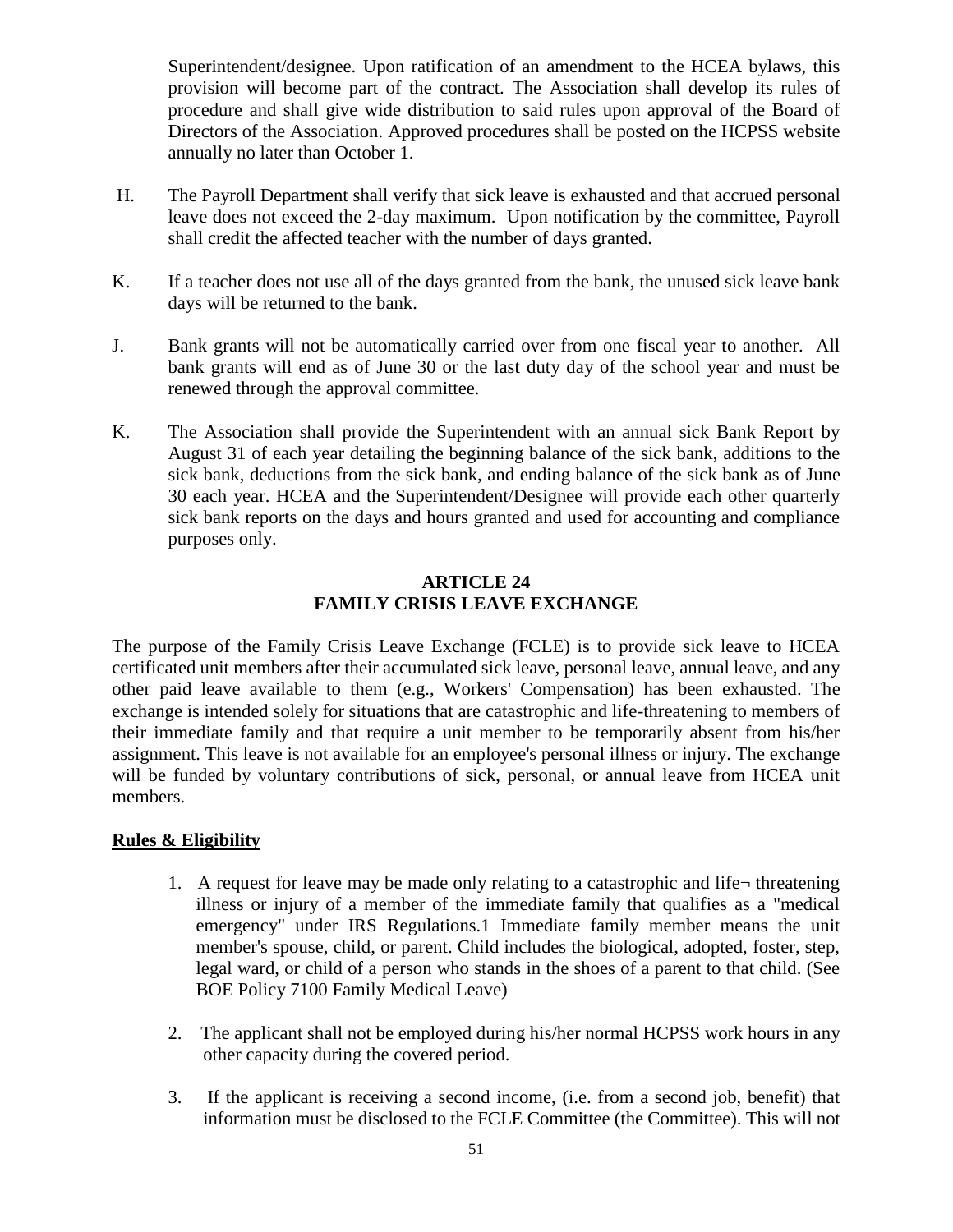automatically disqualify an applicant, but it will be a factor in the committee's decision.

- 4. A unit member may receive a maximum grant for 1 catastrophic, life-threatening illness in any three (3) year period.
- 5. A maximum grant shall be thirty (30) consecutive workdays.

#### **Procedures**

- A. An applicant must use all accumulated sick, personal, annual or any other available paid leave (if applicable) before receiving leave from the FCLE.
- B. Application must be made in writing to the FCLE Committee in care of the HCEA office, stating the details of the circumstances and the likely duration.
- C. The HCPSS Payroll Department shall verify the unit member's leave status to the Committee.
- D. A written statement detailing the condition, treatment plan, and diagnosis of applicant's immediate family member must be submitted to the FCLE by the attending physician(s) before any FCLE can be granted.

#### **Functions of the FCLE Committee**

- 1. A three (3) member Committee, with two (2) members appointed by the HCEA President and approved by the HCEA Board of Directors, and One (1) member from the office of HCPSS Payroll and Benefits, shall have the responsibility of receiving requests, verifying the validity of requests (including qualification under IRS Regulations), recommending approval or denial of the request, and communicating its decision to the applicant and the appropriate division(s) of the Howard County Public School System. The Committee shall develop rules and procedures and shall give wide distribution to said rules upon approval of the HCEA Board of Directors and the Superintendent. The HCEA Business Manager (or liaison) shall be an ex officio member of the committee.
- 2. The Committee may approve any request only if all members of the Committee agree that it is a qualifying illness and approve the application.
- 3. The Committee shall notify the applicant of its decision, in writing, within ten (10) workdays.
- 4. If the application is approved, the Committee will notify potential voluntary contributors in the following order:

A. unit members at the applicant's worksite (s}

B. unit members at other work sites (if needed)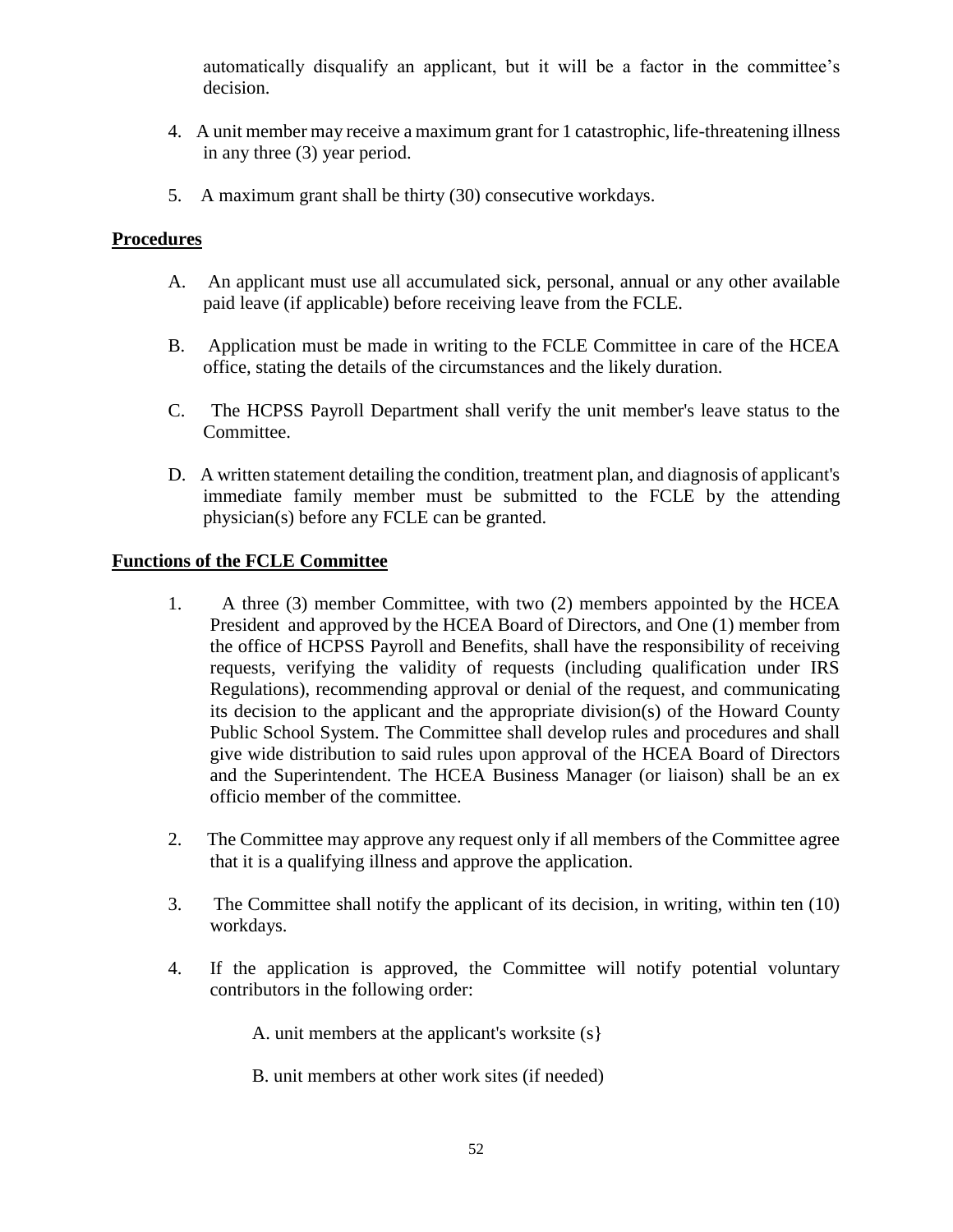- 5. The Committee shall notify the appropriate HCPSS Departments, supervisors, and the building level administrators (if appropriate) if an application is granted.
- 6. If an application is denied, the Committee's decision may be appealed within fifteen (15) calendar days after notification of the decision to the joint Appeals Committee of four representatives; two shall be appointed by the HCEA Board of Directors and two shall be appointed by the Superintendent. Any appeal shall be submitted in writing to the HCEA office.

The decision by the joint committee is final and binding unless the illness/injury fails to qualify as a medical emergency under IRS Regulations.

- 7. Any abuse of the FCLE will result in forfeiture of days granted and will prohibit any future use of the FCLE.
	- A. The applicant will be informed in writing of suspected abuse of the FCLE.
	- B. The Committee will investigate any accusations of abuse. If abuse is determined, any remaining days granted shall be forfeited.
	- C. If abuse is determined, the unit member shall be informed of the right to appeal the decision to the FCLE joint Appeals Committee referenced in number 6 above.

#### **Contributions**

- 1. Volunteers who wish to contribute any of their earned sick, personal, or annual leave must have a minimum of fifteen (15) accrued leave days remaining after the contribution.
- 2. Contributions are limited to a maximum contribution of two (2) earned days in any individual case as follows:
	- $16-29$  accrued days = 1day available to donate
	- 30+ accrued days = up to 2 days available to donate
- 3. Contributors must complete and sign the "Family Crisis Leave Exchange Donation Form" and return the form to the HCEA Office. (5082 Dorsey Hall Drive, Suite 102, Ellicott City, MD 21042)
- 4. HCEA shall establish a database system to track the donations, along with their utilization.
- 5. HCEA shall provide the Payroll and Human Resources Departments:
	- A. name of recipient
	- B. evidence of qualification as a medical emergency under IRS Regulations
	- C. names of contributors and number of days donated by each contributor
	- D. number of days granted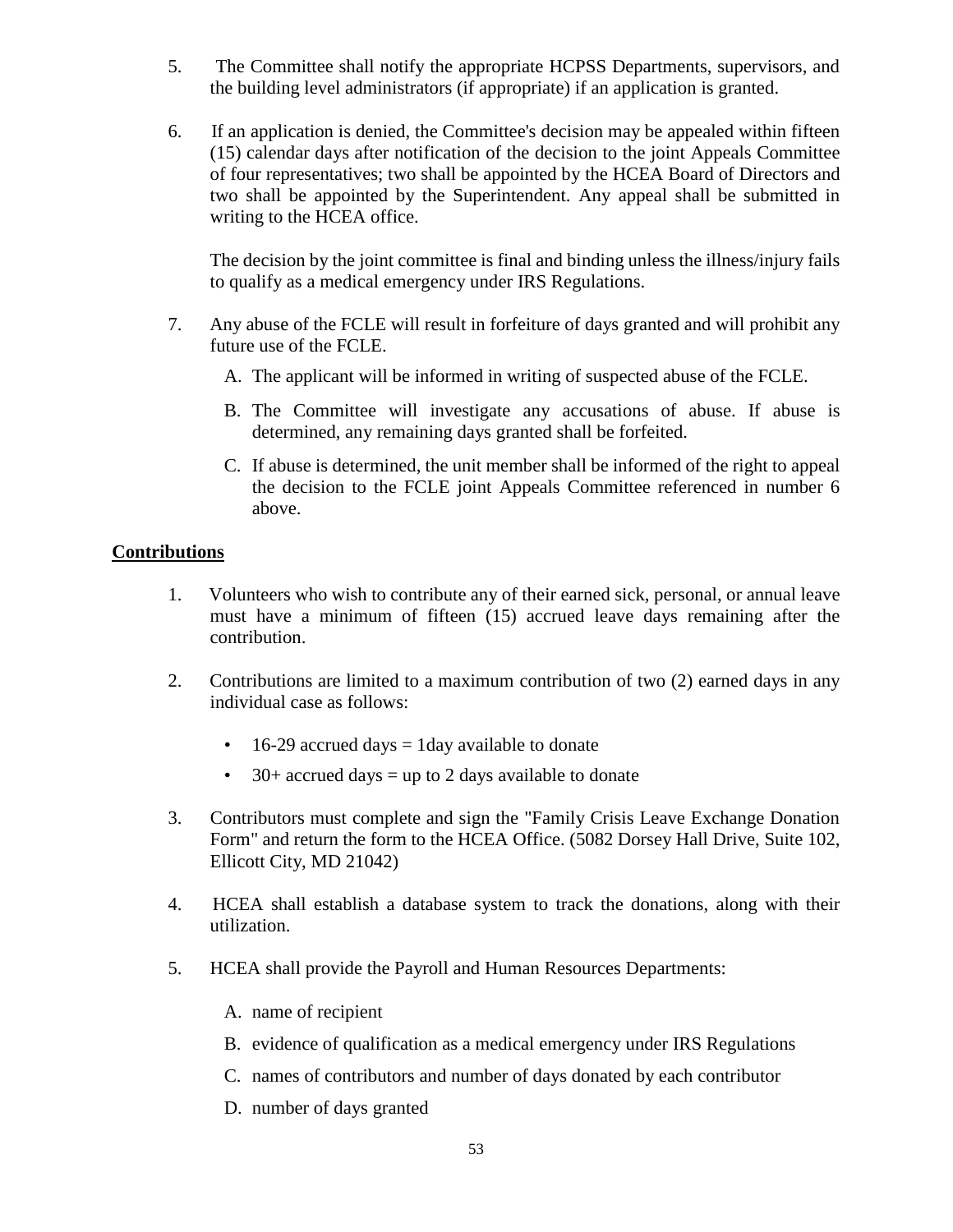- E. number of days used
- 6. Days contributed, if approved, will be granted in the order they were received.
- 7. All unused contributions shall be returned to those who contributed them in the reverse order they were received, should a successful applicant:
	- A. return to work prior to using full grant
	- B. experience a change in status related to reasons for qualifying use of FCLE
	- C. abuse the FCLE
	- D. qualify for any other type of leave
- 8. The exchange balance shall remain at zero (0) until the next request.
- 9. The Committee will function on an "as needed" basis.

### **ARTICLE 25 GENERAL**

- A. If any provision of this Agreement or any application of this Agreement to any teacher or group of teachers is held to be contrary to law, then such provision or application will not be deemed valid and subsisting, except to the extent permitted by law, but all other provisions or applications will continue in full force and effect.
- B. It is agreed that this Agreement includes all items to be requested by the Association for inclusion in the Board of Education Budget Requests.
- C. This Agreement incorporates the entire understanding of the parties on all matters which were the subject of negotiations; and, during the term of this Agreement, neither party will be required to negotiate with respect to any matter whether or not covered by this Agreement and whether or not within the knowledge or contemplation of either or both of the parties at the time they negotiated or executed this Agreement. This provision, however, in no way limits the implementation of the Grievance Procedure as set forth in Article III.
- D. The Association recognizes and accepts responsibility to adhere to existing policies of the Board of Education not modified or changed by the expressed terms of this Agreement.
- E. This Agreement may not be modified in whole or in part by the parties except by an instrument in writing duly executed by both parties.
- F. Each member of the negotiating unit shall receive a copy of this Agreement. Reproduction of this Agreement shall be mutually agreed upon and the cost shared equally by the Board and the Association.
- G. "Same-sex Domestic Partner" as used throughout this Agreement means an individual approved by the Board to receive Domestic Partner Benefits under criteria established by the Board. Domestic Partner Benefits and coverages cannot begin until Same-sex Domestic Partner status is approved by the Board, and will be provided as permitted by law. The above language shall only apply to those employees who currently receive same sex domestic partner protection under the negotiated agreement as of January 1, 2015 and current employees residing outside of Maryland in states that do not recognize same sex marriage.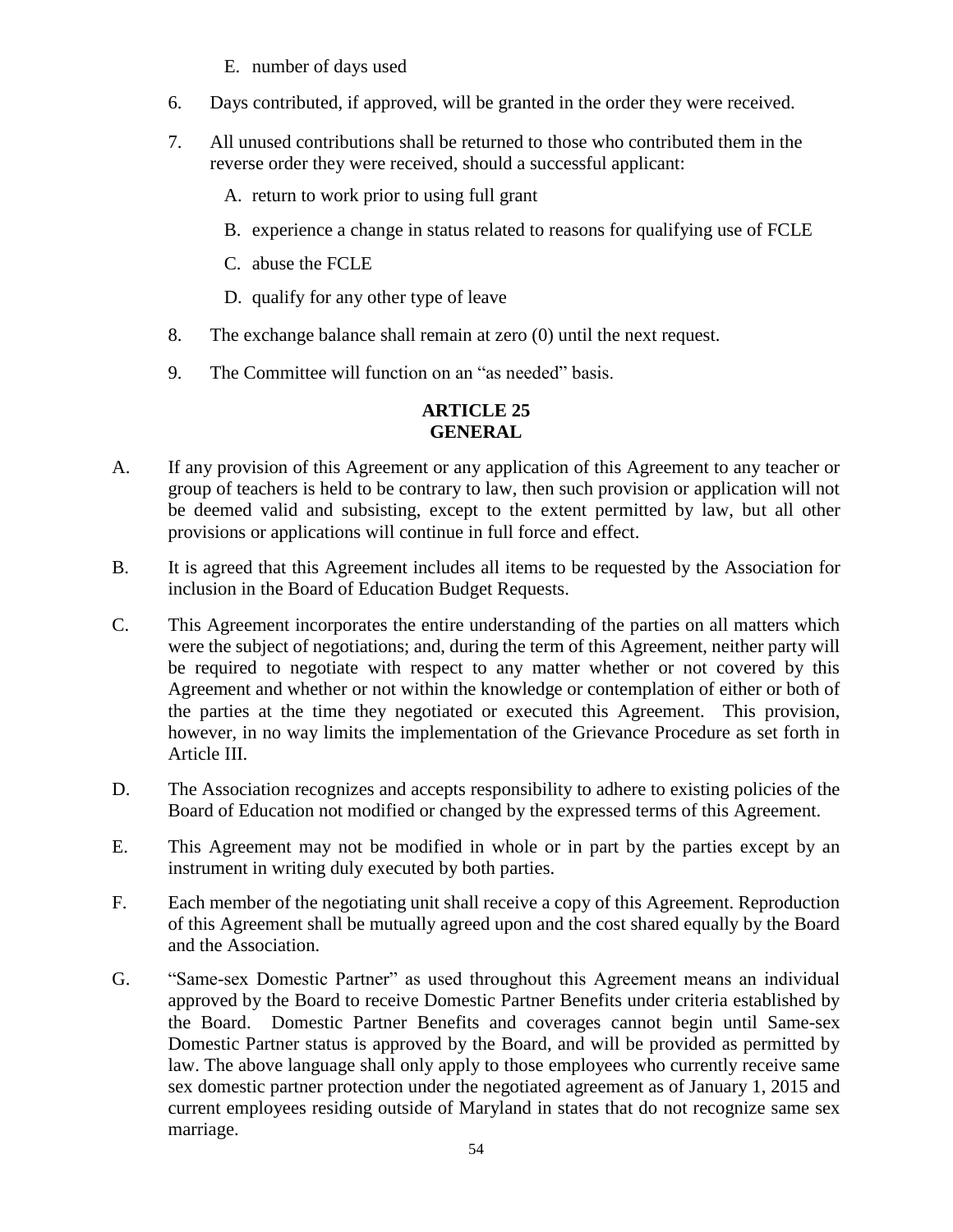### **ARTICLE 26 DURATION**

Unless otherwise provided herein, the provisions of this Agreement shall be effective as of July 1, 2019 and shall continue in full force and effect through June 30, 2021.

In witness whereof, the parties here unto set their hands and seals this  $13<sup>th</sup>$  day of June 2019.

BOARD OF EDUCATION OF HOWARD COUNTY by:

(Chairman)

(Superintendent)

HOWARD COUNTY EDUCATION ASSOCIATION by:

(President)

(Secretary)